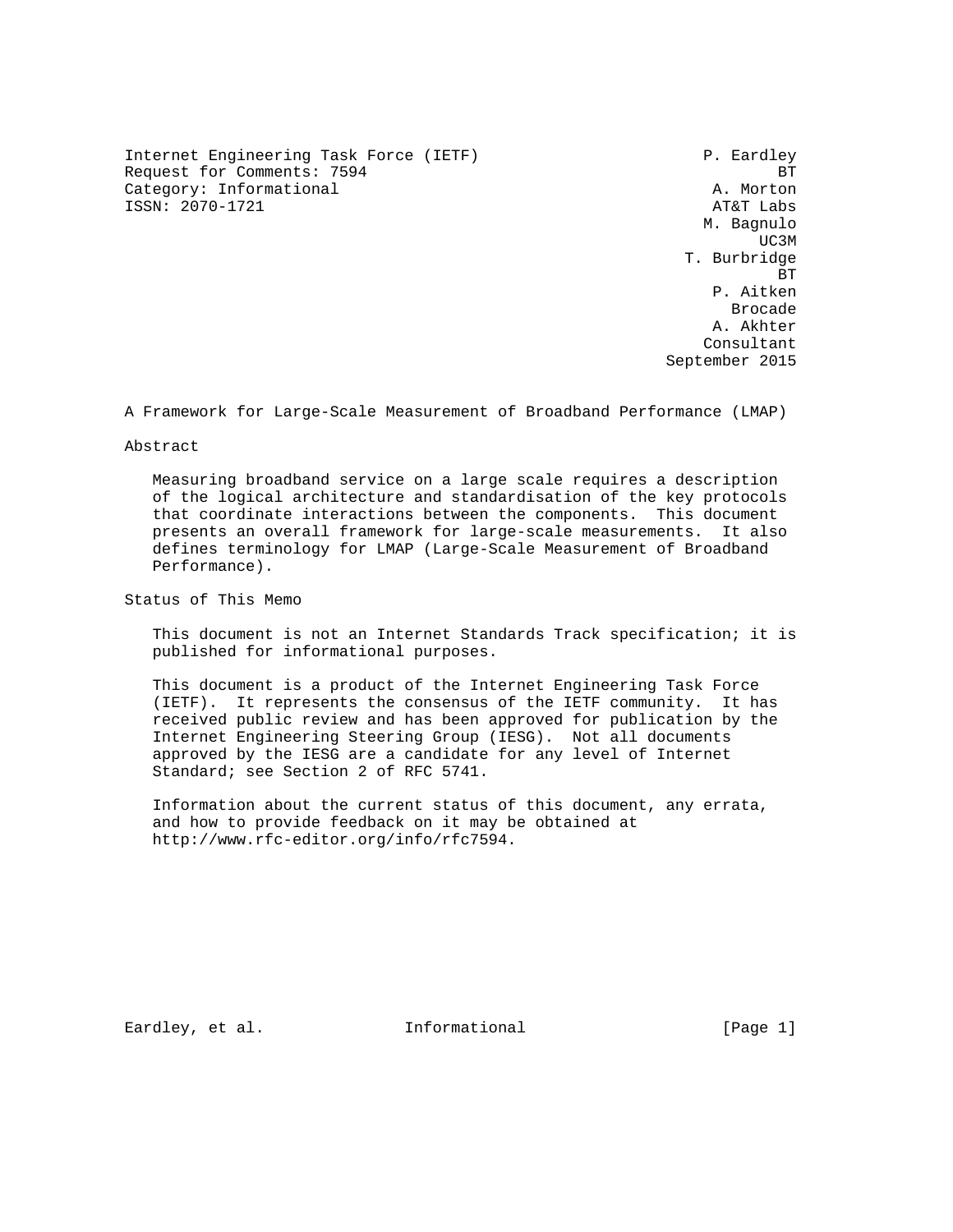# Copyright Notice

 Copyright (c) 2015 IETF Trust and the persons identified as the document authors. All rights reserved.

 This document is subject to BCP 78 and the IETF Trust's Legal Provisions Relating to IETF Documents

 (http://trustee.ietf.org/license-info) in effect on the date of publication of this document. Please review these documents carefully, as they describe your rights and restrictions with respect to this document. Code Components extracted from this document must include Simplified BSD License text as described in Section 4.e of the Trust Legal Provisions and are provided without warranty as described in the Simplified BSD License.

Table of Contents

| Introduction $\ldots \ldots \ldots \ldots \ldots \ldots \ldots \ldots$<br>1.                                                                                                                                                              | 3            |
|-------------------------------------------------------------------------------------------------------------------------------------------------------------------------------------------------------------------------------------------|--------------|
| Outline of an LMAP-Based Measurement System<br>2.                                                                                                                                                                                         | 5            |
| 3.                                                                                                                                                                                                                                        | $\mathsf{Q}$ |
| 4 <sub>1</sub>                                                                                                                                                                                                                            | 12           |
| The Measurement System Is Under the Direction of a Single<br>4.1.                                                                                                                                                                         |              |
|                                                                                                                                                                                                                                           | 13           |
| Each MA May Only Have a Single Controller at Any Point in<br>4.2.                                                                                                                                                                         |              |
| Time<br>the contract of the contract of the contract of the contract of the contract of the contract of the contract of                                                                                                                   | 13           |
|                                                                                                                                                                                                                                           | 13           |
| Bootstrapping Process<br>5.1.                                                                                                                                                                                                             | 14           |
|                                                                                                                                                                                                                                           | 15           |
| 5.2.1.                                                                                                                                                                                                                                    | 15           |
| 5.2.2.                                                                                                                                                                                                                                    | 16           |
| 5.2.3. Capabilities, Failure, and Logging Information                                                                                                                                                                                     | 20           |
| 5.3. Operation of Measurement Tasks                                                                                                                                                                                                       | 22           |
| 5.3.1. Starting and Stopping Measurement Tasks                                                                                                                                                                                            | 22           |
| 5.3.2. Overlapping Measurement Tasks                                                                                                                                                                                                      | 24           |
|                                                                                                                                                                                                                                           | 24           |
| 5.4.1. Reporting of the Subscriber's Service Parameters                                                                                                                                                                                   | 26           |
| Operation of LMAP over the Underlying Packet Transfer<br>5.5.                                                                                                                                                                             |              |
|                                                                                                                                                                                                                                           | 26           |
| Items beyond the Scope of the Initial LMAP Work<br>5.6.                                                                                                                                                                                   | 27           |
| 5.6.1. End-User-Controlled Measurement System                                                                                                                                                                                             | 28           |
| б.                                                                                                                                                                                                                                        | 29           |
| 6.1. Controller and the Measurement System                                                                                                                                                                                                | 29           |
|                                                                                                                                                                                                                                           | 30           |
| 6.2.1. Measurement Agent on a Networked Device                                                                                                                                                                                            | 30           |
| 6.2.2. Measurement Agent Embedded in a Site Gateway                                                                                                                                                                                       | 31           |
| Measurement Agent Embedded behind a Site NAT or<br>6.2.3.                                                                                                                                                                                 |              |
| Firewall<br>. The contract of the contract of the contract of the contract of the contract of the contract of the contract of the contract of the contract of the contract of the contract of the contract of the contract of the contrac | 31           |

Eardley, et al. 1nformational [Page 2]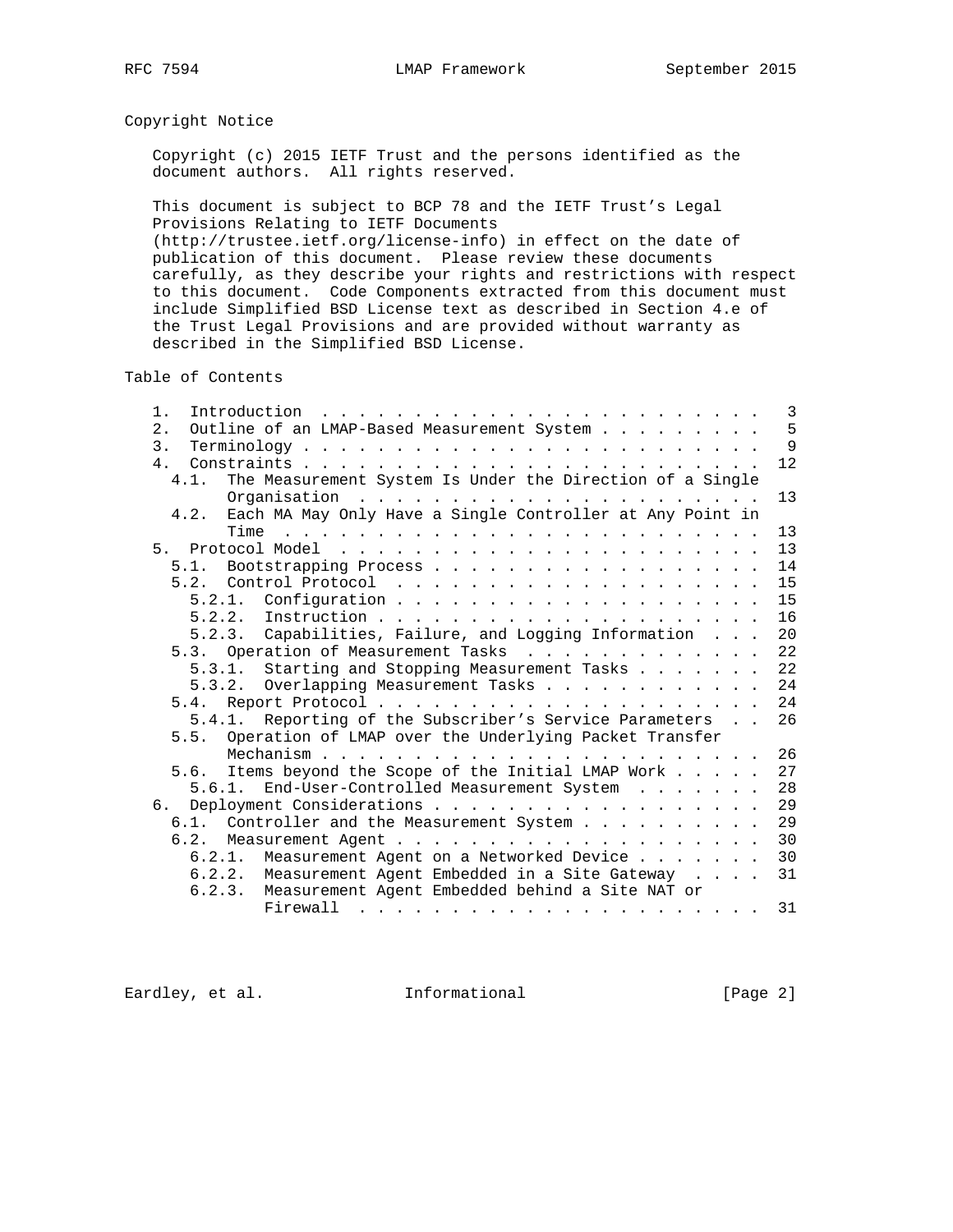| 6.2.5. Measurement Agent Embedded in an ISP Network<br>32<br>32<br>6.3.<br>33<br>6.4.<br>36<br>7.<br>38<br>Categories of Entities with Information of Interest<br>38<br>8.1.<br>39<br>Examples of Sensitive Information<br>8.2.<br>Different Privacy Issues Raised by Different Sorts of<br>8.3.<br>40<br>8.4. Privacy Analysis of the Communication Models<br>41<br>41<br>8.4.2. Controller <-> Measurement Agent<br>42<br>43<br>43<br>Measurement Peer <-> Measurement Agent<br>8.4.4.<br>45<br>46<br>8.4.6. Storage and Reporting of Measurement Results<br>46<br>8.5.<br>46<br>8.5.1.<br>47<br>8.5.2. Stored Data Compromise<br>8.5.3. Correlation and Identification 47<br>48<br>8.5.4. Secondary Use and Disclosure |
|---------------------------------------------------------------------------------------------------------------------------------------------------------------------------------------------------------------------------------------------------------------------------------------------------------------------------------------------------------------------------------------------------------------------------------------------------------------------------------------------------------------------------------------------------------------------------------------------------------------------------------------------------------------------------------------------------------------------------|
|                                                                                                                                                                                                                                                                                                                                                                                                                                                                                                                                                                                                                                                                                                                           |
|                                                                                                                                                                                                                                                                                                                                                                                                                                                                                                                                                                                                                                                                                                                           |
|                                                                                                                                                                                                                                                                                                                                                                                                                                                                                                                                                                                                                                                                                                                           |
|                                                                                                                                                                                                                                                                                                                                                                                                                                                                                                                                                                                                                                                                                                                           |
|                                                                                                                                                                                                                                                                                                                                                                                                                                                                                                                                                                                                                                                                                                                           |
|                                                                                                                                                                                                                                                                                                                                                                                                                                                                                                                                                                                                                                                                                                                           |
|                                                                                                                                                                                                                                                                                                                                                                                                                                                                                                                                                                                                                                                                                                                           |
|                                                                                                                                                                                                                                                                                                                                                                                                                                                                                                                                                                                                                                                                                                                           |
|                                                                                                                                                                                                                                                                                                                                                                                                                                                                                                                                                                                                                                                                                                                           |
|                                                                                                                                                                                                                                                                                                                                                                                                                                                                                                                                                                                                                                                                                                                           |
|                                                                                                                                                                                                                                                                                                                                                                                                                                                                                                                                                                                                                                                                                                                           |
|                                                                                                                                                                                                                                                                                                                                                                                                                                                                                                                                                                                                                                                                                                                           |
|                                                                                                                                                                                                                                                                                                                                                                                                                                                                                                                                                                                                                                                                                                                           |
|                                                                                                                                                                                                                                                                                                                                                                                                                                                                                                                                                                                                                                                                                                                           |
|                                                                                                                                                                                                                                                                                                                                                                                                                                                                                                                                                                                                                                                                                                                           |
|                                                                                                                                                                                                                                                                                                                                                                                                                                                                                                                                                                                                                                                                                                                           |
|                                                                                                                                                                                                                                                                                                                                                                                                                                                                                                                                                                                                                                                                                                                           |
|                                                                                                                                                                                                                                                                                                                                                                                                                                                                                                                                                                                                                                                                                                                           |
|                                                                                                                                                                                                                                                                                                                                                                                                                                                                                                                                                                                                                                                                                                                           |
|                                                                                                                                                                                                                                                                                                                                                                                                                                                                                                                                                                                                                                                                                                                           |
|                                                                                                                                                                                                                                                                                                                                                                                                                                                                                                                                                                                                                                                                                                                           |
|                                                                                                                                                                                                                                                                                                                                                                                                                                                                                                                                                                                                                                                                                                                           |
| Data Minimisation 48<br>8.6.1.                                                                                                                                                                                                                                                                                                                                                                                                                                                                                                                                                                                                                                                                                            |
|                                                                                                                                                                                                                                                                                                                                                                                                                                                                                                                                                                                                                                                                                                                           |
| 50                                                                                                                                                                                                                                                                                                                                                                                                                                                                                                                                                                                                                                                                                                                        |
| 50                                                                                                                                                                                                                                                                                                                                                                                                                                                                                                                                                                                                                                                                                                                        |
| Informative References 51<br>9.                                                                                                                                                                                                                                                                                                                                                                                                                                                                                                                                                                                                                                                                                           |
|                                                                                                                                                                                                                                                                                                                                                                                                                                                                                                                                                                                                                                                                                                                           |
| 54                                                                                                                                                                                                                                                                                                                                                                                                                                                                                                                                                                                                                                                                                                                        |

1. Introduction

 There is a desire to be able to coordinate the execution of broadband measurements and the collection of measurement results across a large scale set of Measurement Agents (MAs). These MAs could be software-based agents on PCs, embedded agents in consumer devices (such as TVs or gaming consoles), embedded in service-provider controlled devices such as set-top boxes and home gateways, or simply dedicated probes. MAs may also be embedded on a device that is part of an ISP's network, such as a DSLAM (Digital Subscriber Line Access Multiplexer), router, Carrier Grade NAT (Network Address Translator), or ISP Gateway. It is expected that a measurement system could easily encompass a few hundred thousand or even millions of such MAs. Such a scale presents unique problems in coordination, execution, and measurement result collection. Several use cases have been proposed for large-scale measurements including:

Eardley, et al. Informational [Page 3]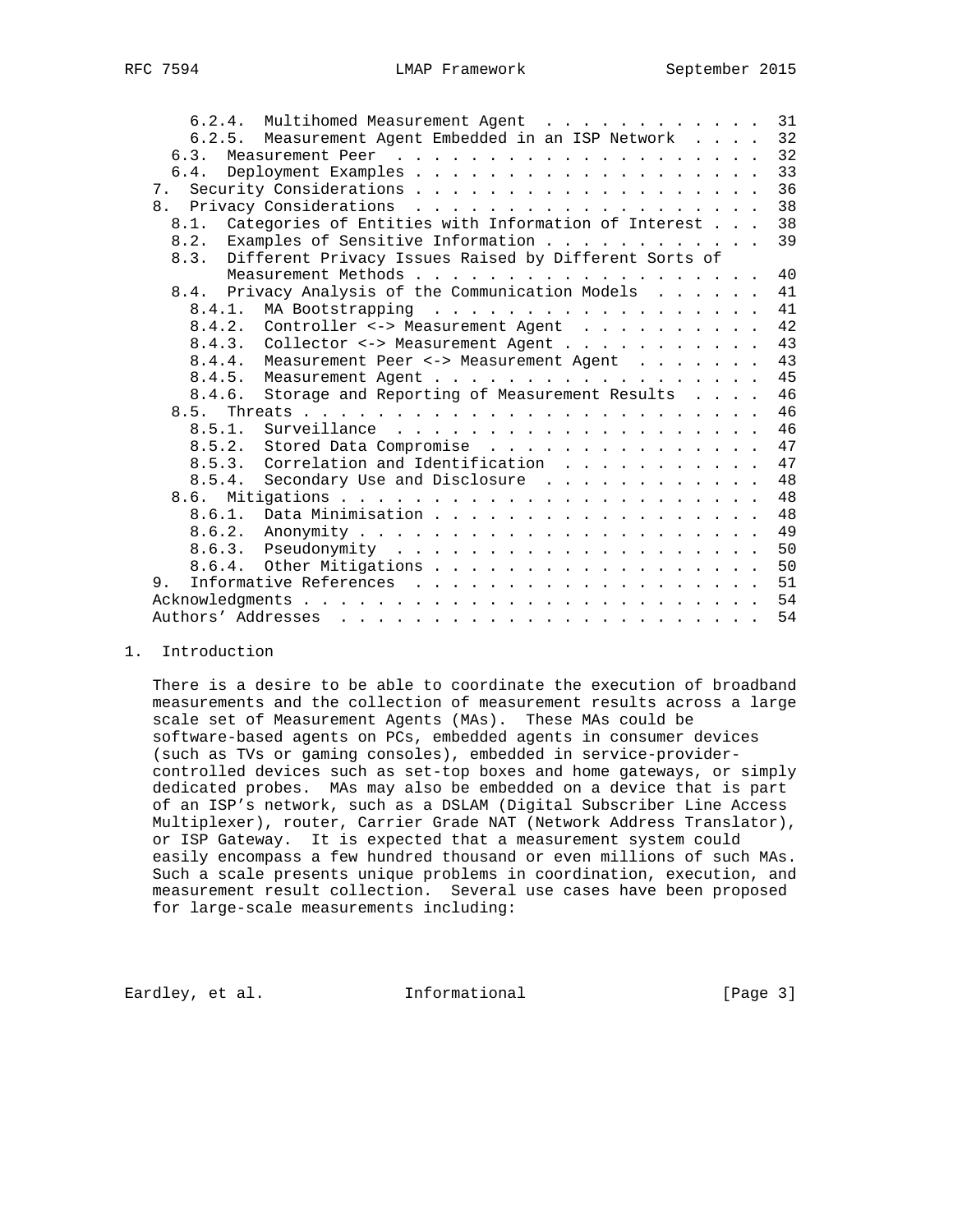- o Operators: to help plan their network and identify faults
- o Regulators: to benchmark several network operators and support public policy development

 Further details of the use cases can be found in [RFC7536]. The LMAP framework should be useful for these, as well as other use cases, such as to help end users run diagnostic checks like a network speed test.

 The LMAP framework has three basic elements: Measurement Agents, Controllers, and Collectors.

 Measurement Agents (MAs) initiate the actual measurements, which are called Measurement Tasks in the LMAP terminology. In principle, there are no restrictions on the type of device in which the MA function resides.

 The Controller instructs one or more MAs and communicates the set of Measurement Tasks an MA should perform and when. For example, it may instruct an MA at a home gateway: "Measure the 'UDP latency' with www.example.org; repeat every hour at xx.05". The Controller also manages an MA by instructing it on how to report the Measurement Results, for example: "Report results once a day in a batch at 4am". We refer to these as the Measurement Schedule and Report Schedule.

 The Collector accepts Reports from the MAs with the Results from their Measurement Tasks. Therefore, the MA is a device that gets Instructions from the Controller, initiates the Measurement Tasks, and reports to the Collector. The communications between these three LMAP functions are structured according to a Control Protocol and a Report Protocol.

 The design goals are the following large-scale Measurement System features:

 o Standardised - in terms of the Measurement Tasks that they perform, the components, the data models, and the protocols for transferring information between the components. Amongst other things, standardisation enables meaningful comparisons of measurements made of the same Metric at different times and places, and provides the operator of a Measurement System with criteria for evaluation of the different solutions that can be used for various purposes including buying decisions (such as buying the various components from different vendors). Today's systems are proprietary in some or all of these aspects.

Eardley, et al. 1nformational [Page 4]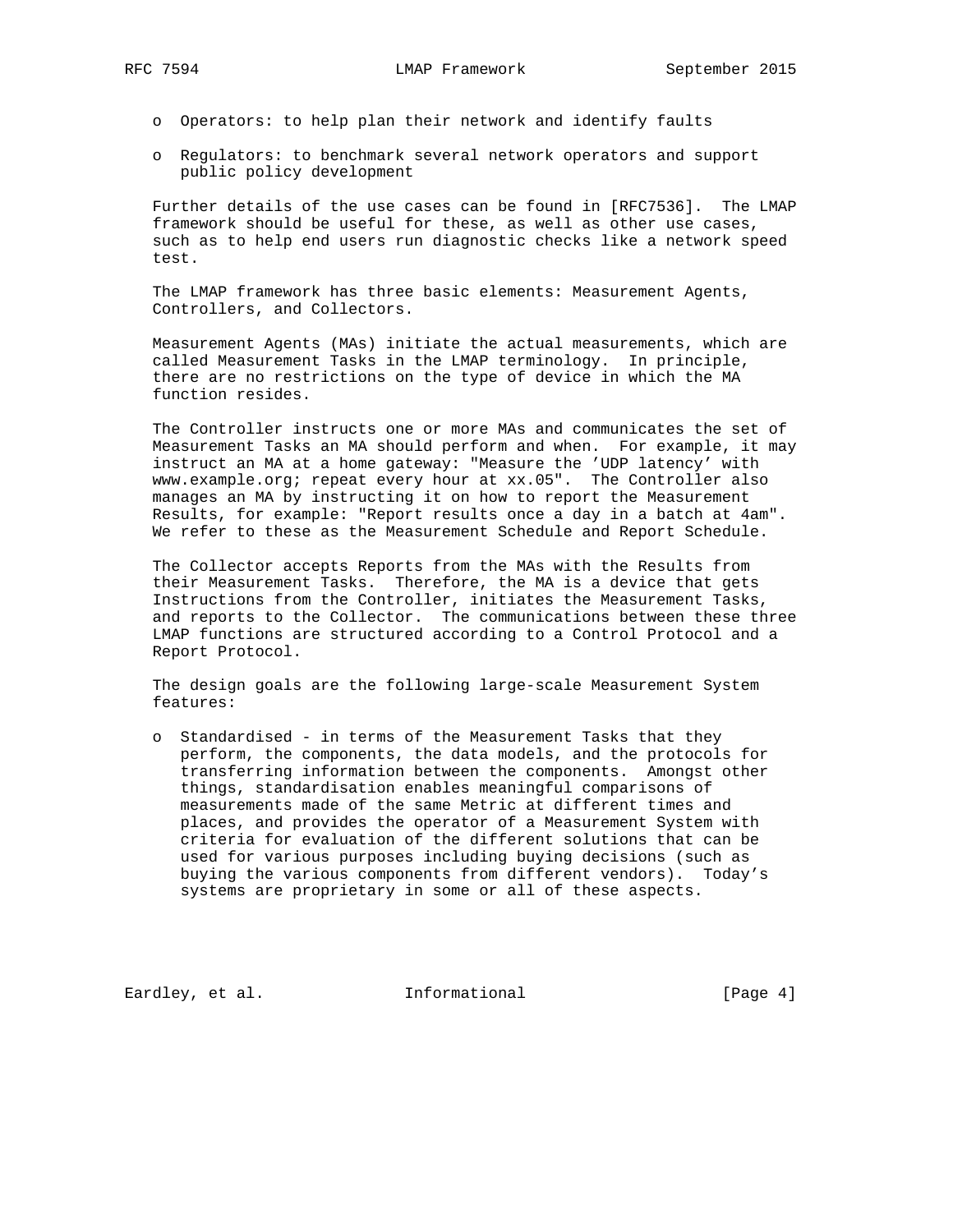- o Large-scale [RFC7536] envisages Measurement Agents in every home gateway and edge device such as set-top boxes and tablet computers, and located throughout the Internet as well [RFC7398]. It is expected that a Measurement System could easily encompass a few hundred thousand or even millions of Measurement Agents. Existing systems have up to a few thousand MAs (without judging how much further they could scale).
- o Diversity a Measurement System should handle Measurement Agents from different vendors that are in wired and wireless networks, can execute different sorts of Measurement Tasks, are on devices with IPv4 or IPv6 addresses, and so on.
- o Privacy Respecting the protocols and procedures should respect the sensitive information of all those involved in measurements.
- 2. Outline of an LMAP-Based Measurement System

 In this section, we provide an overview of the whole Measurement System. New LMAP-specific terms are capitalised; Section 3 provides a terminology section with a compilation of all the LMAP terms and their definitions. Section 4 onwards considers the LMAP components in more detail.

 Other LMAP specifications will define an Information Model, the associated Data Models, and select/extend one or more protocols for the secure communication: firstly, a Control Protocol, for a Controller to instruct Measurement Agents regarding which performance Metrics to measure, when to measure them, and how/when to report the measurement results to a Collector; secondly, a Report Protocol, for a Measurement Agent to report the results to the Collector.

 Figure 1 shows the main components of a Measurement System, and the interactions of those components. Some of the components are outside the scope of initial LMAP work.

 The MA performs Measurement Tasks. One possibility is that the MA observes existing traffic. Another possibility is for the MA to generate (or receive) traffic specially created for the purpose and measure some Metric associated with its transfer. Figure 1 includes both possibilities (in practice, it may be more usual for an MA to do one) whilst Section 6.4 shows some examples of possible arrangements of the components.

 The MAs are pieces of code that can be executed in specialised hardware (hardware probe) or on a general-purpose device (like a PC or mobile phone). A device with a Measurement Agent may have multiple physical interfaces (Wi-Fi, Ethernet, DSL (Digital

Eardley, et al. 1nformational 1999 [Page 5]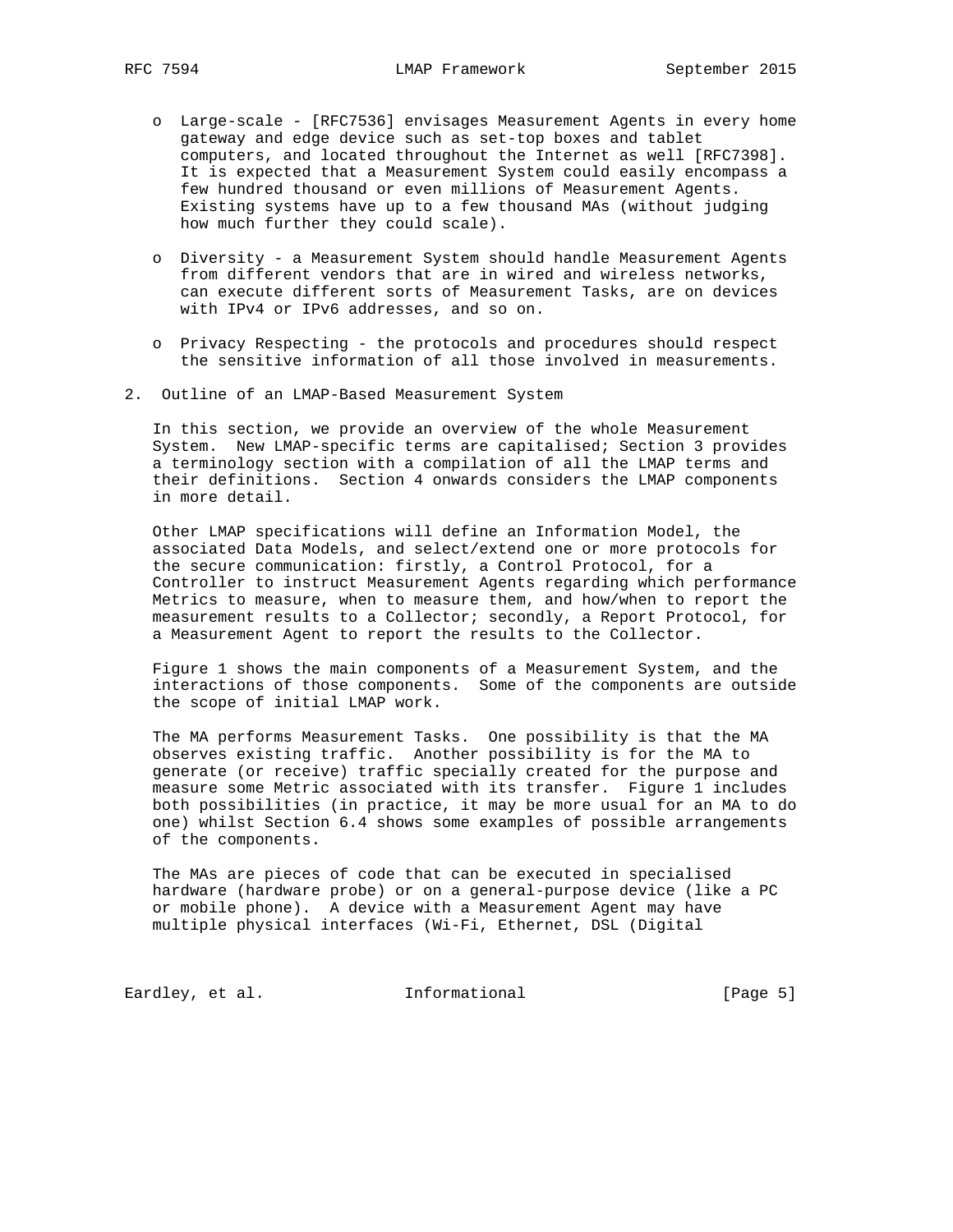Subscriber Line); and non-physical interfaces such as PPPoE (Point-to-Point Protocol over Ethernet) or IPsec) and the Measurement Tasks may specify any one of these.

 The Controller manages an MA through use of the Control Protocol, which transfers the Instruction to the MA. This describes the Measurement Tasks the MA should perform and when. For example the Controller may instruct an MA at a home gateway: "Count the number of TCP SYN packets observed in a 1 minute interval; repeat every hour at xx.05 + Unif[0,180] seconds". The Measurement Schedule determines when the Measurement Tasks are executed. The Controller also manages an MA by instructing it on how to report the Measurement Results, for example: "Report results once a day in a batch at 4am + Unif[0,180] seconds; if the end user is active then delay the report 5 minutes." The Report Schedule determines when the Reports are uploaded to the Collector. The Measurement Schedule and Report Schedule can define one-off (non-recurring) actions (for example, "Do measurement now", "Report as soon as possible"), as well as recurring ones.

 The Collector accepts a Report from an MA with the Measurement Results from its Measurement Tasks. It then provides the Results to a repository.

 A Measurement Method defines how to measure a Metric of interest. It is very useful to standardise Measurement Methods, so that it is meaningful to compare measurements of the same Metric made at different times and places. It is also useful to define a registry for commonly used Metrics [IPPM-REG] so that a Metric and its associated Measurement Method can be referred to simply by its identifier in the registry. The registry will hopefully be referenced by other standards organisations. The Measurement Methods may be defined by the IETF, locally, or by some other standards body.

 Broadly speaking there are two types of Measurement Methods. In both types, a Measurement Agent measures a particular Observed Traffic Flow. It may involve a single MA simply observing existing traffic -- for example, the Measurement Agent could count bytes or calculate the average loss for a particular flow. On the other hand, a Measurement Method may observe traffic created specifically for the purpose of measurement. This requires multiple network entities, which perform different roles. For example, to measure the round trip delay one possible Measurement Method would consist of an MA sending an ICMP (Internet Control Message Protocol) ECHO request ("ping") to a responder in the Internet. In LMAP terms, the responder is termed a Measurement Peer (MP), meaning that it helps the MA but is not managed by the Controller. Other Measurement Methods involve a second MA, with the Controller instructing the MAs in a coordinated manner. Traffic generated specifically as part of

Eardley, et al. 1nformational [Page 6]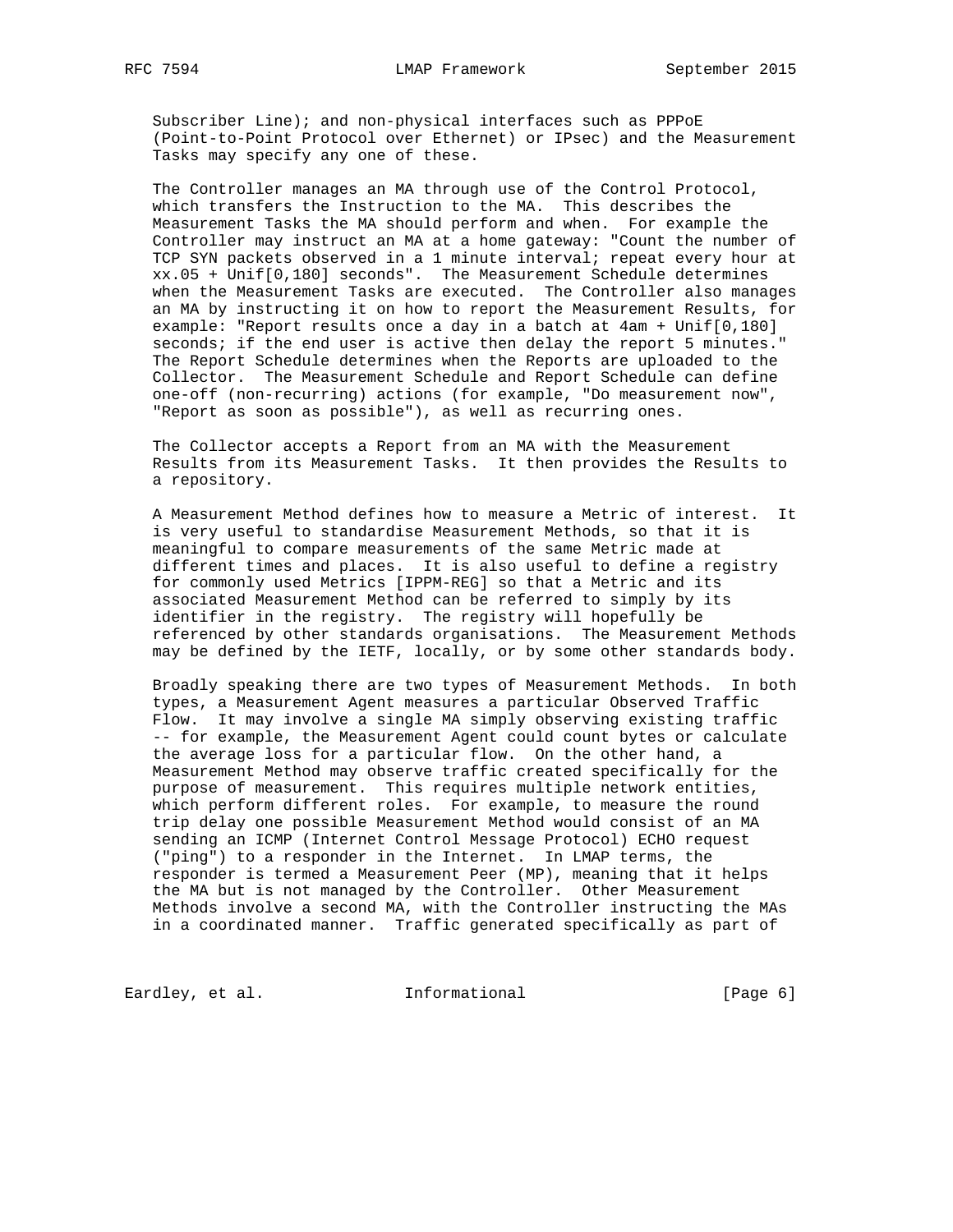the Measurement Method is termed Measurement Traffic; in the ping example, it is the ICMP ECHO Requests and Replies. The protocols used for the Measurement Traffic are out of the scope of initial LMAP work and fall within the scope of other IETF WGs such as IPPM (IP Performance Metrics).

 A Measurement Task is the action performed by a particular MA at a particular time, as the specific instance of its role in a Measurement Method. LMAP is mainly concerned with Measurement Tasks, for instance in terms of its Information Model and Protocols.

 For Measurement Results to be truly comparable, as might be required by a regulator, not only do the same Measurement Methods need to be used to assess Metrics, but also the set of Measurement Tasks should follow a similar Measurement Schedule and be of similar number. The details of such a characterisation plan are beyond the scope of IETF work, although it is certainly facilitated by the IETF's work.

 Both control and report messages are transferred over a secure Channel. A Control Channel is between the Controller and an MA; the Control Protocol delivers Instruction Messages to the MA and Capabilities, Failure, and Logging Information in the reverse direction. A Report Channel is between an MA and Collector, and the Report Protocol delivers Reports to the Collector.

 Finally, we introduce several components that are outside the scope of initial LMAP work that will be provided through existing protocols or applications. They affect how the Measurement System uses the Measurement Results and how it decides what set of Measurement Tasks to perform. As shown in Figure 1, these components are: the bootstrapper, Subscriber parameter database, data analysis tools, and Results repository.

 The MA needs to be bootstrapped with initial details about its Controller, including authentication credentials. The LMAP work considers the Bootstrap process, since it affects the Information Model. However, LMAP does not define a Bootstrap protocol, since it is likely to be technology specific and could be defined by the Broadband Forum, CableLabs, or IEEE depending on the device. Possible protocols are SNMP (Simple Network Management Protocol), NETCONF (Network Configuration Protocol), or (for Home Gateways) CPE WAN Management Protocol (CWMP) from the Auto Configuration Server (ACS) (as specified in TR-069 [TR-069]).

 A Subscriber parameter database contains information about the line, such as the customer's broadband contract (perhaps 2, 40, or 80 Mb/s), the line technology (DSL or fibre), the time zone in which the MA is located, and the type of home gateway and MA. These parameters

Eardley, et al. 1nformational 1999 [Page 7]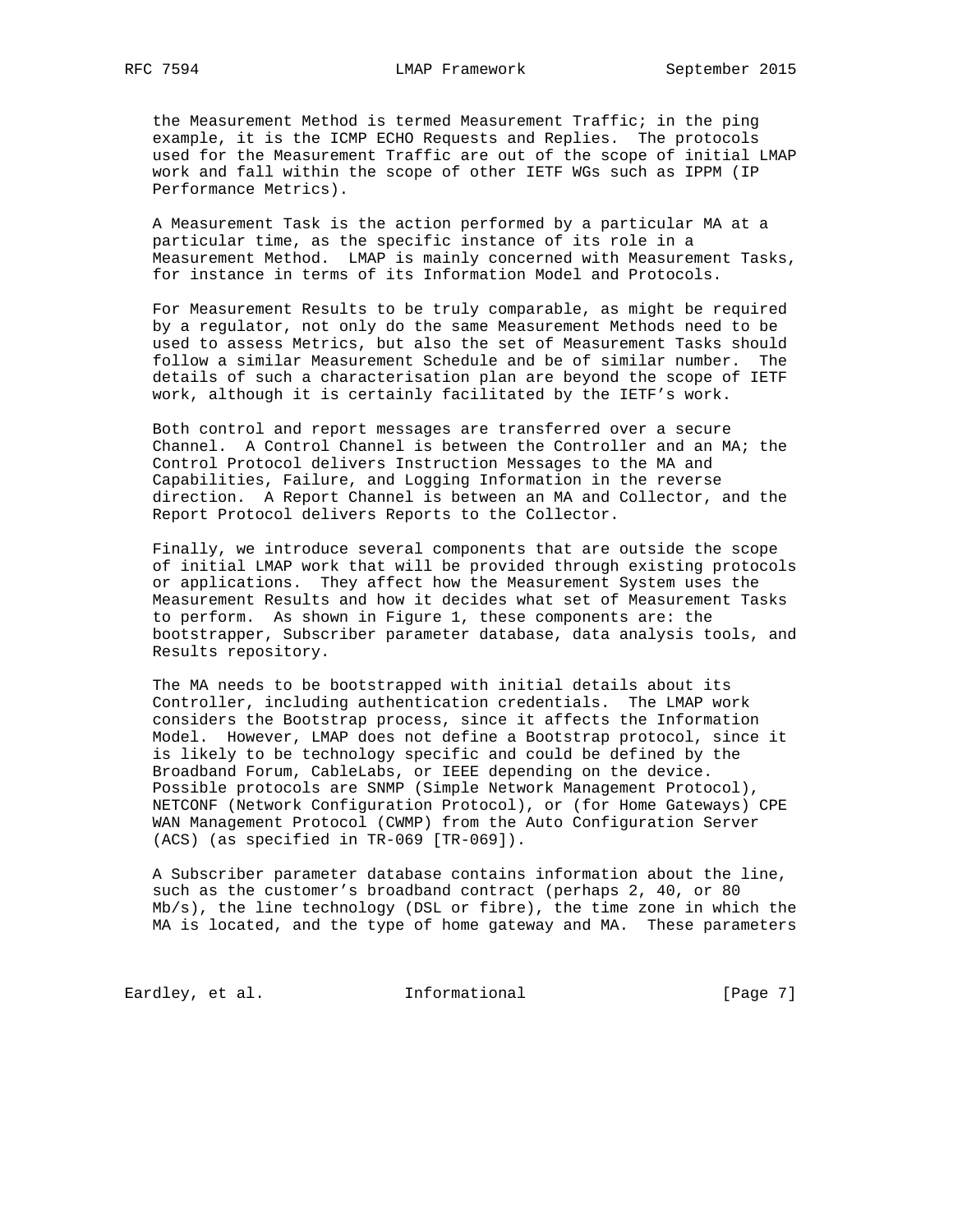are already gathered and stored by existing operations systems. They may affect the choice of what Measurement Tasks to run and how to interpret the Measurement Results. For example, a download test suitable for a line with an 80 Mb/s contract may overwhelm a 2 Mb/s line.

 A Results repository records all Measurement Results in an equivalent form, for example an SQL (Structured Query Language) database, so that they can easily be accessed by the data analysis tools.

 The data analysis tools receive the results from the Collector or via the Results repository. They might visualise the data or identify which component or link is likely to be the cause of a fault or degradation. This information could help the Controller decide what follow-up Measurement Task to perform in order to diagnose a fault. The data analysis tools also need to understand the Subscriber's service information, for example, the broadband contract.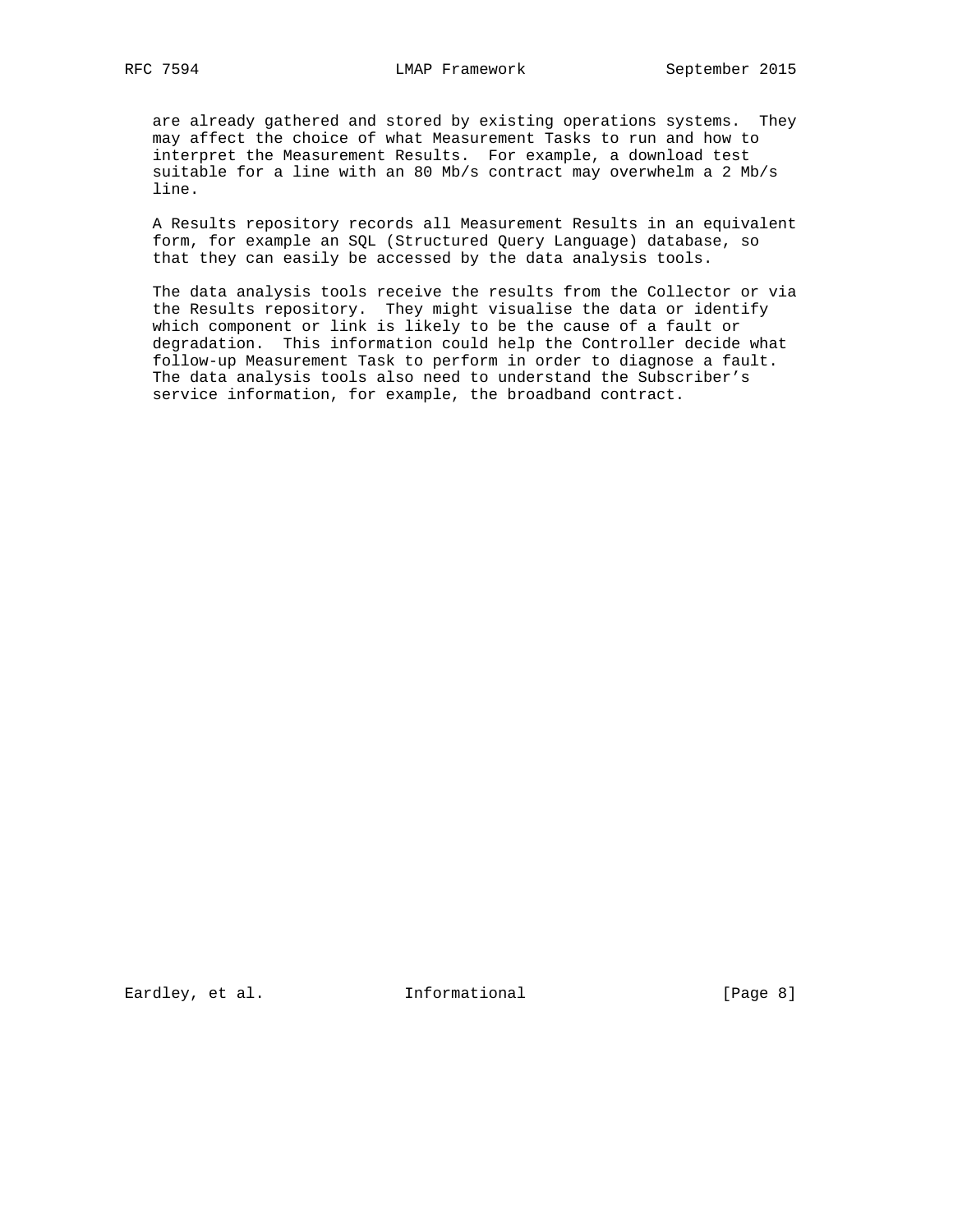

### MP: Measurement Peer

 Figure 1: Schematic of main elements of an LMAP-based Measurement System (showing the elements in and out of the scope of initial LMAP work)

3. Terminology

 This section defines terminology for LMAP. Please note that defined terms are capitalised throughout.

Eardley, et al. 1nformational 1999 [Page 9]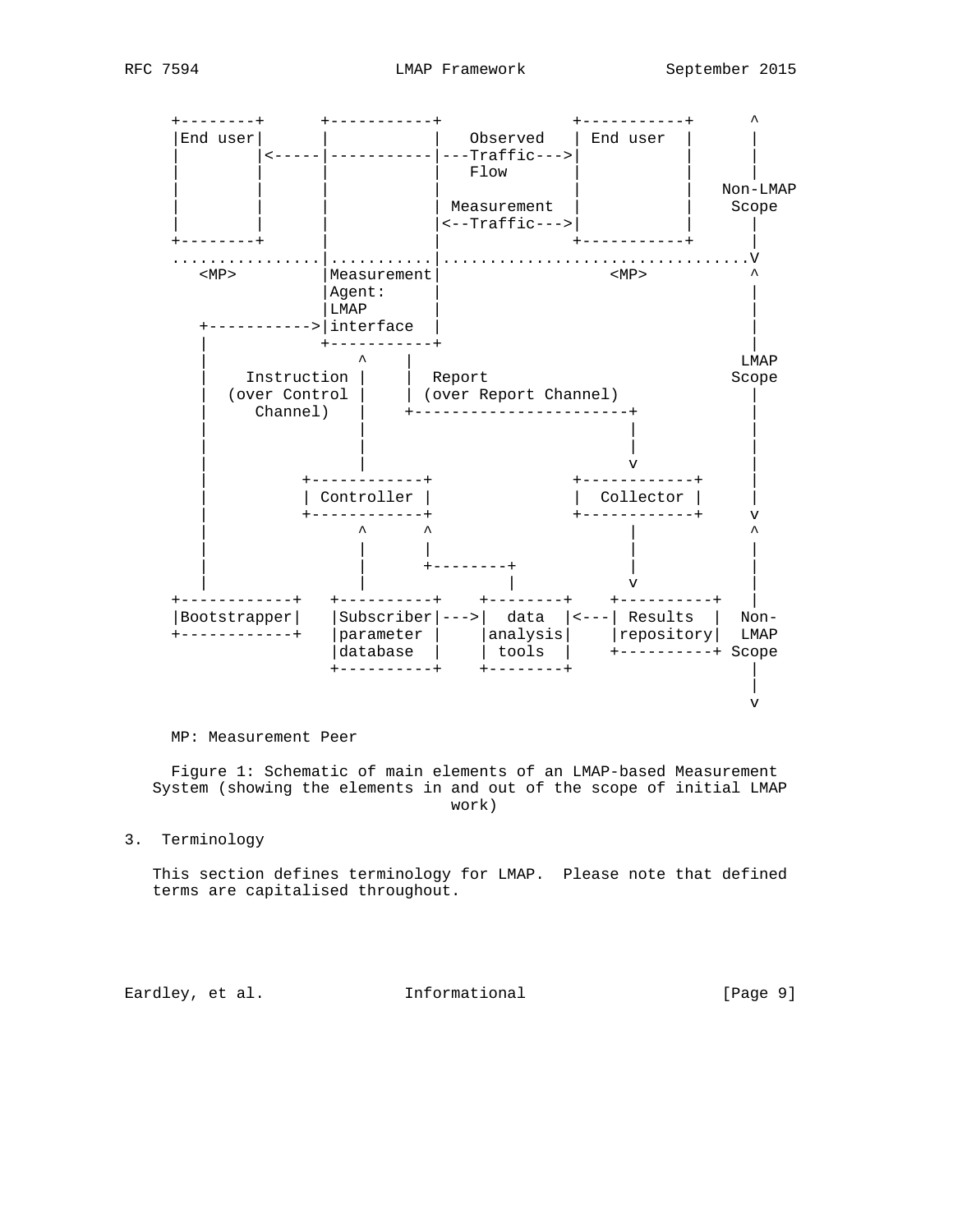Bootstrap: A process that integrates a Measurement Agent into a Measurement System.

 Capabilities: Information about the performance measurement capabilities of the MA, in particular the Measurement Method roles and measurement protocol roles that it can perform, and the device hosting the MA, for example its interface type and speed, but not dynamic information.

 Channel: A bidirectional logical connection that is defined by a specific Controller and MA, or Collector and MA, plus associated security.

Collector: A function that receives a Report from an MA.

 Configuration: A process for informing the MA about its MA-ID, (optional) Group-ID, and Control Channel.

 Controller: A function that provides a Measurement Agent with its Instruction.

 Control Channel: A Channel between a Controller and an MA over which Instruction Messages and Capabilities, Failure, and Logging Information are sent.

 Control Protocol: The protocol delivering Instruction(s) from a Controller to a Measurement Agent. It also delivers Capabilities, Failure, and Logging Information from the Measurement Agent to the Controller. It can also be used to update the MA's Configuration. It runs over the Control Channel.

 Cycle-ID: A tag that is sent by the Controller in an Instruction and echoed by the MA in its Report. The same Cycle-ID is used by several MAs that use the same Measurement Method for a Metric with the same Input Parameters. Hence, the Cycle-ID allows the Collector to easily identify Measurement Results that should be comparable.

 Data Model: The implementation of an Information Model in a particular data modelling language [RFC3444].

 Environmental Constraint: A parameter that is measured as part of the Measurement Task, its value determining whether the rest of the Measurement Task proceeds.

 Failure Information: Information about the MA's failure to take action or execute an Instruction, whether concerning Measurement Tasks or Reporting.

Eardley, et al. 1nformational [Page 10]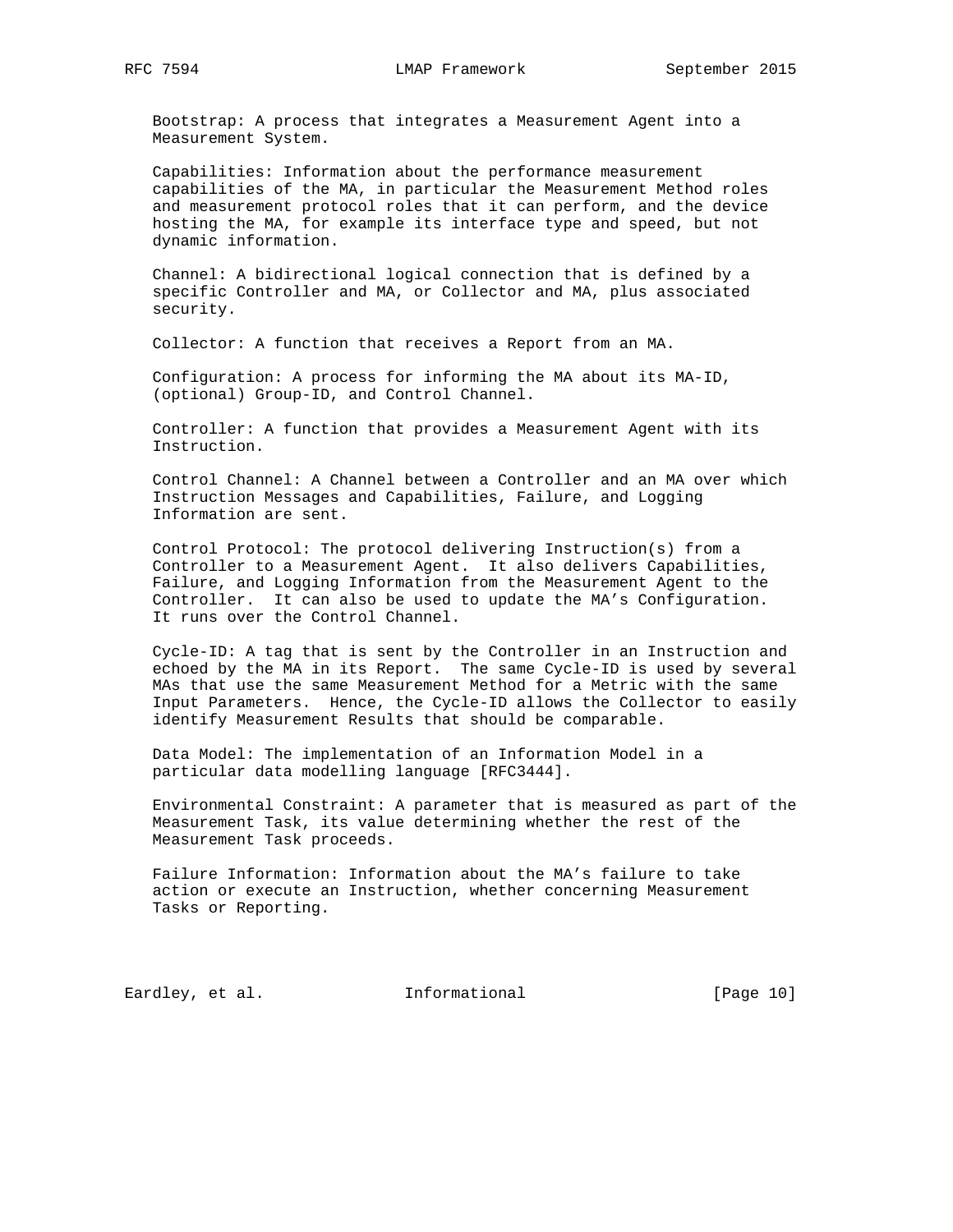Group-ID: An identifier of a group of MAs.

 Information Model: The protocol-neutral definition of the semantics of the Instructions, the Report, the status of the different elements of the Measurement System, as well of the events in the system [RFC3444].

 Input Parameter: A parameter whose value is left open by the Metric and its Measurement Method and is set to a specific value in a Measurement Task. Altering the value of an Input Parameter does not change the fundamental nature of the Measurement Task.

 Instruction: The description of Measurement Tasks for an MA to perform and the details of the Report for it to send. It is the collective description of the Measurement Task configurations, the configuration of the Measurement Schedules, the configuration of the Report Channel(s), the configuration of Report Schedule(s), and the details of any Suppression.

 Instruction Message: The message that carries an Instruction from a Controller to a Measurement Agent.

 Logging Information: Information about the operation of the Measurement Agent, which may be useful for debugging.

 Measurement Agent (MA): The function that receives Instruction Messages from a Controller and operates the Instruction by executing Measurement Tasks (using protocols outside the scope of the initial LMAP work and perhaps in concert with one or more other Measurement Agents or Measurement Peers) and (if part of the Instruction) by reporting Measurement Results to a Collector or Collectors.

 Measurement Agent Identifier (MA-ID): a Universally Unique IDentifier [RFC4122] that identifies a particular MA and is configured as part of the Bootstrapping process.

 Measurement Method: The process for assessing the value of a Metric; the process of measuring some performance or reliability Metric associated with the transfer of traffic.

 Measurement Peer (MP): The function that assists a Measurement Agent with Measurement Tasks and does not have an interface to the Controller or Collector.

 Measurement Result: The output of a single Measurement Task (the value obtained for the Metric).

Measurement Schedule: The schedule for performing Measurement Tasks.

Eardley, et al. 1nformational [Page 11]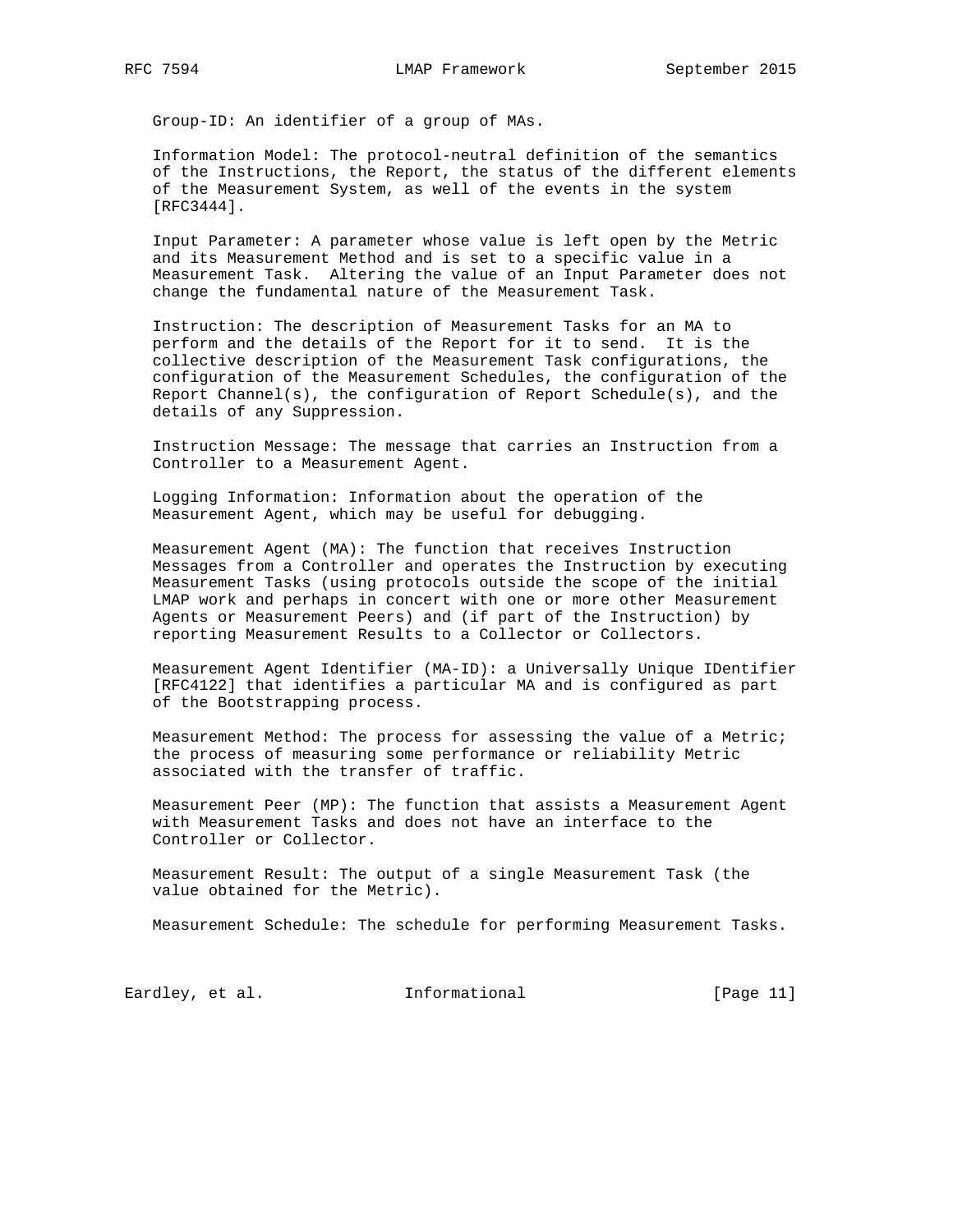Measurement System: The set of LMAP-defined and related components that are operated by a single organisation, for the purpose of measuring performance aspects of the network.

 Measurement Task: The action performed by a particular Measurement Agent that consists of the single assessment of a Metric through operation of a Measurement Method role at a particular time, with all of the role's Input Parameters set to specific values.

 Measurement Traffic: the packet(s) generated by some types of Measurement Method that involve measuring some parameter associated with the transfer of the packet(s).

 Metric: The quantity related to the performance and reliability of the network that we'd like to know the value of.

 Observed Traffic Flow: In RFC 7011 [RFC7011], a Traffic Flow (or Flow) is defined as "a set of packets or frames passing an Observation Point in the network during a certain time interval. All packets belonging to a particular Flow have a set of common properties," such as packet header fields, characteristics, and treatments. A Flow measured by the LMAP system is termed an Observed Traffic Flow. Its properties are summarised and tabulated in Measurement Results (as opposed to raw capture and export).

 Report: The set of Measurement Results and other associated information (as defined by the Instruction). The Report is sent by a Measurement Agent to a Collector.

 Report Channel: A Channel between a Collector and an MA over which Report messages are sent.

 Report Protocol: The protocol delivering Report(s) from a Measurement Agent to a Collector. It runs over the Report Channel.

Report Schedule: The schedule for sending Reports to a Collector.

 Subscriber: An entity (associated with one or more users) that is engaged in a subscription with a service provider.

Suppression: The temporary cessation of Measurement Tasks.

4. Constraints

 The LMAP framework makes some important assumptions, which constrain the scope of the initial LMAP work.

Eardley, et al. 1nformational [Page 12]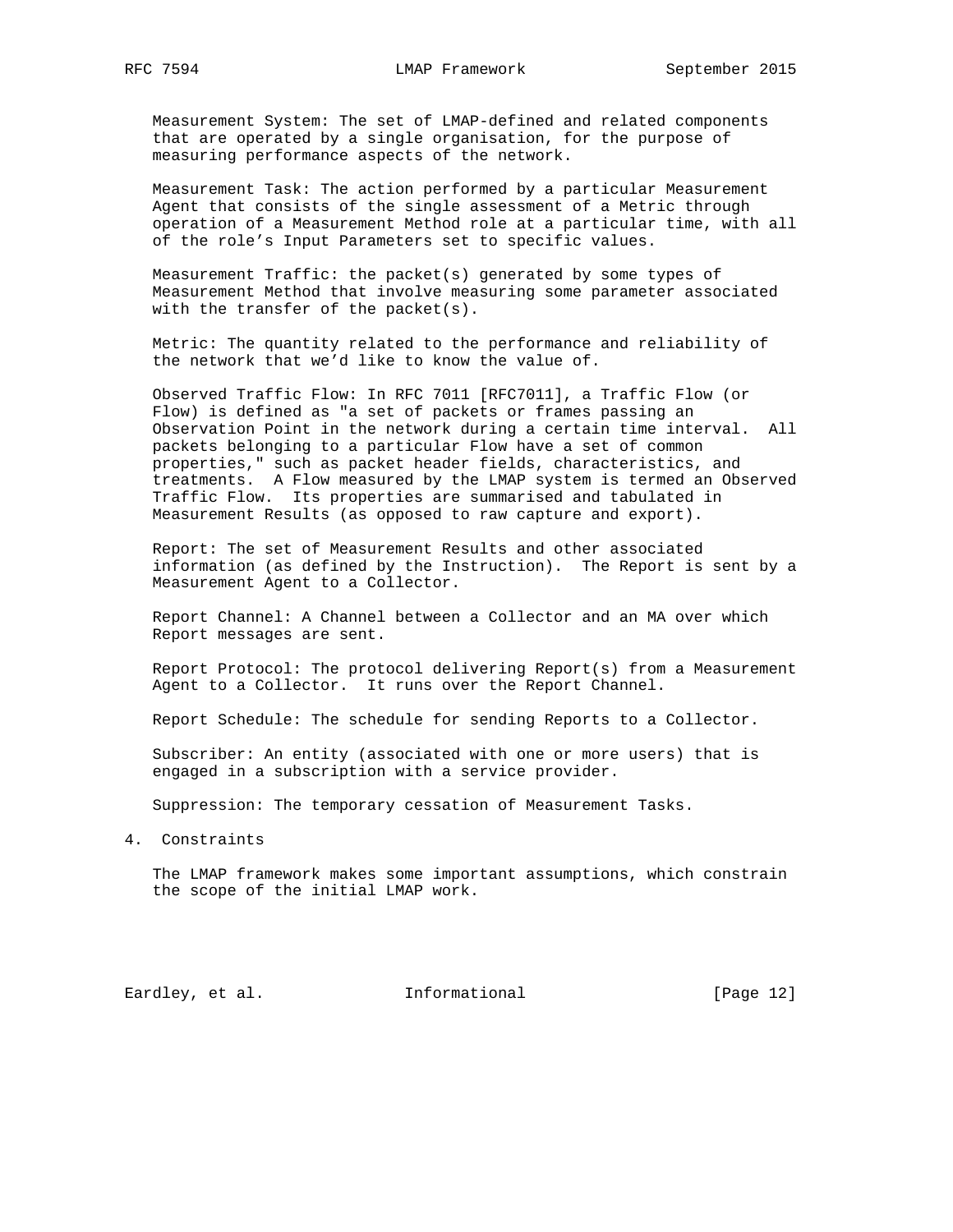4.1. The Measurement System Is Under the Direction of a Single Organisation

 In the LMAP framework, the Measurement System is under the direction of a single organisation that is responsible for any impact that its measurements have on a user's quality of experience and privacy. Clear responsibility is critical given that a misbehaving large-scale Measurement System could potentially harm user experience, user privacy, and network security.

 However, the components of an LMAP Measurement System can be deployed in administrative domains that are not owned by the measuring organisation. Thus, the system of functions deployed by a single organisation constitutes a single LMAP domain, which may span ownership or other administrative boundaries.

4.2. Each MA May Only Have a Single Controller at Any Point in Time

 An MA is instructed by one Controller and is in one Measurement System. The constraint avoids different Controllers giving an MA conflicting instructions and so means that the MA does not have to manage contention between multiple Measurement (or Report) Schedules. This simplifies the design of MAs (critical for a large-scale infrastructure) and allows a Measurement Schedule to be tested on specific types of MAs before deployment to ensure that the end-user experience is not impacted (due to CPU, memory, or broadband-product constraints). However, a Measurement System may have several Controllers.

5. Protocol Model

 A protocol model [RFC4101] presents an architectural model for how the protocol operates and needs to answer three basic questions:

- 1. What problem is the protocol trying to address?
- 2. What messages are being transmitted and what do they mean?
- 3. What are the important, but not obvious [sic], features of the protocol?

An LMAP system goes through the following phases:

- o a Bootstrapping process before the MA can take part in the other three phases.
- o a Control Protocol, which delivers Instruction Messages from a Controller to an MA (amongst other things).

Eardley, et al. 1nformational [Page 13]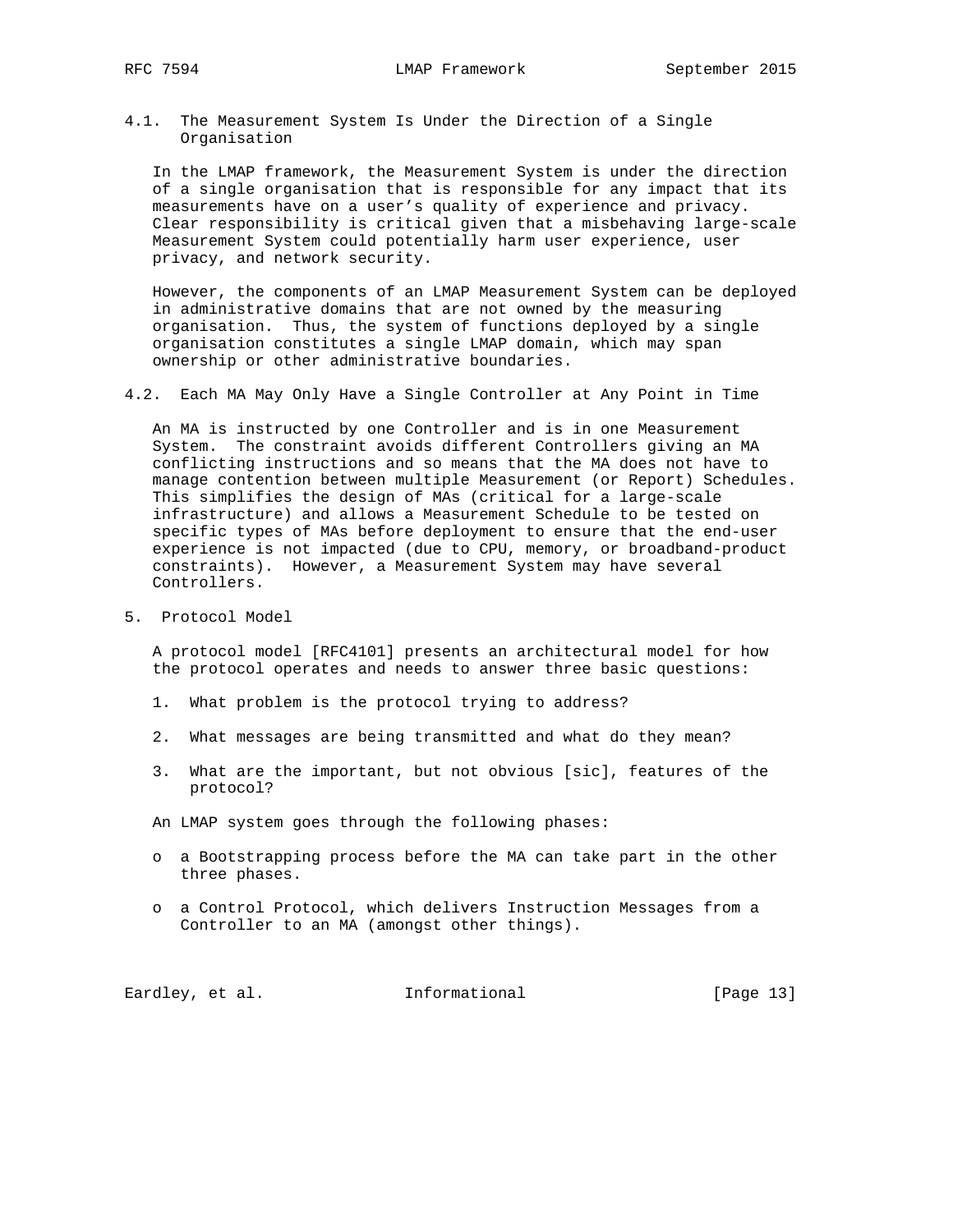- o the actual Measurement Tasks, which measure some performance or reliability Metric(s) associated with the transfer of packets.
- o a Report Protocol, which delivers Reports containing the Measurement Results from an MA to a Collector.

 The figures show the various LMAP messages and use the following conventions:

- o (optional): indicated by round brackets
- o [potentially repeated]: indicated by square brackets

 The protocol model is closely related to the Information Model [LMAP-INFO], which is the abstract definition of the information carried by the protocol. (If there is any difference between this document and the Information Model, the latter is definitive.) The purpose of both is to provide a protocol and device-independent view, which can be implemented via specific protocols. LMAP defines a specific Control Protocol and Report Protocol, but others could be defined by other standards bodies or be proprietary. However, it is important that they all implement the same Information Model and protocol model, in order to ease the definition, operation, and interoperability of large-scale Measurement Systems.

5.1. Bootstrapping Process

 The primary purpose of Bootstrapping is to enable an MA to be integrated into a Measurement System. The MA retrieves information about itself (like its identity in the Measurement System) and about the Controller, the Controller learns information about the MA, and they learn about security information to communicate (such as certificates and credentials).

 Whilst this memo considers the Bootstrapping process, it is beyond the scope of initial LMAP work to define a Bootstrap mechanism, as it depends on the type of device and access.

 As a result of the Bootstrapping process, the MA learns the following information ([LMAP-INFO] defines the consequent list of information elements):

- o its identifier, either its MA-ID or a device identifier such as one of its Media Access Control (MAC) addresses or both.
- o (optionally) a Group-ID, shared by several MAs and could be useful for privacy reasons. For instance, reporting the Group-ID and not the MA-ID could hinder tracking of a mobile device.

Eardley, et al. 1nformational [Page 14]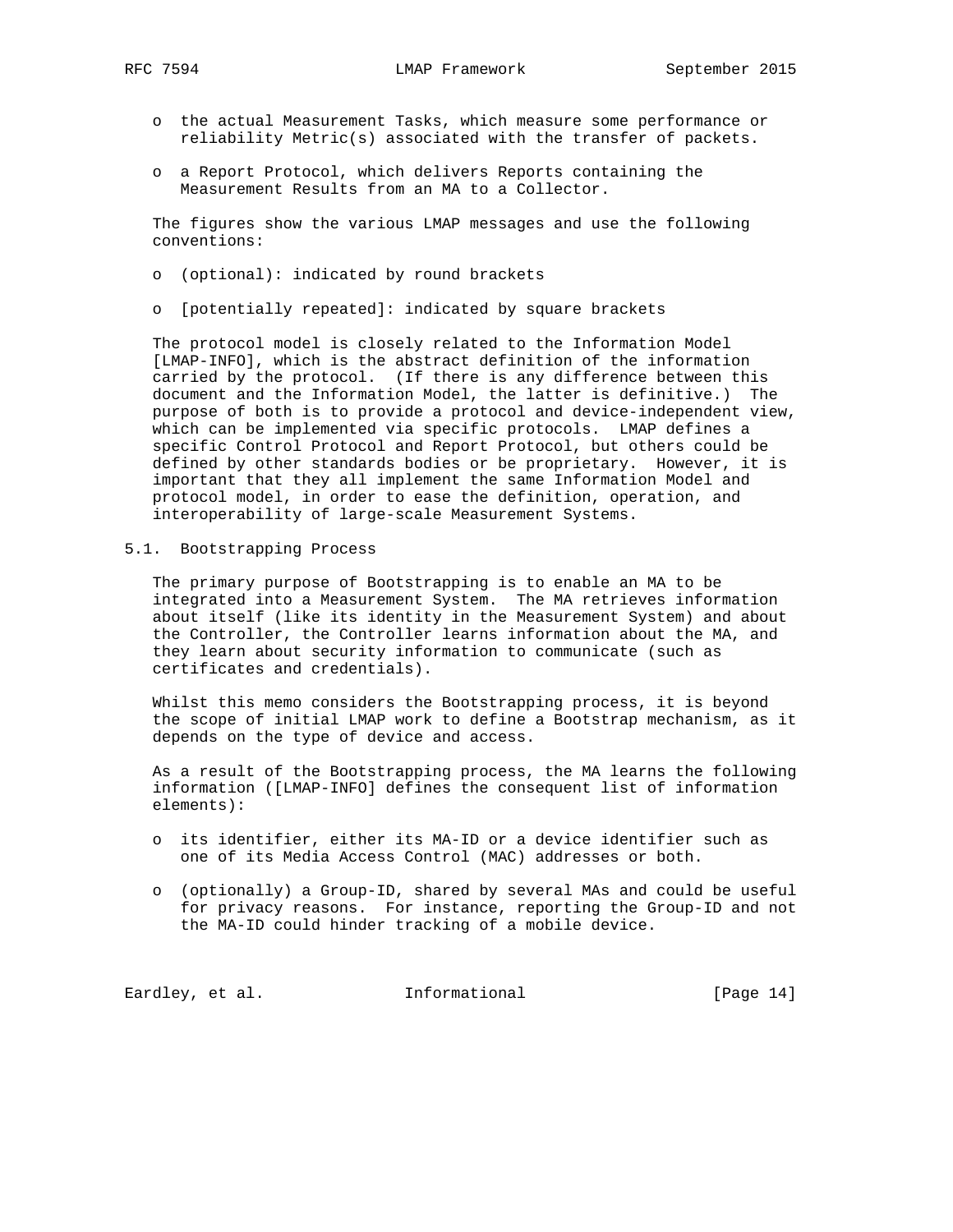- o the Control Channel, which is defined by:
	- \* the address that identifies the Control Channel, such as the Controller's FQDN (Fully Qualified Domain Name) [RFC1035]).
	- \* security information (for example, to enable the MA to decrypt the Instruction Message and encrypt messages sent to the Controller).

 The details of the Bootstrapping process are device/access specific. For example, the information could be in the firmware, manually configured, or transferred via a protocol like that described in TR-069 [TR-069]. There may be a multi-stage process where the MA contacts a 'hard-coded' address, which replies with the Bootstrapping information.

 The MA must learn its MA-ID before getting an Instruction, either during Bootstrapping or via Configuration (Section 5.2.1).

### 5.2. Control Protocol

 The primary purpose of the Control Protocol is to allow the Controller to configure a Measurement Agent with an Instruction about what Measurement Tasks to do, when to do them, and how to report the Measurement Results (Section 5.2.2). The Measurement Agent then acts on the Instruction autonomously. The Control Protocol also enables the MA to inform the Controller about its Capabilities and any Failure and Logging Information (Section 5.2.3). Finally, the Control Protocol allows the Controller to update the MA's Configuration.

### 5.2.1. Configuration

 Configuration allows the Controller to update the MA about some or all of the information that it obtained during the Bootstrapping process: the MA-ID, the (optional) Group-ID, and the Control Channel. Figure 2 outlines the Configuration process. The Measurement System might use Configuration for several reasons. For example, the Bootstrapping process could 'hard code' the MA with details of an initial Controller, and then the initial Controller could configure the MA with details about the Controller that sends Instruction Messages. (Note that an MA only has one Control Channel, so it is associated with only one Controller, at any moment.)

 Note that an implementation may choose to combine Configuration information and an Instruction Message into a single message.

Eardley, et al. Informational [Page 15]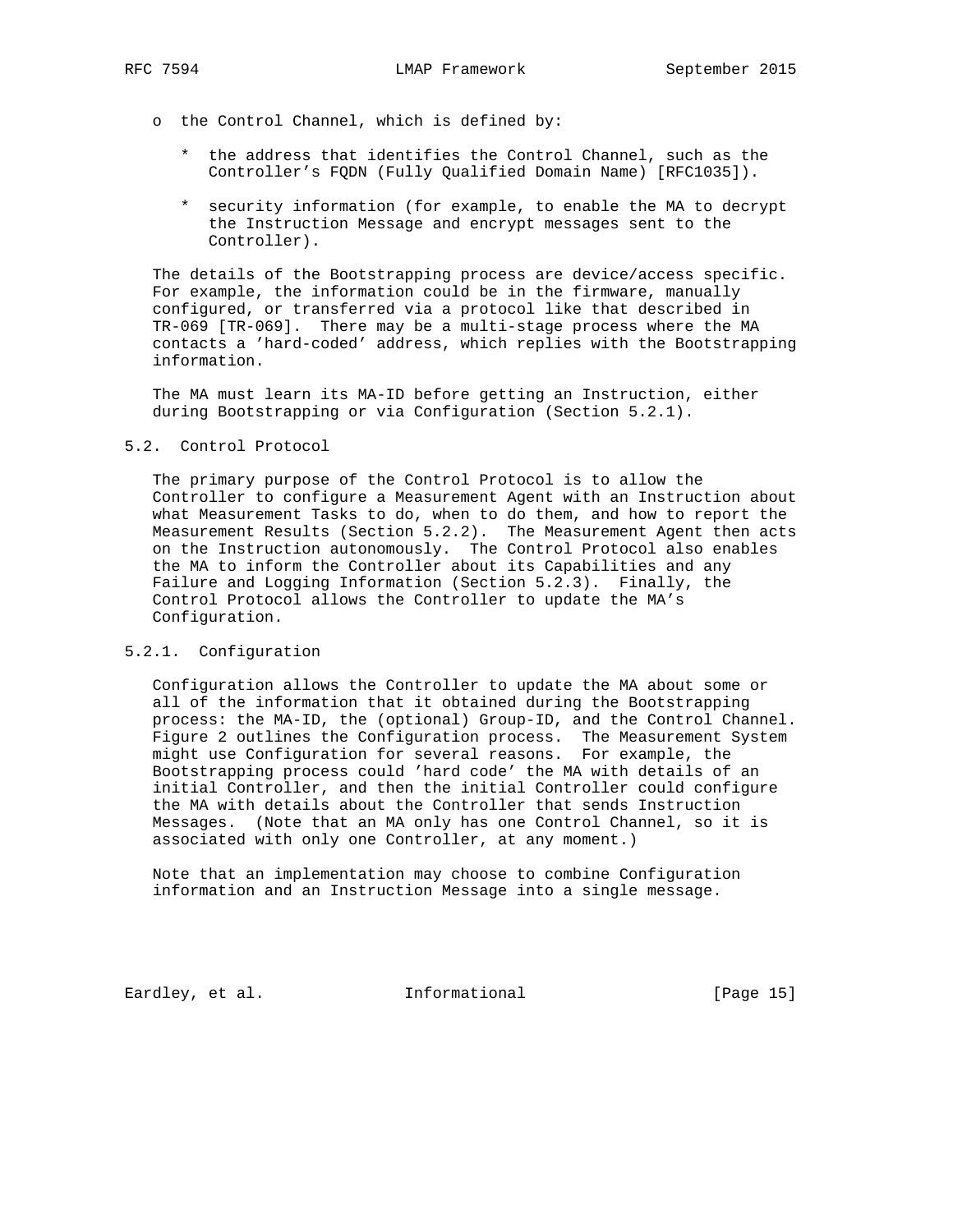| Controller                                                                                                                              |                            | Measurement<br>Agent |
|-----------------------------------------------------------------------------------------------------------------------------------------|----------------------------|----------------------|
| Configuration information:<br>(MA-ID),<br>$(Group-ID)$ ,<br>(Control Channel)                                                           | $\rightarrow$<br>$\lt$ $-$ | Response(details)    |
| MA: Measurement Agent                                                                                                                   |                            |                      |
| Figure 2: Outline of Configuration                                                                                                      |                            |                      |
| 5.2.2. Instruction                                                                                                                      |                            |                      |
| The Instruction is the description of the Measurement Tasks for a<br>Measurement Agent to do and the details of the Measurement Reports |                            |                      |

 for it to send. Figure 3 outlines the Instruction process. In order to update the Instruction, the Controller uses the Control Protocol to send an Instruction Message over the Control Channel.

 +-----------------+ +-------------+ | Measurement | | Controller |===================================| Agent | +-----------------+ +-------------+ Instruction:  $\qquad \qquad \rightarrow$  [(Measurement Task configuration URI of Metric( [Input Parameter], (role) (interface), (Cycle-ID) (measurement point)), (Report Channel), (Schedule), (Suppression information)] <- Response(details)

Figure 3: Outline of Instruction

Eardley, et al. 1nformational [Page 16]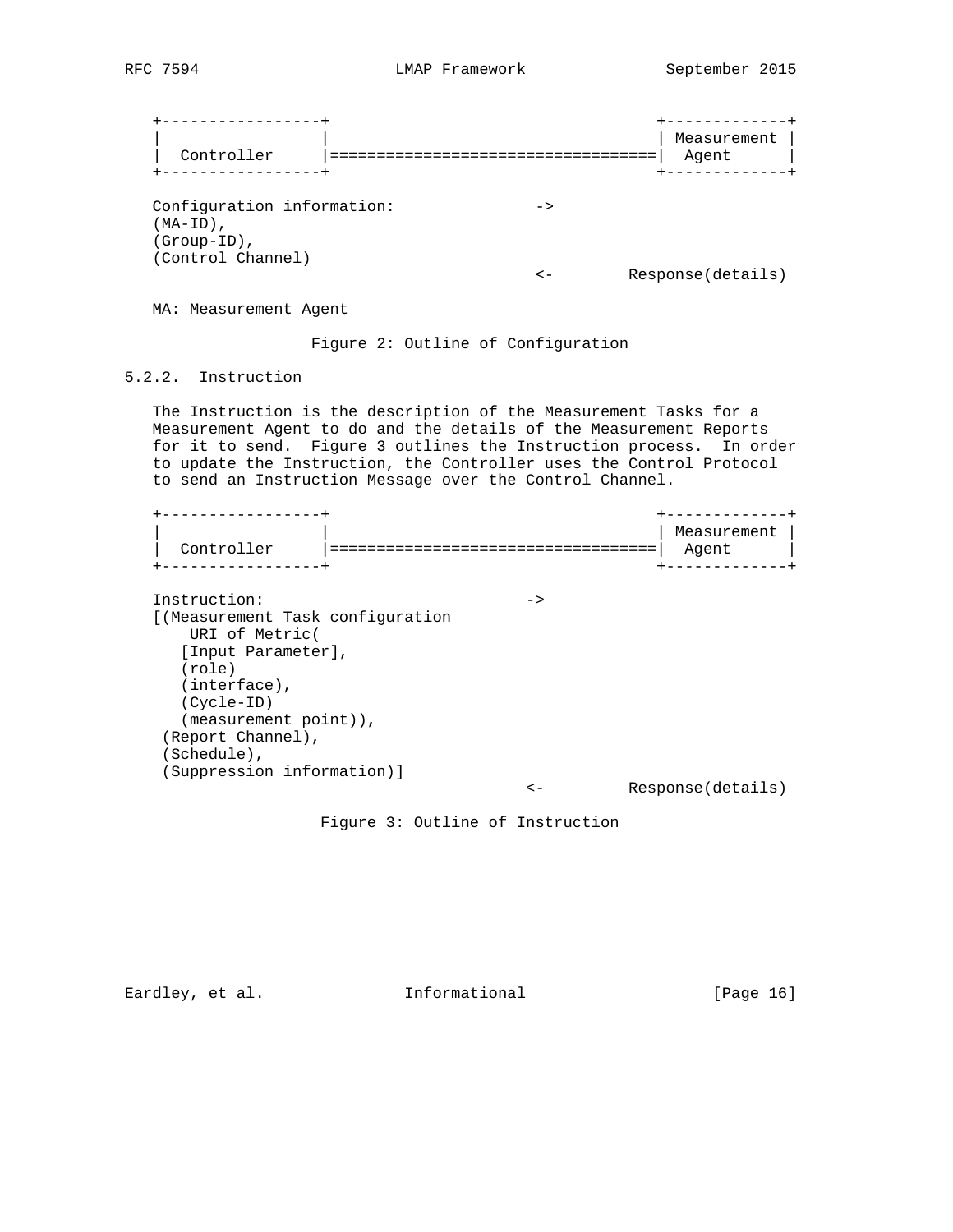The Instruction defines the following information ([LMAP-INFO] defines the consequent list of information elements):

- o the Measurement Task configurations, each of which needs:
	- \* the Metric, specified as a URI to a registry entry; it includes the specification of a Measurement Method. The registry could be defined by a standards organisation or locally by the operator of the Measurement System. Note that, at the time of writing, the IETF is working on such a registry specification [IPPM-REG].
	- \* the Measurement Method role. For some Measurement Methods, different parties play different roles; for example, an iperf sender and receiver (see Section 6.4). Each Metric and its associated Measurement Method will describe all measurement roles involved in the process.
	- \* a boolean flag (suppress or do-not-suppress) indicating if such a Measurement Task is impacted by a Suppression message (see Section 5.2.2.1). Thus, the flag is an Input Parameter.
	- \* any Input Parameters that need to be set for the Metric and the Measurement Method. For example, the address of a Measurement Peer (or other Measurement Agent) that may be involved in a Measurement Task, or traffic filters associated with the Observed Traffic Flow.
	- \* the interface to use (if not defined, then the default interface is used), if the device with the MA has multiple interfaces.
	- \* optionally, a Cycle-ID.
	- \* optionally, the measurement point designation [RFC7398] of the MA and, if applicable, of the MP or other MA. This can be useful for reporting.
- o configuration of the Schedules, each of which needs:
	- \* the timing of when the Measurement Tasks are to be performed or the Measurement Reports are to be sent. Possible types of timing are periodic, calendar-based periodic, one-off immediate, and one-off at a future time.

Eardley, et al. 1nformational [Page 17]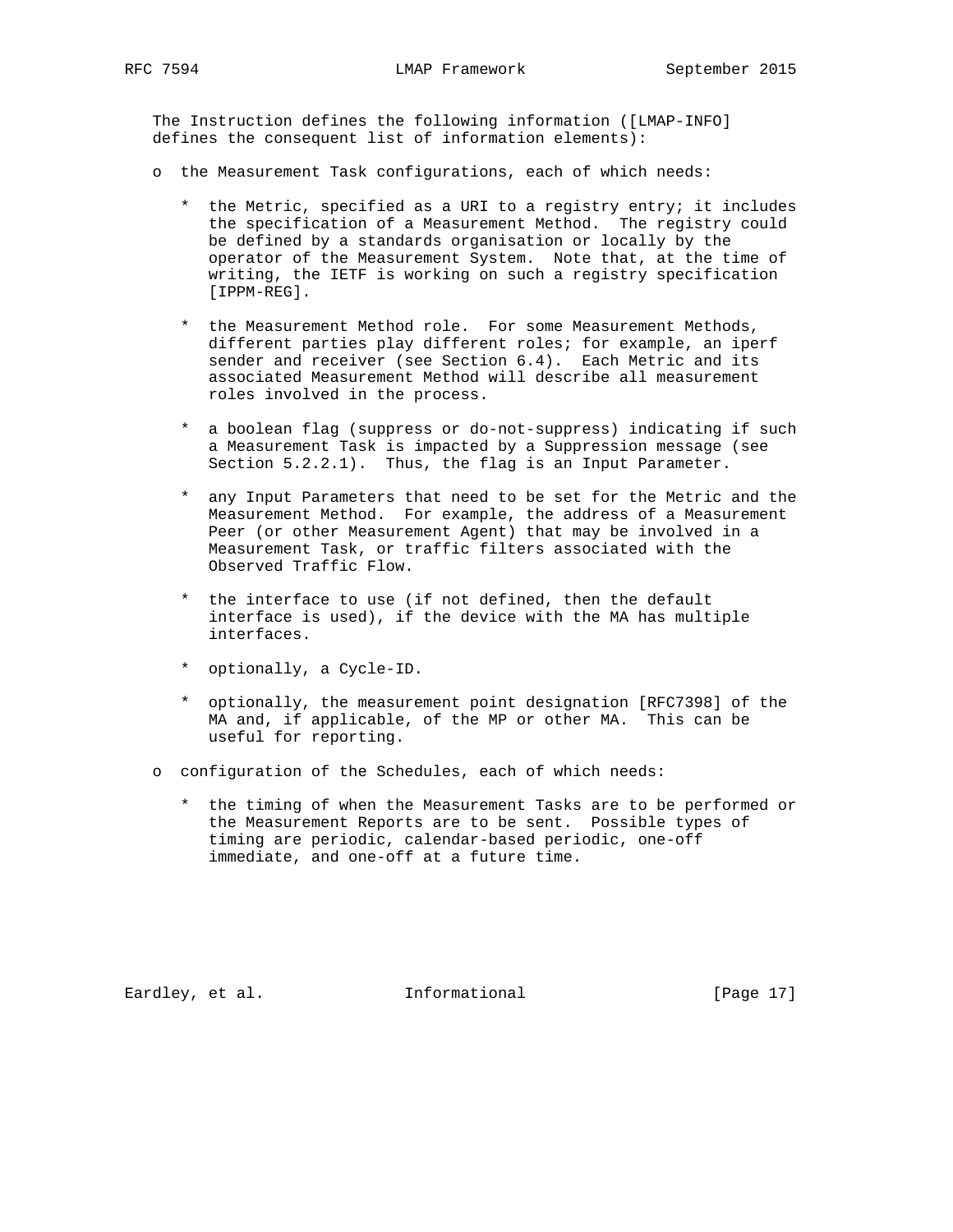- o configuration of the Report Channel(s), each of which needs:
	- \* the address of the Collector, for instance its URL.
	- \* security for this Report Channel, for example, the X.509 certificate.
- o Suppression information, if any (see Section 5.2.2.1).

 A single Instruction Message may contain some or all of the above parts. The finest level of granularity possible in an Instruction Message is determined by the implementation and operation of the Control Protocol. For example, a single Instruction Message may add or update an individual Measurement Schedule -- or it may only update the complete set of Measurement Schedules; a single Instruction Message may update both Measurement Schedules and Measurement Task configurations -- or only one at a time; and so on. However, Suppression information always replaces (rather than adds to) any previous Suppression information.

 The MA informs the Controller that it has successfully understood the Instruction Message, or that it cannot take action on the Instruction -- for example, if it doesn't include a parameter that is mandatory for the requested Metric and Measurement Method, or if it is missing details of the target Collector.

 The Instruction Message instructs the MA; the Control Protocol does not allow the MA to negotiate, as this would add complexity to the MA, Controller, and Control Protocol for little benefit.

## 5.2.2.1. Suppression

 The Instruction may include Suppression information. The main motivation for Suppression is to enable the Measurement System to eliminate Measurement Traffic, because there is some unexpected network issue, for example. There may be other circumstances when Suppression is useful, for example, to eliminate inessential Reporting traffic (even if there is no Measurement Traffic). Figure 4 outlines the Suppression process.

 The Suppression information may include any of the following optional fields:

 o a set of Measurement Tasks to suppress; the others are not suppressed. For example, this could be useful if a particular Measurement Task is overloading a Measurement Peer with Measurement Traffic.

Eardley, et al. 1nformational [Page 18]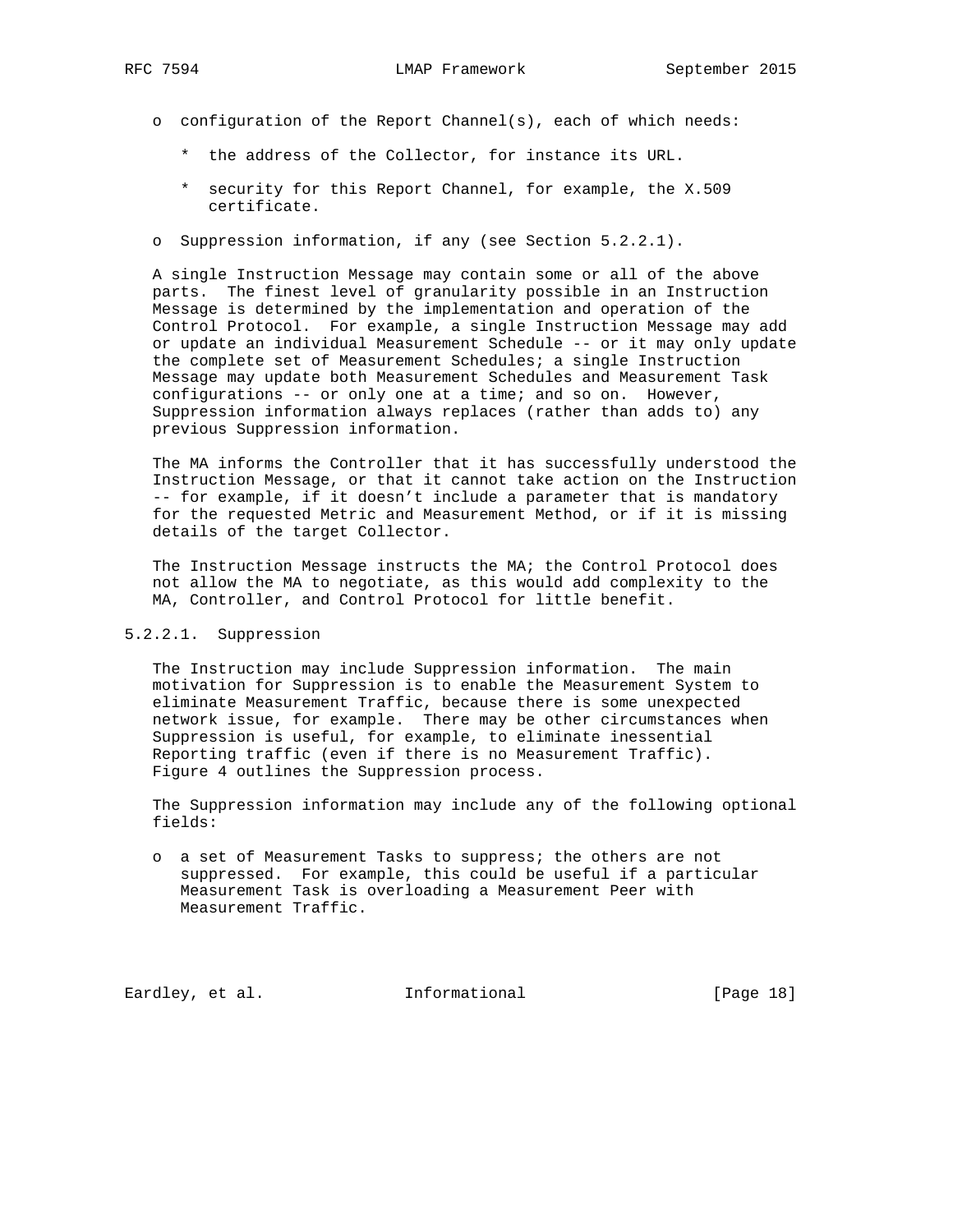- o a set of Measurement Schedules to suppress; the others are not suppressed. For example, suppose the Measurement System has defined two Schedules, one with the most critical Measurement Tasks and the other with less critical ones that create a lot of Measurement Traffic, in which case it may only want to suppress the second.
- o a set of Reporting Schedules to suppress; the others are not suppressed. This can be particularly useful in the case of a Measurement Method that doesn't generate Measurement Traffic; it may need to continue observing traffic flows but temporarily suppress Reports due to the network footprint of the Reports.
- o if all the previous fields are included then the MA suppresses the union -- in other words, it suppresses the set of Measurement Tasks, the set of Measurement Schedules, and the set of Reporting Schedules.
- o if the Suppression information includes neither a set of Measurement Tasks nor a set of Measurement Schedules, then the MA does not begin new Measurement Tasks that have the boolean flag set to suppress; however, the MA does begin new Measurement Tasks that have the flag set to do-not-suppress.
- o a start time, at which Suppression begins. If absent, then Suppression begins immediately.
- o an end time, at which Suppression ends. If absent, then Suppression continues until the MA receives an Un-suppress message.
- o a demand that the MA immediately end on-going Measurement Task(s) that are tagged for Suppression. (Most likely it is appropriate to delete the associated partial Measurement Result(s).) This could be useful in the case of a network emergency so that the operator can eliminate all inessential traffic as rapidly as possible. If absent, the MA completes on-going Measurement Tasks.

 An Un-suppress message instructs the MA to no longer suppress, meaning that the MA once again begins new Measurement Tasks, according to its Measurement Schedule.

 Note that Suppression is not intended to permanently stop a Measurement Task (instead, the Controller should send a new Measurement Schedule), nor to permanently disable an MA (instead, some kind of management action is suggested).

Eardley, et al. 1nformational [Page 19]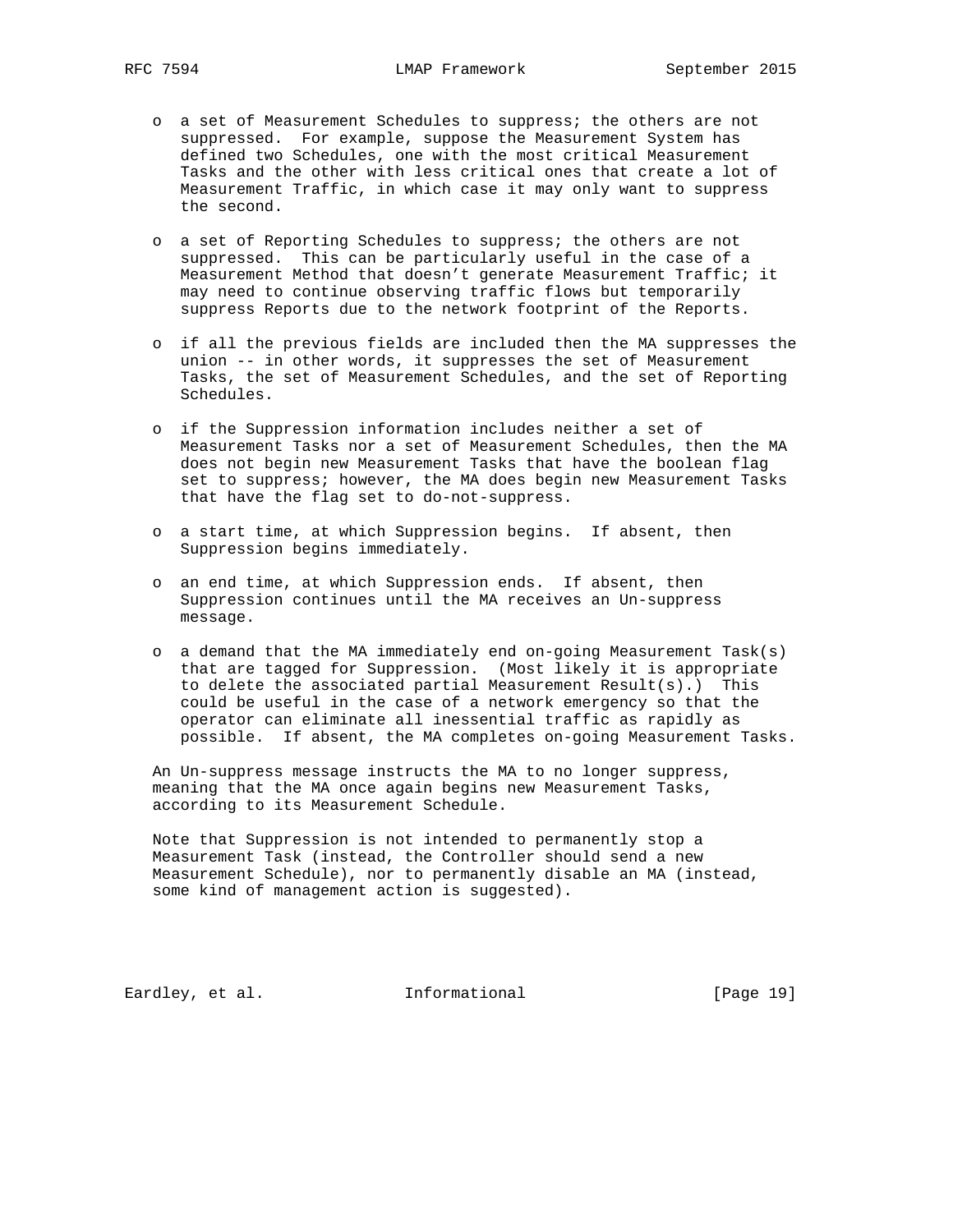| Controller<br>------------                                                                                                       | Measurement<br>Agent<br>--------- |
|----------------------------------------------------------------------------------------------------------------------------------|-----------------------------------|
| Suppress:<br>[(Measurement Task),<br>-><br>(Measurement Schedule),<br>(start time),<br>$(end time)$ ,<br>(on-going suppressed?)] |                                   |
| $Un-suppress$                                                                                                                    |                                   |

Figure 4: Outline of Suppression

5.2.3. Capabilities, Failure, and Logging Information

 The Control Protocol also enables the MA to inform the Controller about various information, such as its Capabilities and any Failures. Figure 5 outlines the process for Capabilities, Failure, and Logging Information. It is also possible to use a device-specific mechanism, which is beyond the scope of the initial LMAP work.

 Capabilities are information about the MA that the Controller needs to know in order to correctly instruct the MA, such as:

- o the Measurement Method (roles) that the MA supports.
- o the measurement protocol types and roles that the MA supports.
- o the interfaces that the MA has.
- o the version of the MA.
- o the version of the hardware, firmware, or software of the device with the MA.
- o its Instruction (this could be useful if the Controller thinks something has gone wrong and wants to check what Instruction the MA is using).
- o but not dynamic information like the currently unused CPU, memory, or battery life of the device with the MA.

Eardley, et al. 1nformational [Page 20]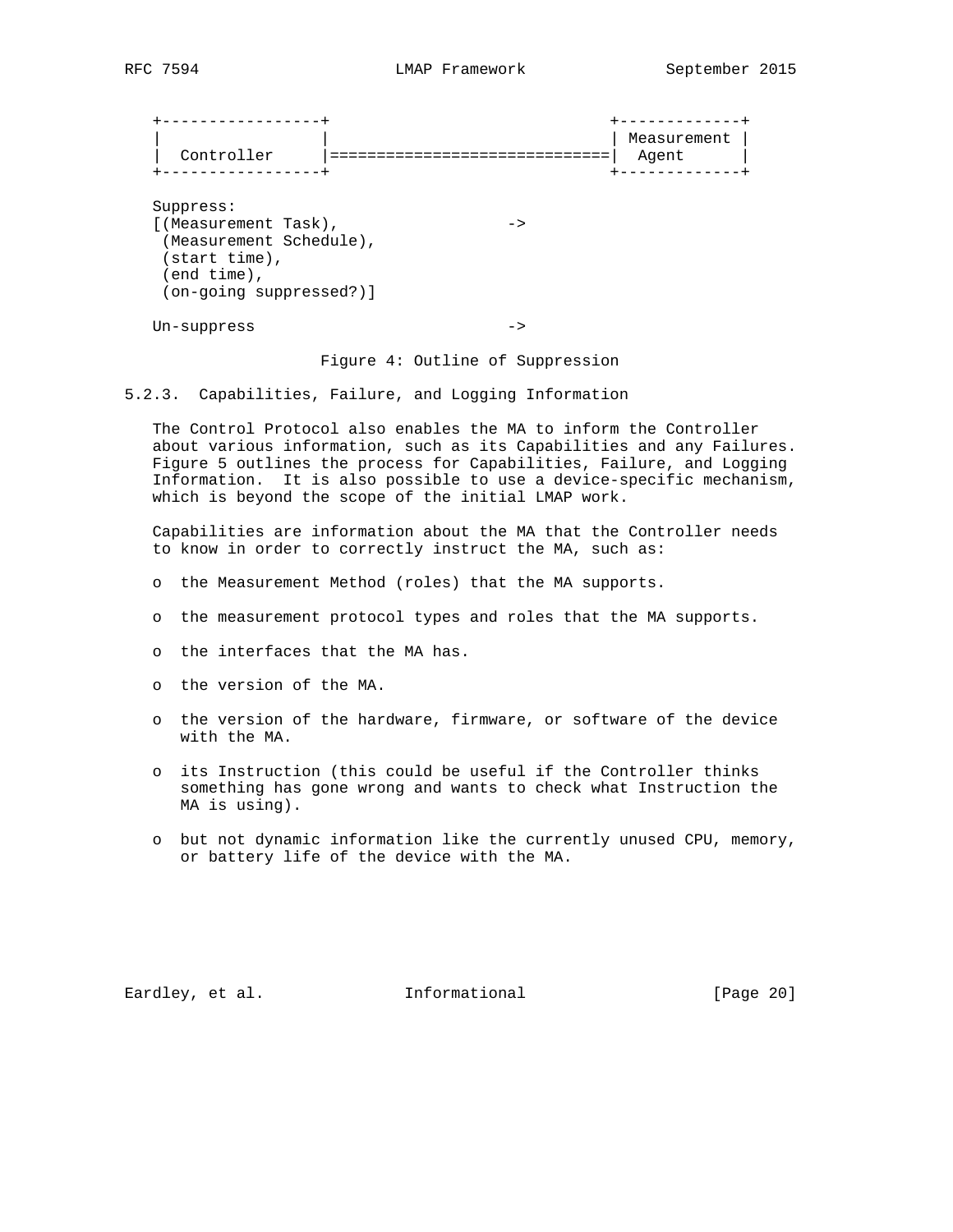Failure Information concerns why the MA has been unable to execute a Measurement Task or deliver a Report, for example:

- o the Measurement Task failed to run properly because the MA (unexpectedly) has no spare CPU cycles.
- o the MA failed to record the Measurement Results because it (unexpectedly) is out of spare memory.
- o a Report failed to deliver Measurement Results because the Collector (unexpectedly) is not responding.
- o but not if a Measurement Task correctly doesn't start. For example, the first step of some Measurement Methods is for the MA to check that there is no cross-traffic.

 Logging Information concerns how the MA is operating and may help debugging, for example:

- o the last time the MA ran a Measurement Task.
- o the last time the MA sent a Measurement Report.
- o the last time the MA received an Instruction Message.
- o whether the MA is currently suppressing Measurement Tasks.

 Capabilities, Failure, and Logging Information are sent by the MA, either in response to a request from the Controller (for example, if the Controller forgets what the MA can do or otherwise wants to resynchronise what it knows about the MA), or on its own initiative (for example, when the MA first communicates with a Controller or if it becomes capable of a new Measurement Method). Another example of the latter case is if the device with the MA re-boots, then the MA should notify its Controller in case its Instruction needs to be updated; to avoid a "mass calling event" after a widespread power restoration affecting many MAs, it is sensible for an MA to pause for a random delay, perhaps in the range of one minute or so.

Eardley, et al. 1nformational [Page 21]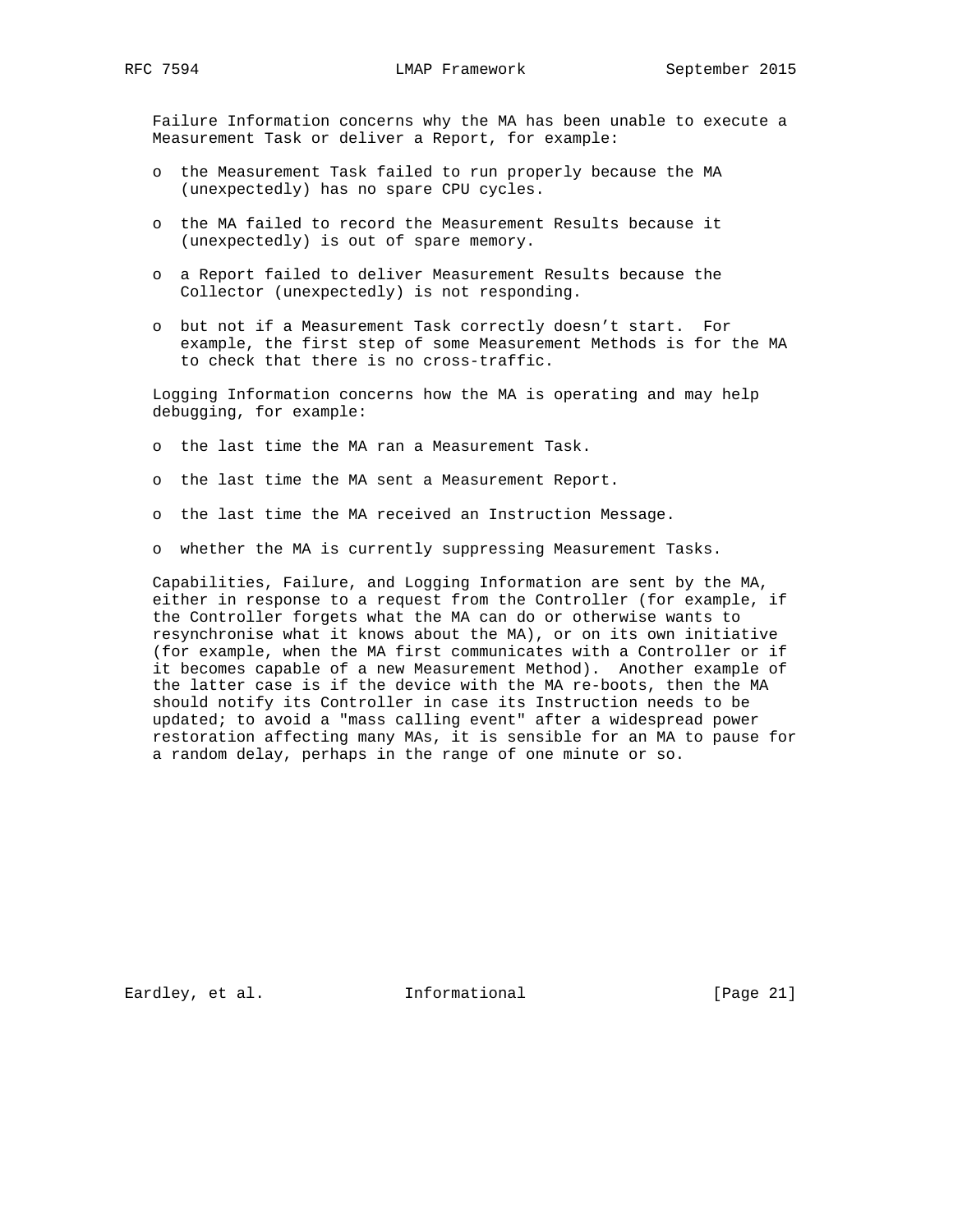|                         |                                |               | Measurement            |  |
|-------------------------|--------------------------------|---------------|------------------------|--|
| Controller              |                                |               | Agent                  |  |
|                         |                                |               |                        |  |
|                         |                                |               |                        |  |
| (Request Capabilities), |                                |               |                        |  |
|                         | (Request Failure Information), |               |                        |  |
|                         | (Request Logging Information), |               |                        |  |
| (Request Instruction)   |                                | $\rightarrow$ |                        |  |
|                         |                                | $\lt-$        | (Capabilities),        |  |
|                         |                                |               | (Failure Information), |  |
|                         |                                |               | (Logging Information), |  |
|                         |                                |               | (Instruction)          |  |
|                         |                                |               |                        |  |

Figure 5: Outline of Capabilities, Failure, and Logging Information

5.3. Operation of Measurement Tasks

 This LMAP framework is neutral to what the actual Measurement Task is. It does not define Metrics and Measurement Methods; these are defined elsewhere.

 The MA carries out the Measurement Tasks as instructed, unless it gets an updated Instruction. The MA acts autonomously, in terms of operation of the Measurement Tasks and reporting of the Results; it doesn't do a 'safety check' with the Controller to ask whether it should still continue with the requested Measurement Tasks.

 The MA may operate Measurement Tasks sequentially or in parallel (see Section 5.3.2).

5.3.1. Starting and Stopping Measurement Tasks

 This LMAP framework does not define a generic start and stop process, since the correct approach depends on the particular Measurement Task; the details are defined as part of each Measurement Method. This section provides some general hints. The MA does not inform the Controller about Measurement Tasks starting and stopping.

 Before beginning a Measurement Task, the MA may want to run a pre-check. (The pre-check could be defined as a separate, preceding Task or as the first part of a larger Task.)

 For Measurement Tasks that observe existing traffic, action could include:

o checking that there is traffic of interest.

Eardley, et al. 1nformational [Page 22]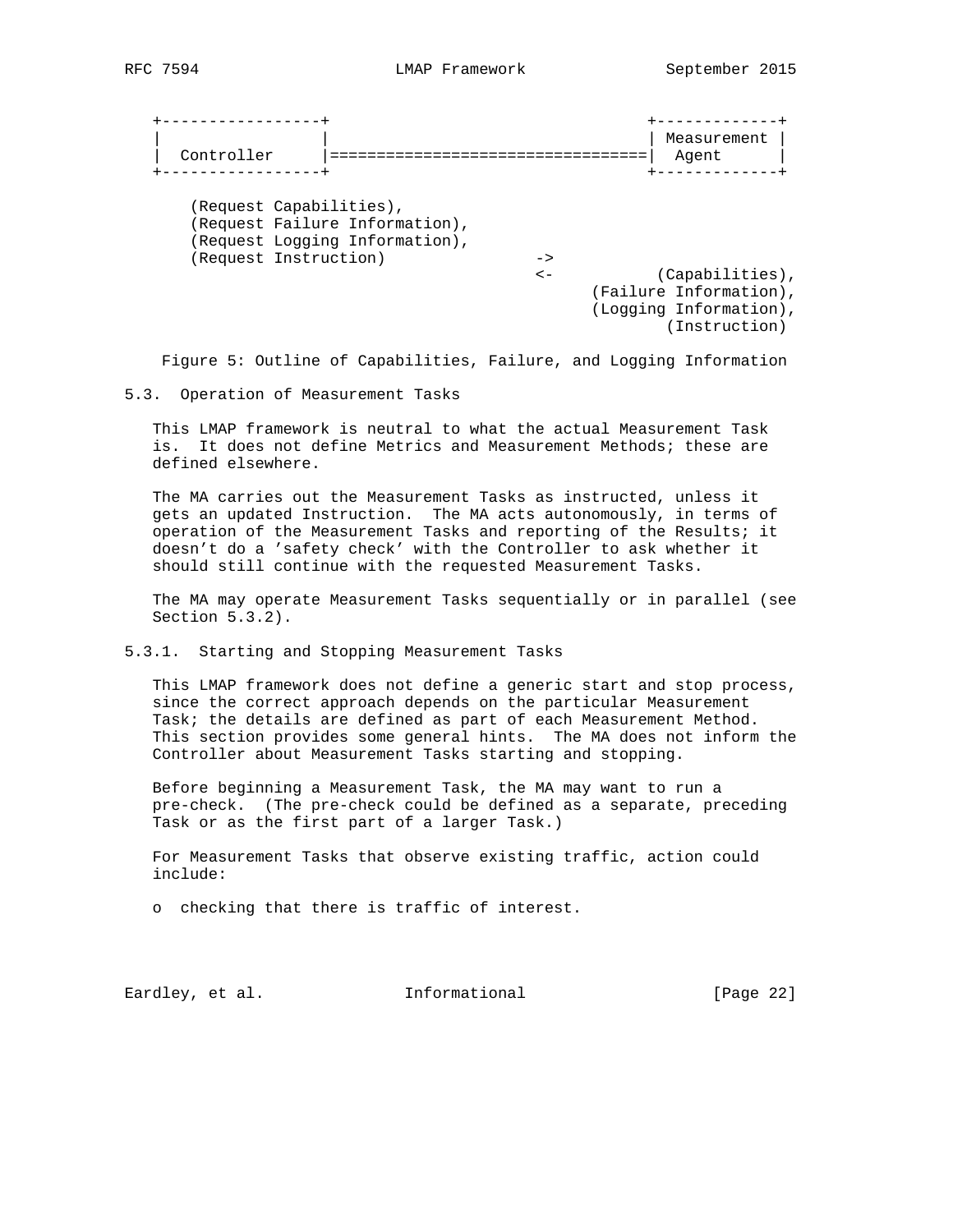o checking that the device with the MA has enough resources to execute the Measurement Task reliably. Note that the designer of the Measurement System should ensure that the device's resources are normally sufficient to comfortably operate the Measurement Tasks.

 For Measurement Tasks that generate Measurement Traffic, a pre-check could include:

- o the MA checking that there is no cross-traffic. In other words, a check that the end-user isn't already sending traffic.
- o the MA checking with the Measurement Peer (or other Measurement Agent) involved in the Measurement Task that it can handle a new Measurement Task. For example, the Measurement Peer may already be handling many Measurement Tasks with other MAs.
- o sending traffic that probes the path to check it isn't overloaded.
- o checking that the device with the MA has enough resources to execute the Measurement Task reliably.

 Similar checks may continue during the Measurement Task, in particular for a Measurement Task that is long-running and/or creates a lot of Measurement Traffic. If, for example, the check detects that the end-user has started sending traffic, then the Measurement Task can be abandoned. A Measurement Task could also be abandoned in response to a "suppress" message (see Section 5.2.2.1). Action could include:

- o for 'upload' tests, the MA not sending traffic.
- o for 'download' tests, the MA closing the TCP connection or sending a TWAMP (Two-Way Active Measurement Protocol) Stop-Sessions command [RFC5357].

 The Controller may want an MA to run the same Measurement Task indefinitely (for example, "run the 'upload speed' Measurement Task once an hour until further notice"). To prevent the MA continuously generating traffic after a Controller has permanently failed (or communications with the Controller have failed), the MA can be configured with a time limit; if the MA doesn't hear from the Controller for this length of time, then it stops operating Measurement Tasks.

Eardley, et al. 1nformational [Page 23]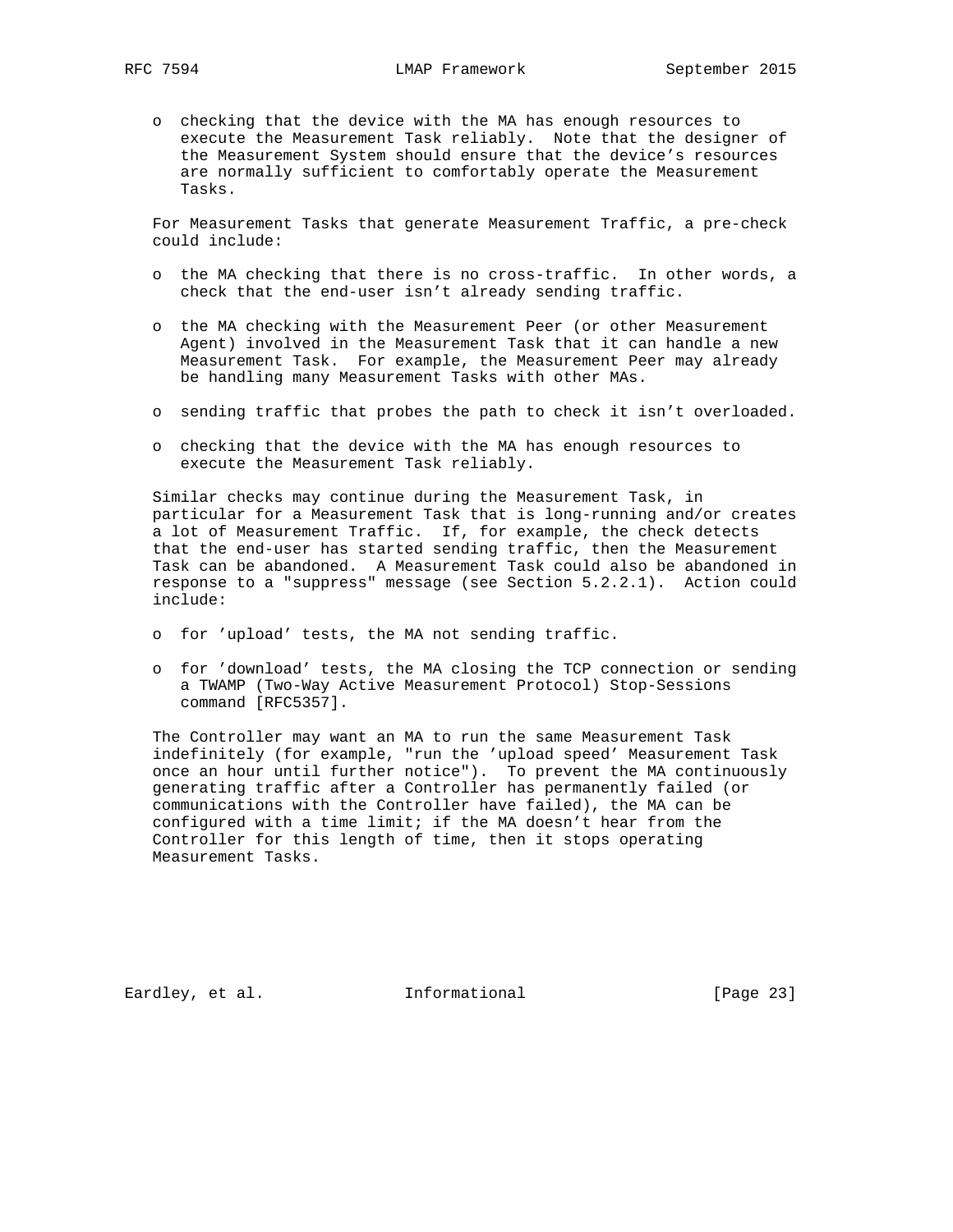## 5.3.2. Overlapping Measurement Tasks

 An MA may start a new Measurement Task before another Measurement Task has completed. This may be intentional (the way that the Measurement System has designed the Measurement Schedules), but it could also be unintentional -- for instance, if a Measurement Task has a 'wait for X' step that pauses for an unexpectedly long time. This document makes no assumptions about the impact of one Measurement Task on another.

 The operator of the Measurement System can handle (or not) overlapping Measurement Tasks in any way they choose -- it is a policy or implementation issue and not the concern of LMAP. Some possible approaches are: to configure the MA to not begin the second Measurement Task; to start the second Measurement Task as usual; for the action to be an Input Parameter of the Measurement Task; and so on.

 It may be important for the Measurement Report to include the fact that the Measurement Tasks overlapped.

## 5.4. Report Protocol

 The primary purpose of the Report Protocol is to allow a Measurement Agent to report its Measurement Results to a Collector, along with the context in which they were obtained. Figure 6 outlines the Report process.

| Collector | Measurement |
|-----------|-------------|
|           | Agent       |

 <- Report: [MA-ID &/or Group-ID], [Measurement Result], [details of Measurement Task], (Cycle-ID)

 $ACK$  ->

MA: Measurement Agent

Figure 6: Outline of the Report

The Report contains:

o the MA-ID or a Group-ID (to anonymise results).

Eardley, et al. 1nformational [Page 24]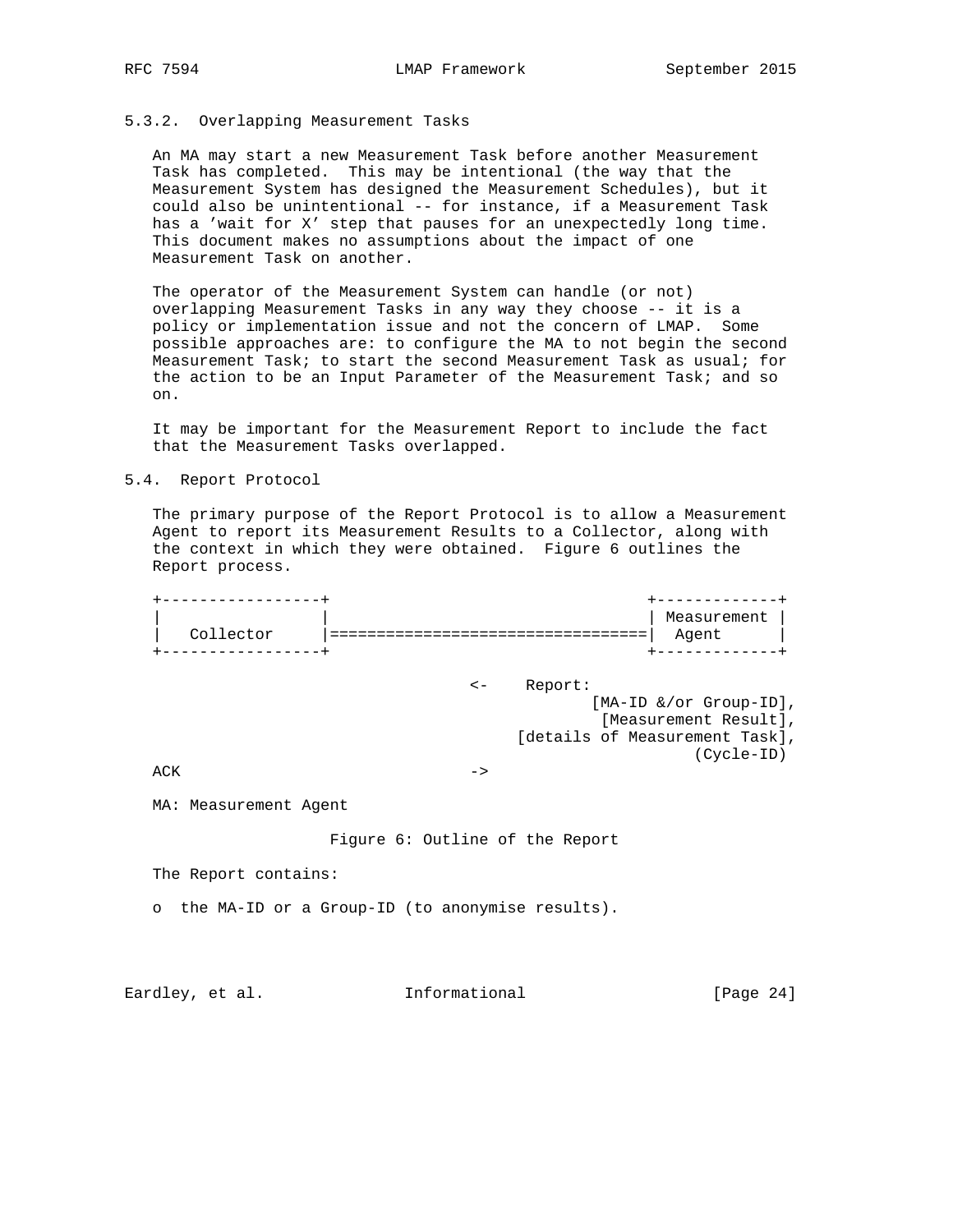- o the actual Measurement Results, including the time they were measured. In general, the time is simply the MA's best estimate and there is no guarantee on the accuracy or granularity of the information. It is possible that some specific analysis of a particular Measurement Method's Results will impose timing requirements.
- o the details of the Measurement Task (to avoid the Collector having to ask the Controller for this information later), for example, the interface used for the measurements.
- o the Cycle-ID, if one was included in the Instruction.
- o perhaps the Subscriber's service parameters (see Section 5.4.1).
- o the measurement point designation of the MA and, if applicable, the MP or other MA, if the information was included in the Instruction. This numbering system is defined in [RFC7398] and allows a Measurement Report to describe the path measured abstractly (for example, "from a measurement agent at a home gateway to a measurement peer at a DSLAM"). Also, the MA can anonymise results by including measurement point designations instead of IP addresses (Section 8.6.2).

 The MA sends Reports as defined by the Instruction. The Instruction may tell the MA to report the same Results to more than one Collector, or to report a different subset of Results to different Collectors. Also, a Measurement Task may create two (or more) Measurement Results, which could be reported differently (for example, one Result could be reported periodically, whilst the second Result could be an alarm that is created as soon as the measured value of the Metric crosses a threshold and that is reported immediately).

 Optionally, a Report is not sent when there are no Measurement Results.

 In the initial LMAP Information Model and Report Protocol, for simplicity we assume that all Measurement Results are reported as-is, but allow extensibility so that a Measurement System (or perhaps a second phase of LMAP) could allow an MA to:

- o label, or perhaps not include, Measurement Results impacted by, for instance, cross-traffic or a Measurement Peer (or other Measurement Agent) being busy.
- o label Measurement Results obtained by a Measurement Task that overlapped with another.

Eardley, et al. 1nformational [Page 25]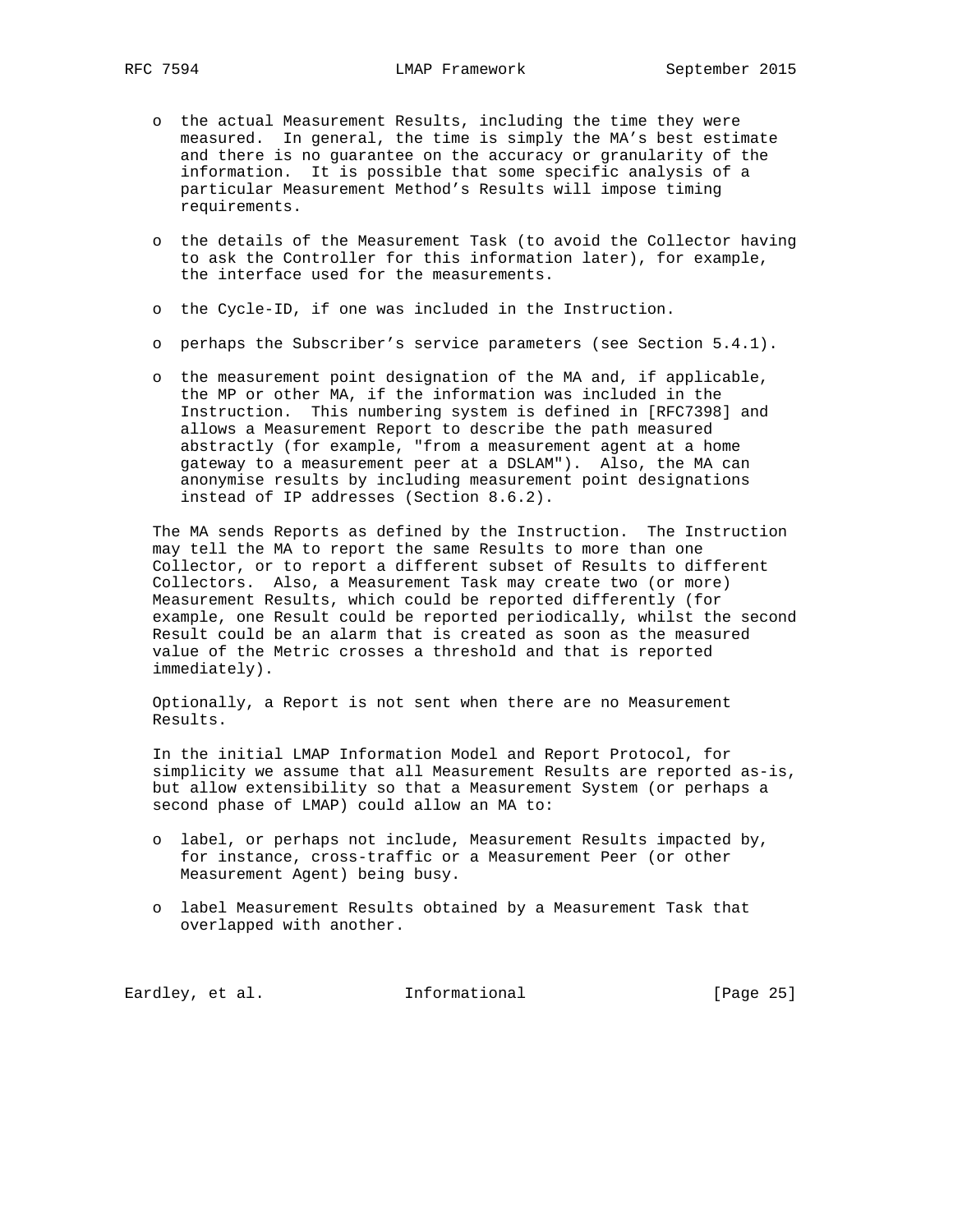- o not report the Measurement Results if the MA believes that they are invalid.
- o detail when Suppression started and ended.

 As discussed in Section 6.1, data analysis of the Results should carefully consider potential bias from any Measurement Results that are not reported, or from Measurement Results that are reported but may be invalid.

5.4.1. Reporting of the Subscriber's Service Parameters

 The Subscriber's service parameters are information about his/her broadband contract, line rate and so on. Such information is likely to be needed to help analyse the Measurement Results, for example to help decide whether the measured download speed is reasonable.

 The information could be transferred directly from the Subscriber parameter database to the data analysis tools. If the Subscriber's service parameters are available to the MAs, they could be reported with the Measurement Results in the Report Protocol. How (and if) the MA knows such information is likely to depend on the device type. The MA could either include the information in a Measurement Report or separately.

5.5. Operation of LMAP over the Underlying Packet Transfer Mechanism

 The above sections have described LMAP's protocol model. Other specifications will define the actual Control and Report Protocols, possibly operating over an existing protocol, such as REST-style [REST] HTTP(S). It is also possible that a different choice is made for the Control and Report Protocols, for example NETCONF-YANG [RFC6241] and IPFIX (Internet Protocol Flow Information Export) [RFC7011], respectively.

 From an LMAP perspective, the Controller needs to know that the MA has received the Instruction Message, or at least that it needs to be re-sent as it may have failed to be delivered. Similarly the MA needs to know about the delivery of Capabilities, Failure, and Logging Information to the Controller and Reports to the Collector. How this is done depends on the design of the Control and Report Protocols and the underlying packet transfer mechanism.

 For the Control Protocol, the underlying packet transfer mechanism could be:

o a 'push' protocol (that is, from the Controller to the MA).

Eardley, et al. 1nformational [Page 26]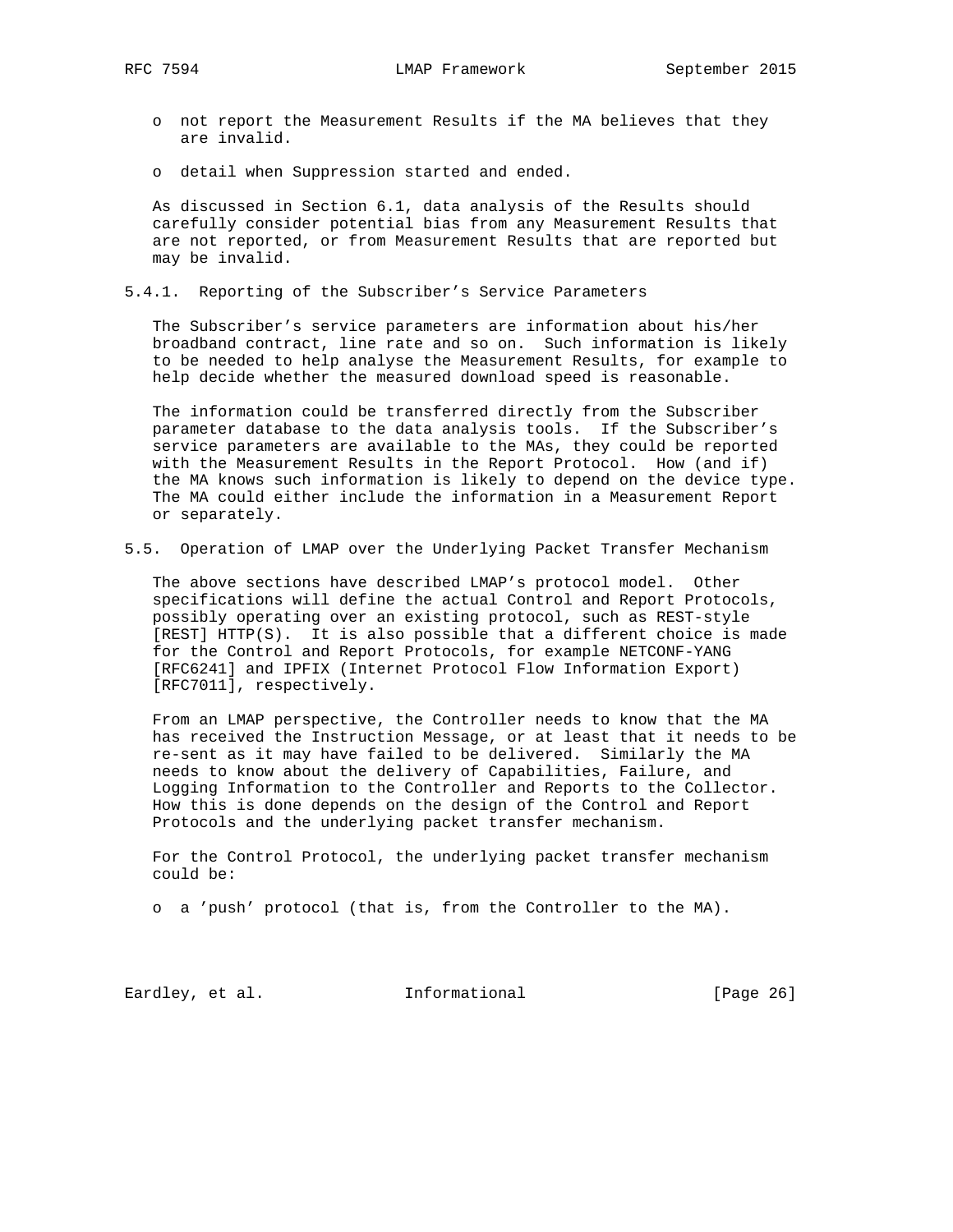- o a multicast protocol (from the Controller to a group of MAs).
- o a 'pull' protocol. The MA periodically checks with Controller if the Instruction has changed and pulls a new Instruction if necessary. A pull protocol seems attractive for an MA behind a NAT or firewall (as is typical for an MA on an end-user's device) so that it can initiate the communications. It also seems attractive for an MA on a mobile device, where the Controller might not know how to reach the MA. A pull mechanism is likely to require that the MA be configured with how frequently it should check in with the Controller, and perhaps what it should do if the Controller is unreachable after a certain number of attempts.
- o a hybrid protocol. In addition to a pull protocol, the Controller can also push an alert to the MA that it should immediately pull a new Instruction.

 For the Report Protocol, the underlying packet transfer mechanism could be:

- o a 'push' protocol (that is, from the MA to the Collector)
- o perhaps supplemented by the ability for the Collector to 'pull' Measurement Results from an MA.
- 5.6. Items beyond the Scope of the Initial LMAP Work

 There are several potential interactions between LMAP elements that are beyond the scope of the initial LMAP work, which are as follows:

- 1. It does not define a coordination process between MAs. Whilst a Measurement System may define coordinated Measurement Schedules across its various MAs, there is no direct coordination between MAs.
- 2. It does not define interactions between the Collector and Controller. It is quite likely that there will be such interactions, optionally intermediated by the data analysis tools. For example, if there is an "interesting" Measurement Result, then the Measurement System may want to trigger extra Measurement Tasks that explore the potential cause in more detail; or if the Collector unexpectedly does not hear from an MA, then the Measurement System may want to trigger the Controller to send a fresh Instruction Message to the MA.

Eardley, et al. 1nformational [Page 27]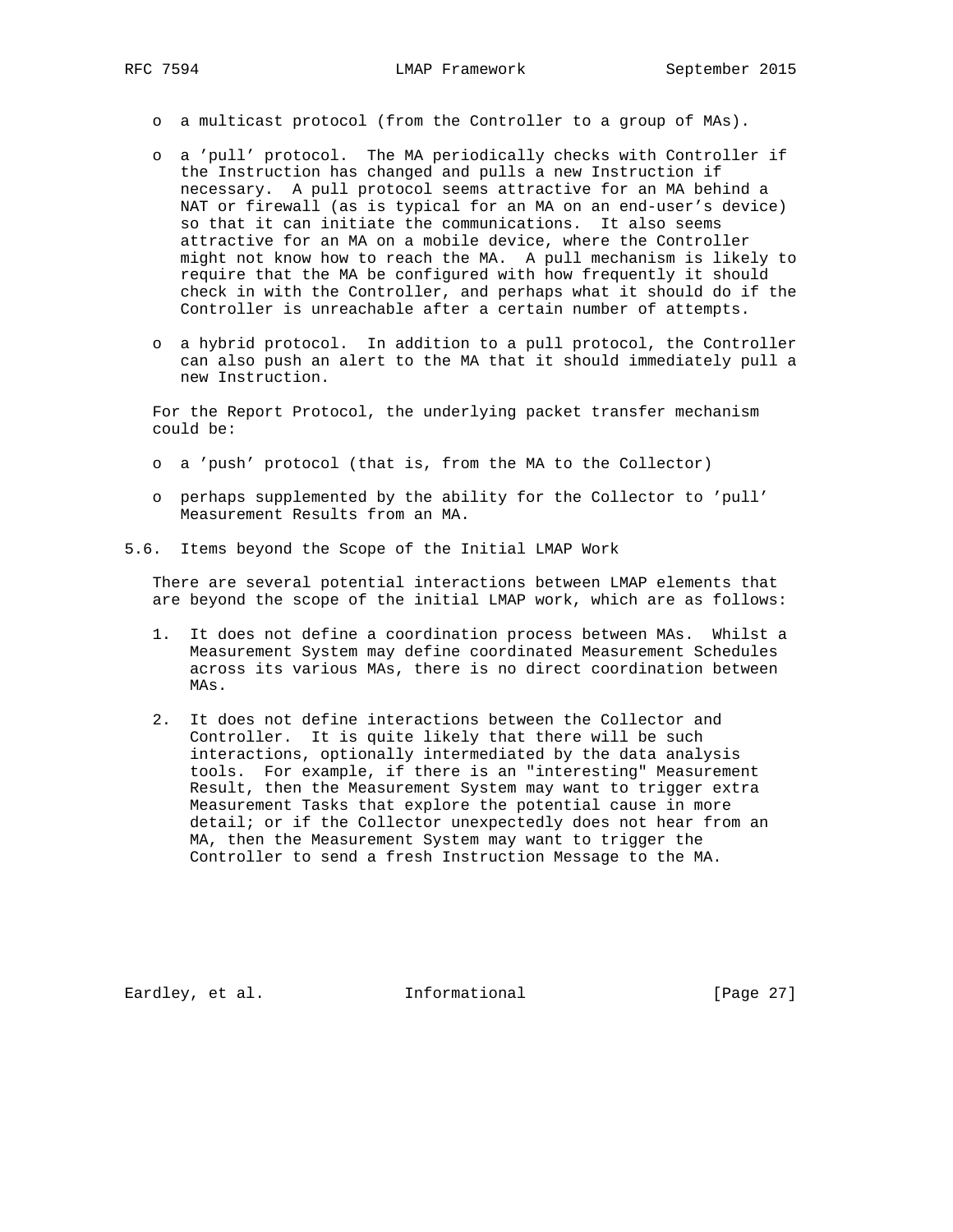- 3. It does not define coordination between different Measurement Systems. For example, it does not define the interaction of an MA in one Measurement System with a Controller or Collector in a different Measurement System. Whilst it is likely that the Control and Report Protocols could be re-used or adapted for this scenario, any form of coordination between different organisations involves difficult commercial and technical issues and so, given the novelty of large-scale measurement efforts, any form of inter-organisation coordination is outside the scope of the initial LMAP work. Note that a single MA is instructed by a single Controller and is only in one Measurement System.
	- \* An interesting scenario is where a home contains two independent MAs, for example one controlled by a regulator and one controlled by an ISP. Then the Measurement Traffic of one MA is treated by the other MA just like any other end-user traffic.
- 4. It does not consider how to prevent a malicious party "gaming the system". For example, where a regulator is running a Measurement System in order to benchmark operators, a malicious operator could try to identify the broadband lines that the regulator was measuring and prioritise that traffic. It is assumed that this is a policy issue and would be dealt with through a code of conduct for instance.
- 5. It does not define how to analyse Measurement Results, including how to interpret missing Results.
- 6. It does not specifically define a end-user-controlled Measurement System, see Section 5.6.1.
- 5.6.1. End-User-Controlled Measurement System

 This framework concentrates on the cases where an ISP or a regulator runs the Measurement System. However, we expect that LMAP functionality will also be used in the context of an end-user controlled Measurement System. There are at least two ways this could happen (they have various pros and cons):

 1. an end-user could somehow request the ISP-run (or regulator-run) Measurement System to test his/her line. The ISP (or regulator) Controller would then send an Instruction to the MA in the usual LMAP way.

Eardley, et al. 1nformational [Page 28]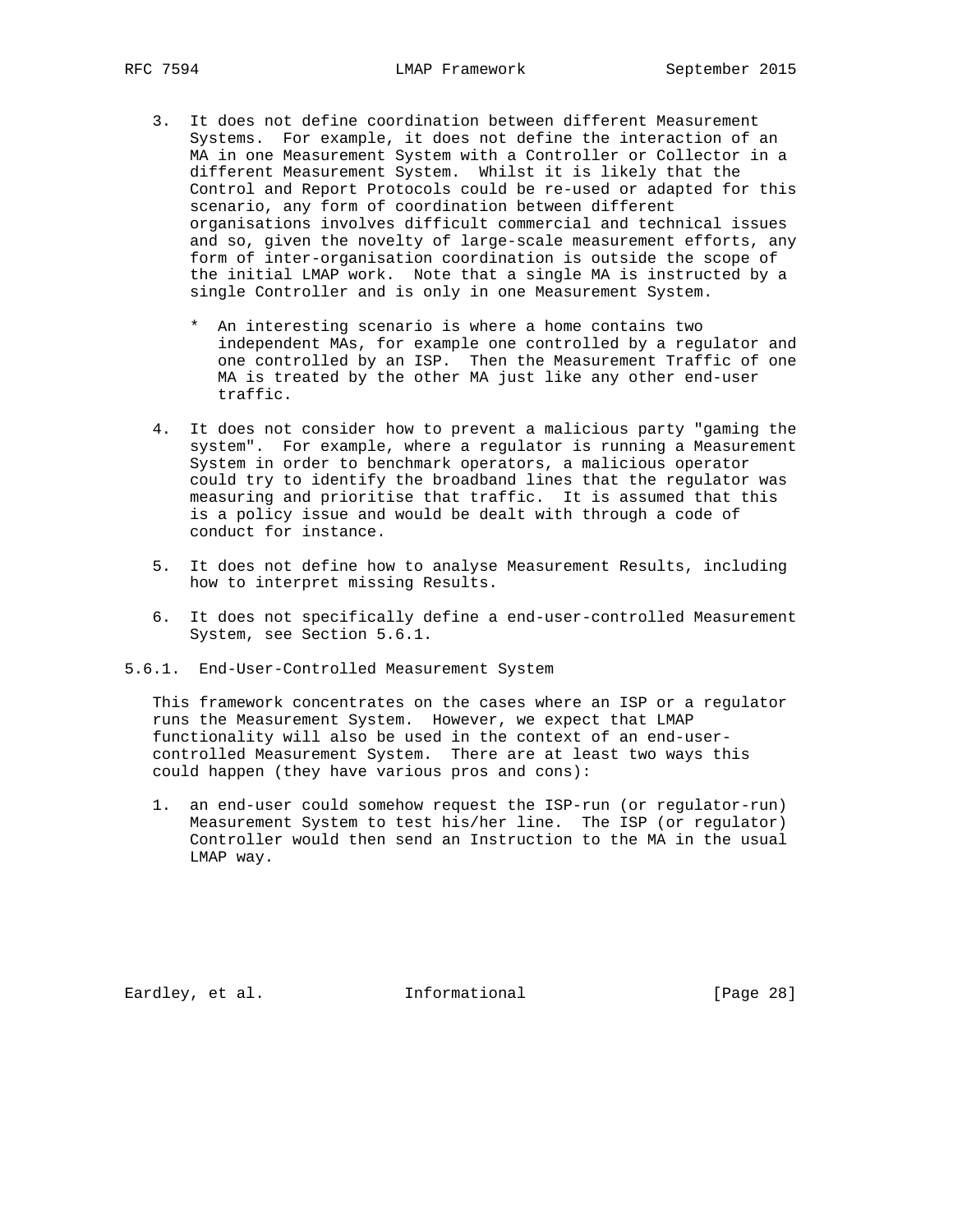2. an end-user could deploy their own Measurement System, with their own MA, Controller, and Collector. For example, the user could implement all three functions onto the same end-user-owned end device, perhaps by downloading the functions from the ISP or regulator. Then the LMAP Control and Report Protocols do not need to be used, but using LMAP's Information Model would still be beneficial. A Measurement Peer (or other MA involved in a Measurement Task) could be in the home gateway or outside the home network; in the latter case, the Measurement Peer is highly likely to be run by a different organisation, which raises extra privacy considerations.

 In both cases, there will be some way for the end-user to initiate the Measurement Task $(s)$ . The mechanism is outside the scope of the initial LMAP work, but could include the user clicking a button on a GUI or sending a text message. Presumably the user will also be able to see the Measurement Results, perhaps summarised on a webpage. It is suggested that these interfaces conform to the LMAP guidance on privacy in Section 8.

- 6. Deployment Considerations
- 6.1. Controller and the Measurement System

 The Controller should understand both the MA's LMAP Capabilities (for example, what Metrics and Measurement Methods it can perform) and the MA's other capabilities like processing power and memory. This allows the Controller to ensure that the Measurement Schedule of Measurement Tasks and the Reporting Schedule are sensible for each MA that it instructs.

 An Instruction is likely to include several Measurement Tasks. Typically these run at different times, but it is also possible for them to run at the same time. Some Tasks may be compatible in that they do not affect each other's Results, whilst with others great care would need to be taken. Some Tasks may be complementary. For example, one Task may be followed by a traceroute Task to the same destination address, in order to learn the network path that was measured.

 The Controller should ensure that the Measurement Tasks do not have an adverse effect on the end user. Tasks, especially those that generate a substantial amount of Measurement Traffic, will often include a pre-check that the user isn't already sending traffic (Section 5.3.1). Another consideration is whether Measurement Traffic will impact a Subscriber's bill or traffic cap.

Eardley, et al. 1nformational [Page 29]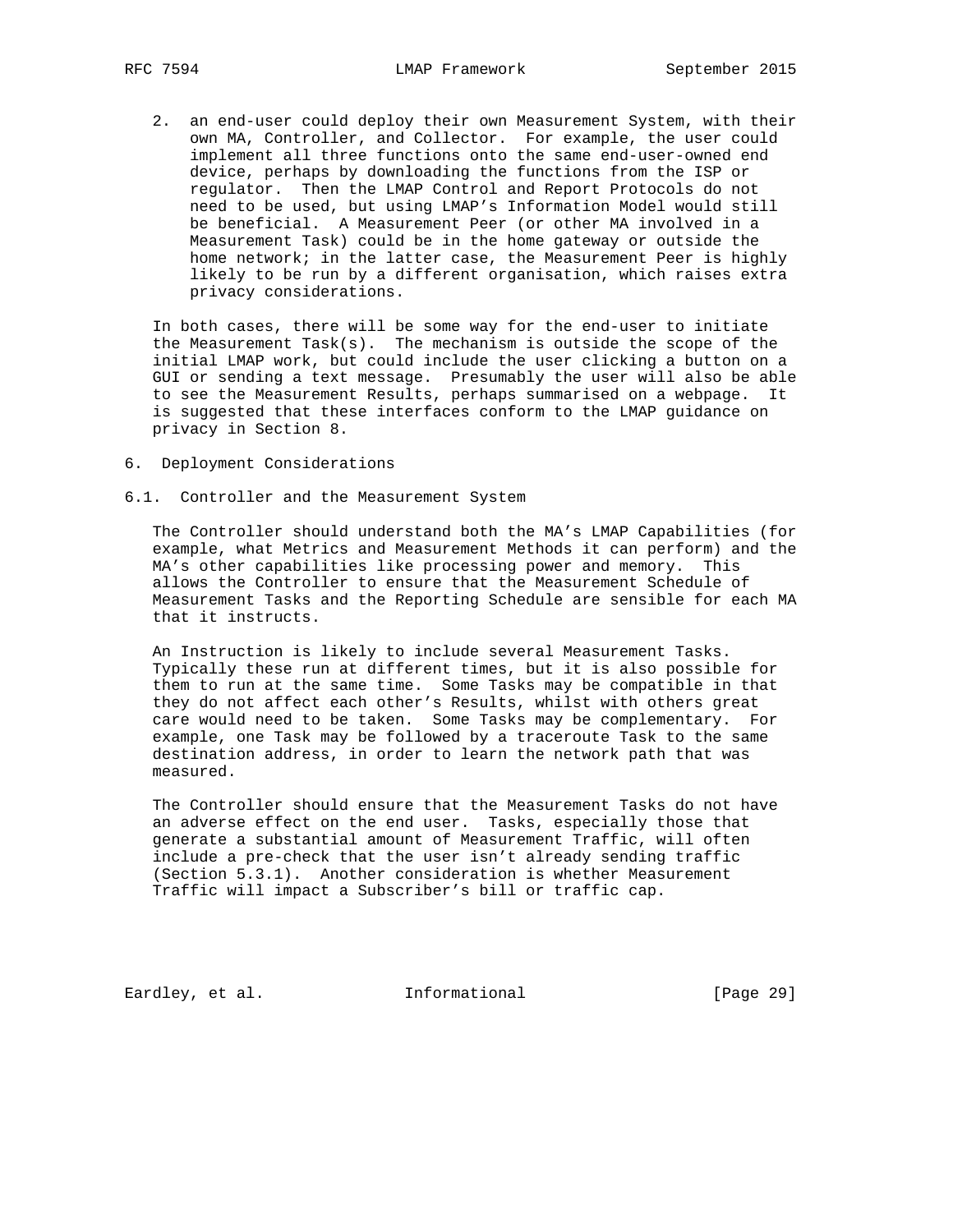A Measurement System may have multiple Controllers (but note the overriding principle that a single MA be instructed by a single Controller at any point in time (Section  $4.2$ )). For example, there could be different Controllers for different types of MA (for example, home gateways, tablets) or locations (for example, Ipswich, Edinburgh, Paris), for load balancing or to cope with failure of one Controller.

 The measurement system also needs to consider carefully how to interpret missing Results. The correct interpretation depends on why the Results are missing (perhaps related to measurement Suppression or delayed Report submission) and potentially on the specifics of the Measurement Task and Measurement Schedule. For example, an Observed Traffic Flow may be empty, but the Measurement Report may still be sent according to the Report Schedule.

6.2. Measurement Agent

 The MA should be cautious about resuming Measurement Tasks if it reboots or has been offline for some time, as its Instruction may be stale. In the former case, it also needs to ensure that its clock has reset correctly, so that it interprets the Schedule correctly.

 If the MA runs out of storage space for Measurement Results or can't contact the Controller, then the appropriate action is specific to the device and Measurement System.

 The Measurement Agent could take a number of forms. For example, an MA could be a dedicated probe or software on a PC; it could also be embedded into an appliance or even embedded into a gateway. A single site (for example, home, branch office, etc.) that is participating in a measurement could make use of one or multiple Measurement Agents or Measurement Peers in a single measurement.

 The Measurement Agent could be deployed in a variety of locations. Not all deployment locations are available to every kind of Measurement Agent. There are also a variety of limitations and trade-offs depending on the final placement. The next sections outline some of the locations a Measurement Agent may be deployed. This is not an exhaustive list and combinations may also apply.

6.2.1. Measurement Agent on a Networked Device

 An MA may be embedded on a device that is directly connected to the network, such as an MA on a smartphone. Other examples include an MA downloaded and installed on a subscriber's laptop computer or tablet when the network service is provided on wired or other wireless radio technologies, such as Wi-Fi.

Eardley, et al. 1nformational [Page 30]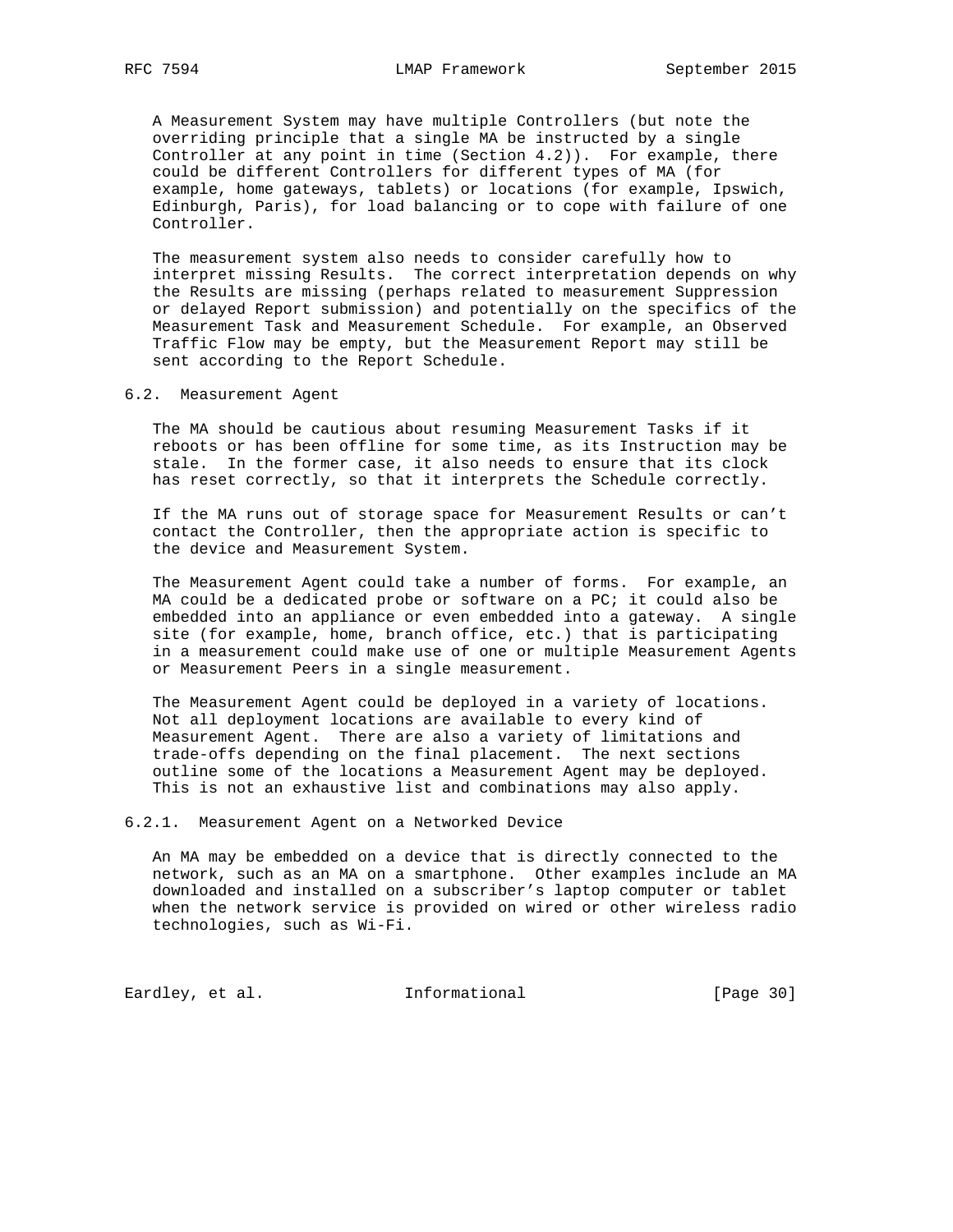### 6.2.2. Measurement Agent Embedded in a Site Gateway

 One of the better places the Measurement Agent could be deployed is embedded within the site gateway (for example, a home router or the edge router of a branch office in a managed service environment). All site-to-ISP traffic would traverse through the gateway. So, Measurement Methods that measure user traffic could easily be performed. Similarly, due to this user traffic visibility, a Measurement Method that generates Measurement Traffic could ensure it does not compete with user traffic. Generally NAT and firewall services are built into the gateway, allowing the Measurement Agent the option to offer its Controller-facing management interface outside of the NAT/firewall. This placement of the management interface allows the Controller to unilaterally contact the Measurement Agent with Instructions. However, a Measurement Agent on a site gateway (whether end-user or service-provider owned) will generally not be directly available for over-the-top providers, the regulator, end users, or enterprises.

6.2.3. Measurement Agent Embedded behind a Site NAT or Firewall

 The Measurement Agent could also be embedded behind a NAT, a firewall, or both. In this case, the Controller may not be able to unilaterally contact the Measurement Agent unless either static port forwarding or firewall pin holing is configured. Configuring port forwarding could use protocols such as the Port Control Protocol [RFC6887], the CPE WAN Management Protocol [TR-069], or Universal Plug and Play [UPnP]. To open a pin hole in the firewall, the Measurement Agent could send keepalives towards the Controller (and perhaps use these also as a network reachability test).

### 6.2.4. Multihomed Measurement Agent

 If the device with the Measurement Agent is single homed, then there is no confusion about what interface to measure. Similarly, if the MA is at the gateway and the gateway only has a single WAN-side and a single LAN-side interface, there is little confusion -- for Measurement Methods that generate Measurement Traffic, the location of the other MA or Measurement Peer determines whether the WAN or LAN is measured.

 However, the device with the Measurement Agent may be multihomed. For example, a home or campus may be connected to multiple broadband ISPs, such as a wired and wireless broadband provider, perhaps for redundancy or load sharing. It may also be helpful to think of dual stack IPv4 and IPv6 broadband devices as multihomed. More generally, Section 3.2 of [RFC7368] describes dual-stack and multihoming topologies that might be encountered in a home network, [RFC6419]

Eardley, et al. 1nformational [Page 31]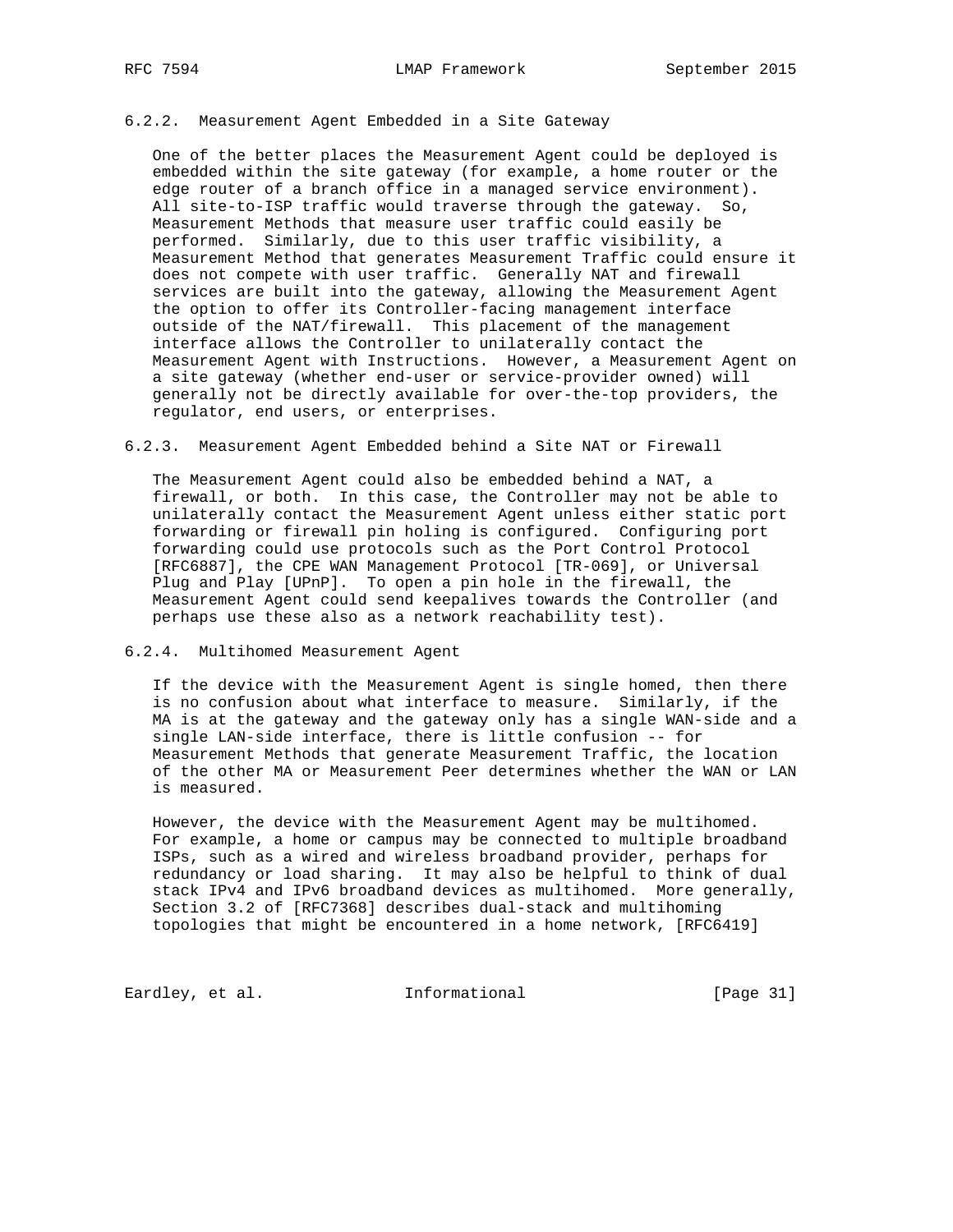provides the current practices of multi-interfaces hosts, and the Multiple Interfaces (mif) working group covers cases where hosts are either directly attached (for example, physical or virtual) or indirectly (for example, multiple default routers, etc.) to multiple networks. In these cases, there needs to be clarity on which network connectivity option is being measured.

 One possibility is to have a Measurement Agent per interface. Then the Controller's choice of MA determines which interface is measured. However, if an MA can measure any of the interfaces, then the Controller defines in the Instruction which interface the MA should use for a Measurement Task. If the choice of interface is not defined, then the MA uses the default one. Explicit definition is preferred if the Measurement System wants to measure the performance of a particular network, whereas using the default is better if the Measurement System wants to include the impact of the MA's interface selection algorithm. In any case, the Measurement Result should include the network that was measured.

6.2.5. Measurement Agent Embedded in an ISP Network

 An MA may be embedded on a device that is part of an ISP's network, such as a router or switch. Usually the network devices with an embedded MA will be strategically located, such as a Carrier-Grade NAT or ISP Gateway. [RFC7398] gives many examples where an MA might be located within a network to provide an intermediate measurement point on the end-to-end path. Other examples include a network device whose primary role is to host MA functions and the necessary measurement protocol.

6.3. Measurement Peer

 A Measurement Peer participates in some Measurement Methods. It may have specific functionality to enable it to participate in a particular Measurement Method. On the other hand, other Measurement Methods may require no special functionality. For example, if the Measurement Agent sends a ping to example.com, then the server at example.com plays the role of a Measurement Peer; or if the MA monitors existing traffic, then the existing end points are Measurement Peers.

 A device may participate in some Measurement Methods as a Measurement Agent and in others as a Measurement Peer.

 Measurement Schedules should account for limited resources in a Measurement Peer when instructing an MA to execute measurements with a Measurement Peer. In some measurement protocols, such as [RFC4656] and [RFC5357], the Measurement Peer can reject a measurement session

Eardley, et al. 1nformational [Page 32]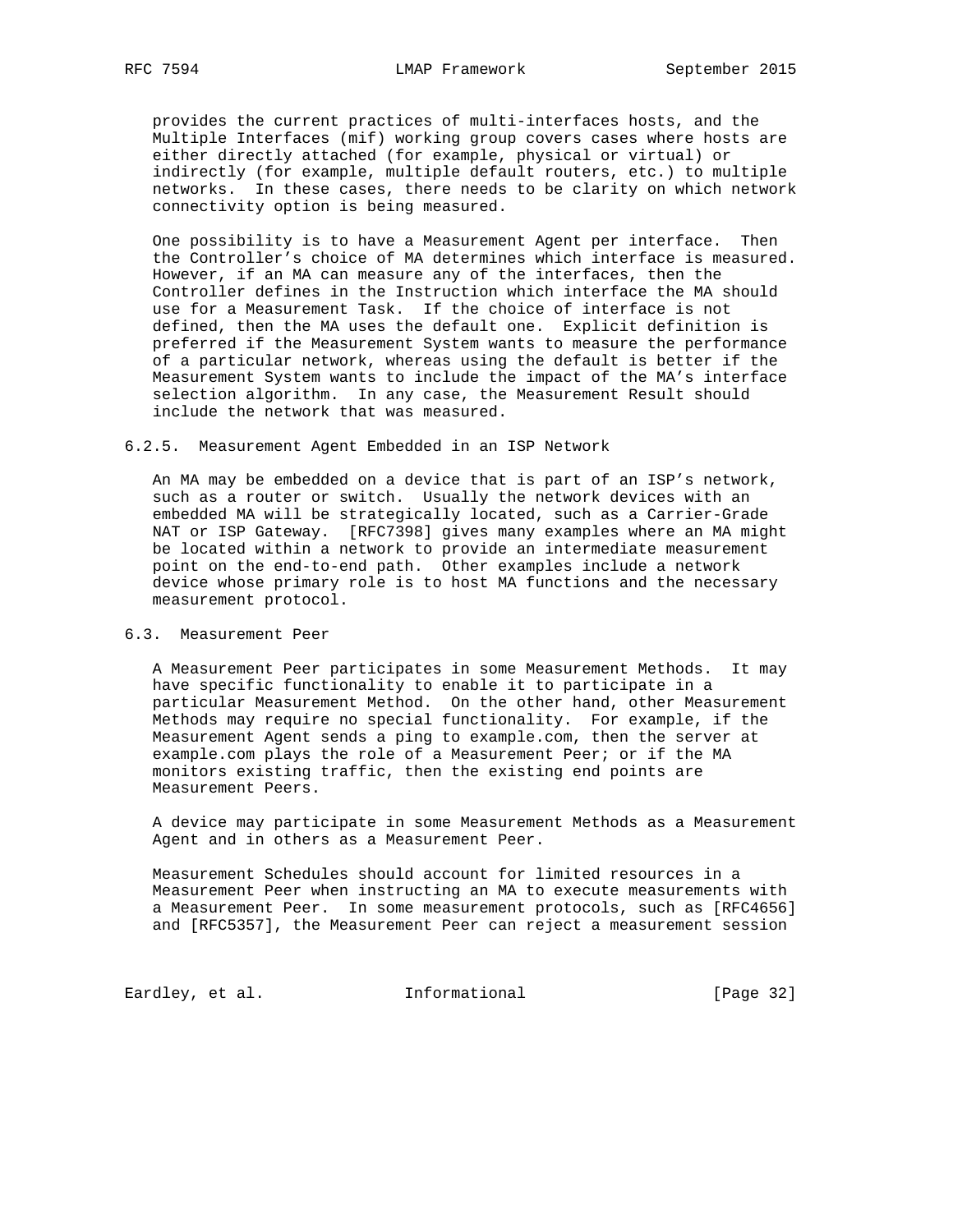or refuse a control connection prior to setting up a measurement session and so protect itself from resource exhaustion. This is a valuable capability because the MP may be used by more than one organisation.

### 6.4. Deployment Examples

 In this section, we describe some deployment scenarios that are feasible within the LMAP framework defined in this document.

 A very simple example of a Measurement Peer (MP) is a web server from which the MA downloads a web page (such as www.example.com) in order to perform a speed test. The web server is an MP and from its perspective the MA is just another client; the MP doesn't have a specific function for assisting measurements. This is described in Figure 7.



 MA: Measurement Agent MP: Measurement Peer

 Figure 7: LMAP deployment example, with Web server as Measurement Peer

 Another example of an MP is a TWAMP Server and TWAMP Session-Reflector. This form of MP is deployed to assist the MAs that perform TWAMP tests, where the MA is co-located with the TWAMP Control-Client and Session-Sender. Another example, which was described in Section 2, has a ping server as the Measurement Peer.

Eardley, et al. 1nformational [Page 33]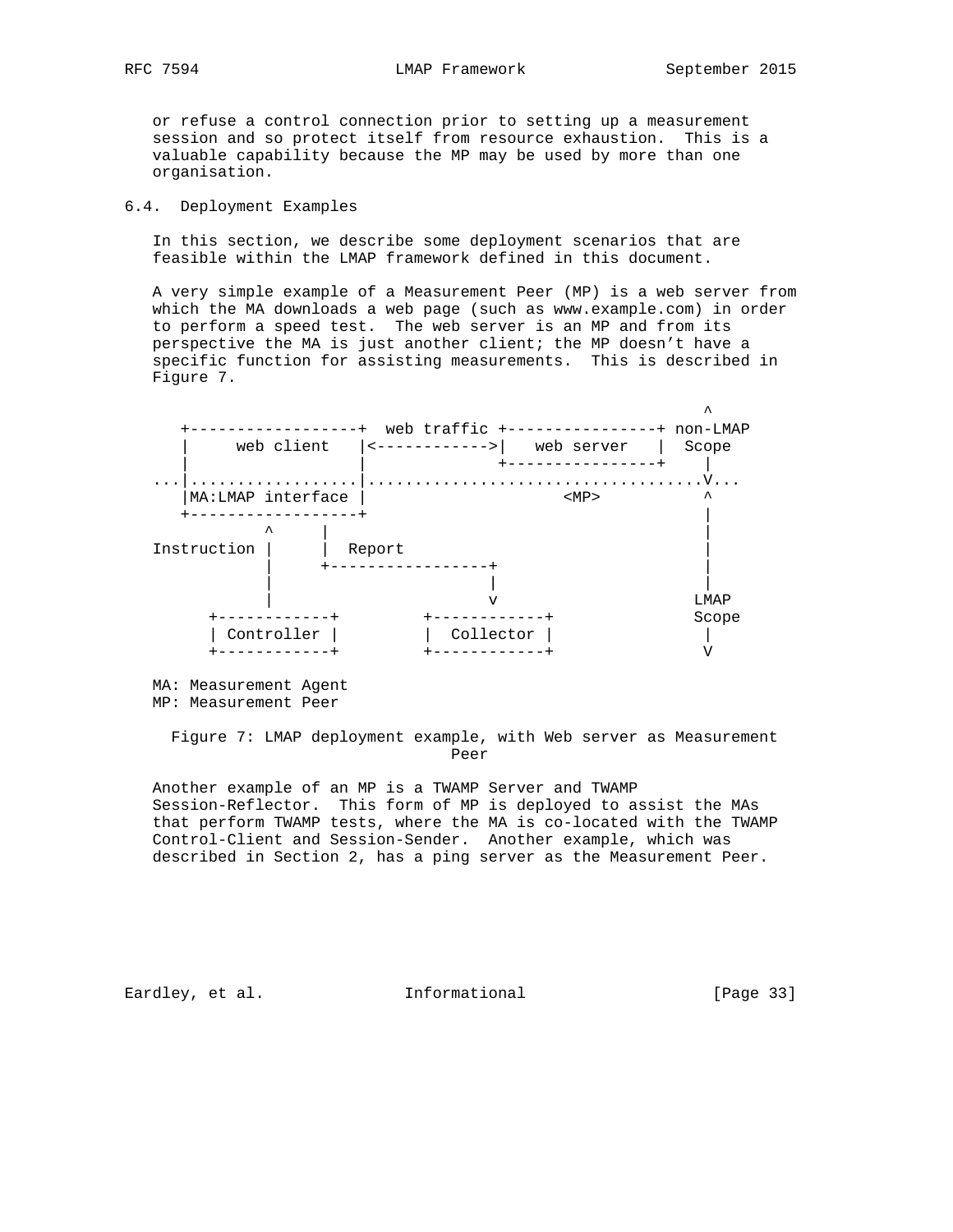A further example is the case of a traceroute-like measurement. In this case, for each packet sent, the router where the TTL expires is performing the MP function. So for a given Measurement Task, there is one MA involved and several MPs, one per hop.

 In Figure 8, we depict the case of an OWAMP (One-Way Active Measurement Protocol) Server and Session-Receiver acting as an MP. In this case, the OWAMP Server conveys results back to the OWAMP Fetch-Client, thus the MP conducts both control-plane and data-plane communications with its OWAMP counterparts co-located with the MA.



 MA: Measurement Agent MP: Measurement Peer

 Figure 8: LMAP deployment example, with OWAMP server as Measurement Peer

 However, it is also possible to use two Measurement Agents when performing one-way Measurement Tasks, as described in Figure 9. Both MAs are instructed by the Controller: MA-1 to send the traffic and MA-2 to measure the received traffic and send Reports to the Collector. Note that the Measurement Task at MA-2 can listen for traffic from MA-1 and respond multiple times without having to be rescheduled.

Eardley, et al. 1nformational [Page 34]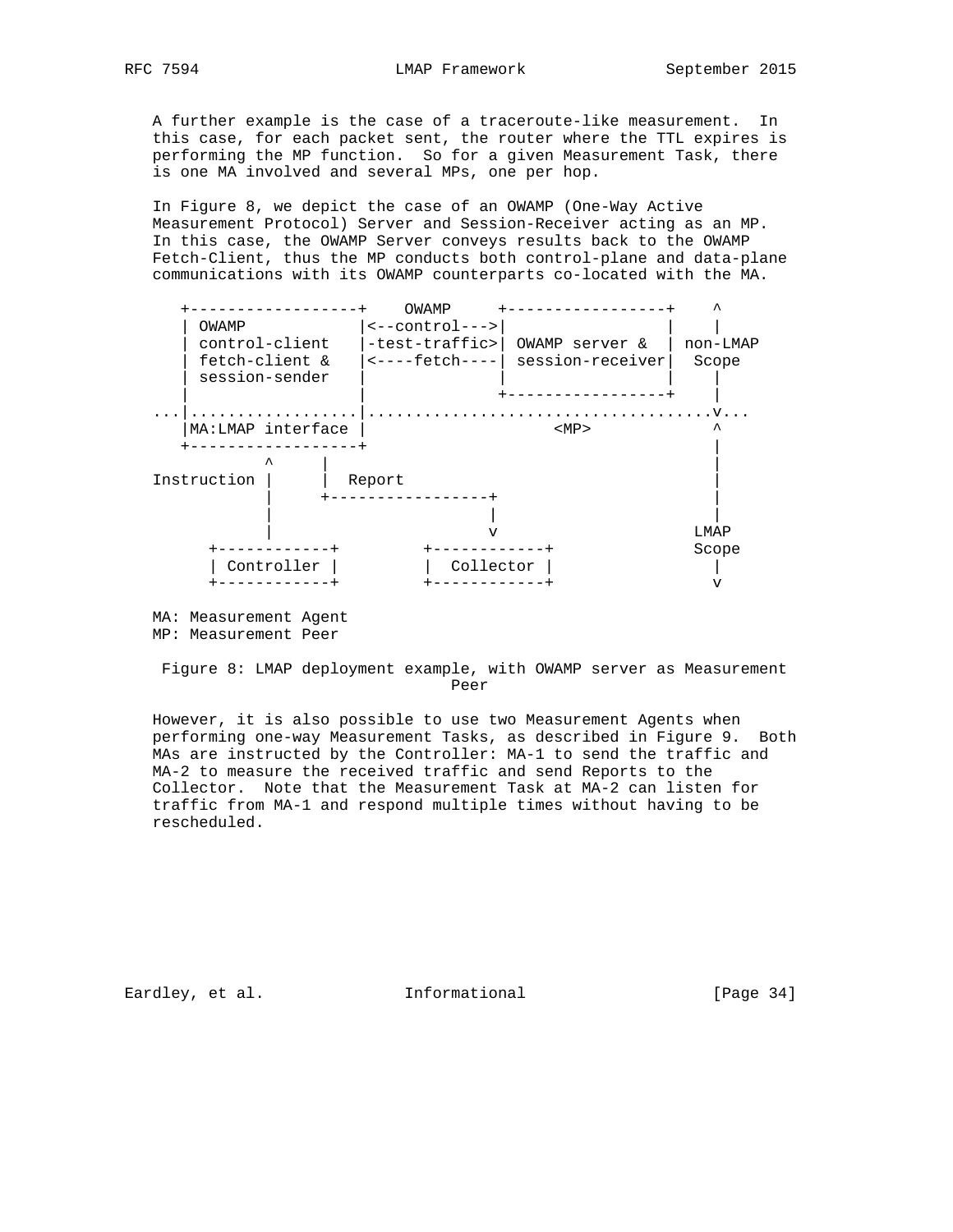

MA: Measurement Agent

 Figure 9: Schematic of LMAP-based Measurement System, with two Measurement Agents cooperating to measure UDP traffic

 Next, we consider Measurement Methods that meter the Observed Traffic Flow. Traffic generated in one point in the network is flowing towards a given destination and the traffic is observed in some point along the path. One way to implement this is that the endpoints generating and receiving the traffic are not instructed by the Controller; hence they are MPs. The MA is located along the path with a monitor function that measures the traffic. The MA is instructed by the Controller to monitor that particular traffic and to send the Report to the Collector. It is depicted in Figure 10.

Eardley, et al. 1nformational [Page 35]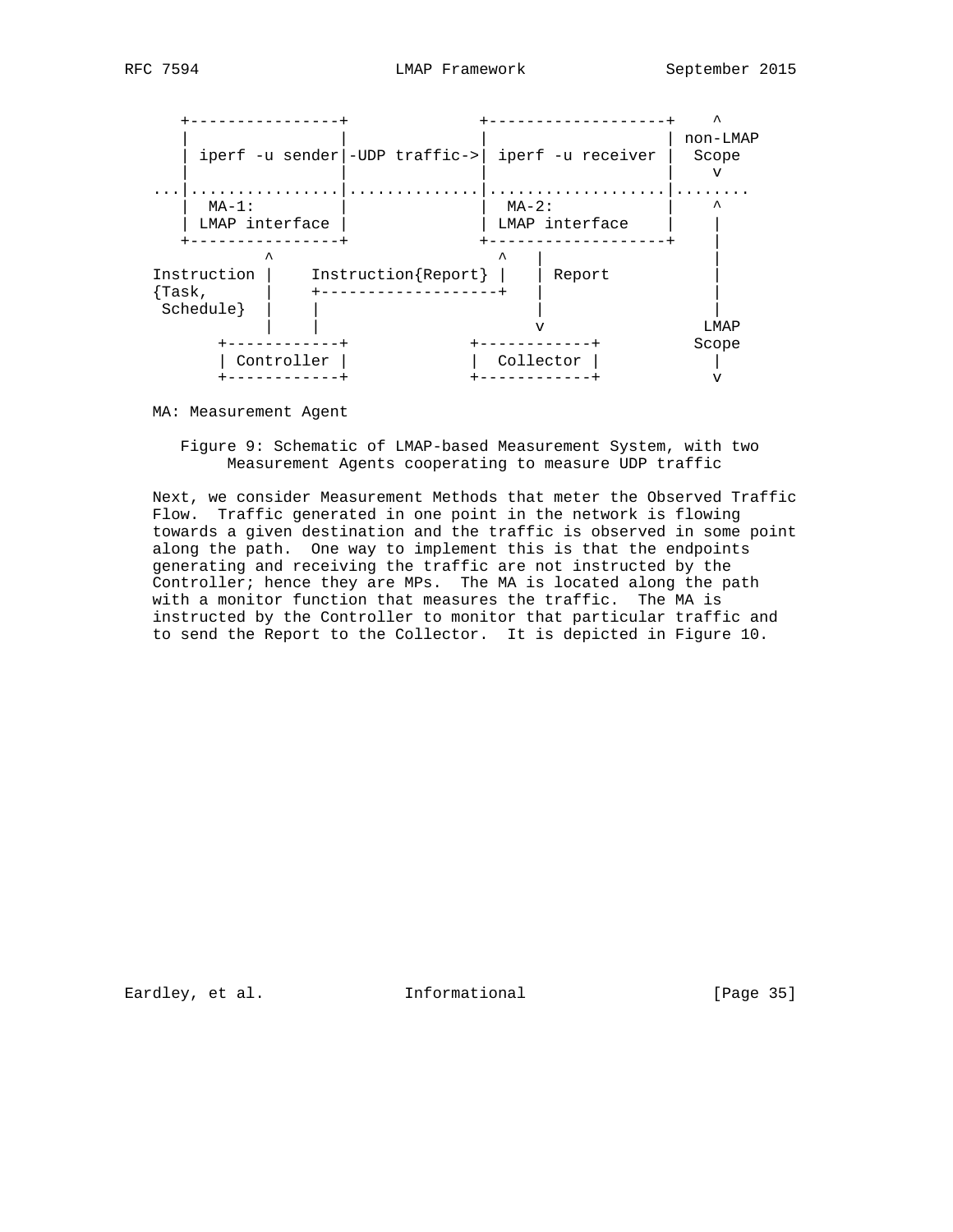



MA: Measurement Agent

MP: Measurement Peer

 Figure 10: LMAP deployment example, with a Measurement Agent monitoring traffic

## 7. Security Considerations

 The security of the LMAP framework should protect the interests of the measurement operator(s), the network user(s), and other actors who could be impacted by a compromised measurement deployment. The Measurement System must secure the various components of the system from unauthorised access or corruption. Much of the general advice contained in Section 6 of [RFC4656] is applicable here.

 The process to upgrade the firmware in an MA is outside the scope of the initial LMAP work, just as is the protocol to Bootstrap the MAs. However, systems that provide remote upgrades must secure authorised access and integrity of the process.

 We assume that each Measurement Agent (MA) will receive its Instructions from a single organisation, which operates the Controller. These Instructions must be authenticated (to ensure that they come from the trusted Controller), checked for integrity (to ensure no one has tampered with them), and not vulnerable to replay attacks. If a malicious party can gain control of the MA, they can use it to launch denial-of-service (DoS) attacks at targets, create a platform for pervasive monitoring [RFC7258], reduce the end-user's quality of experience, and corrupt the Measurement Results that are reported to the Collector. By altering the Measurement Tasks and/or the address that Results are reported to, they can also compromise

Eardley, et al. 1nformational [Page 36]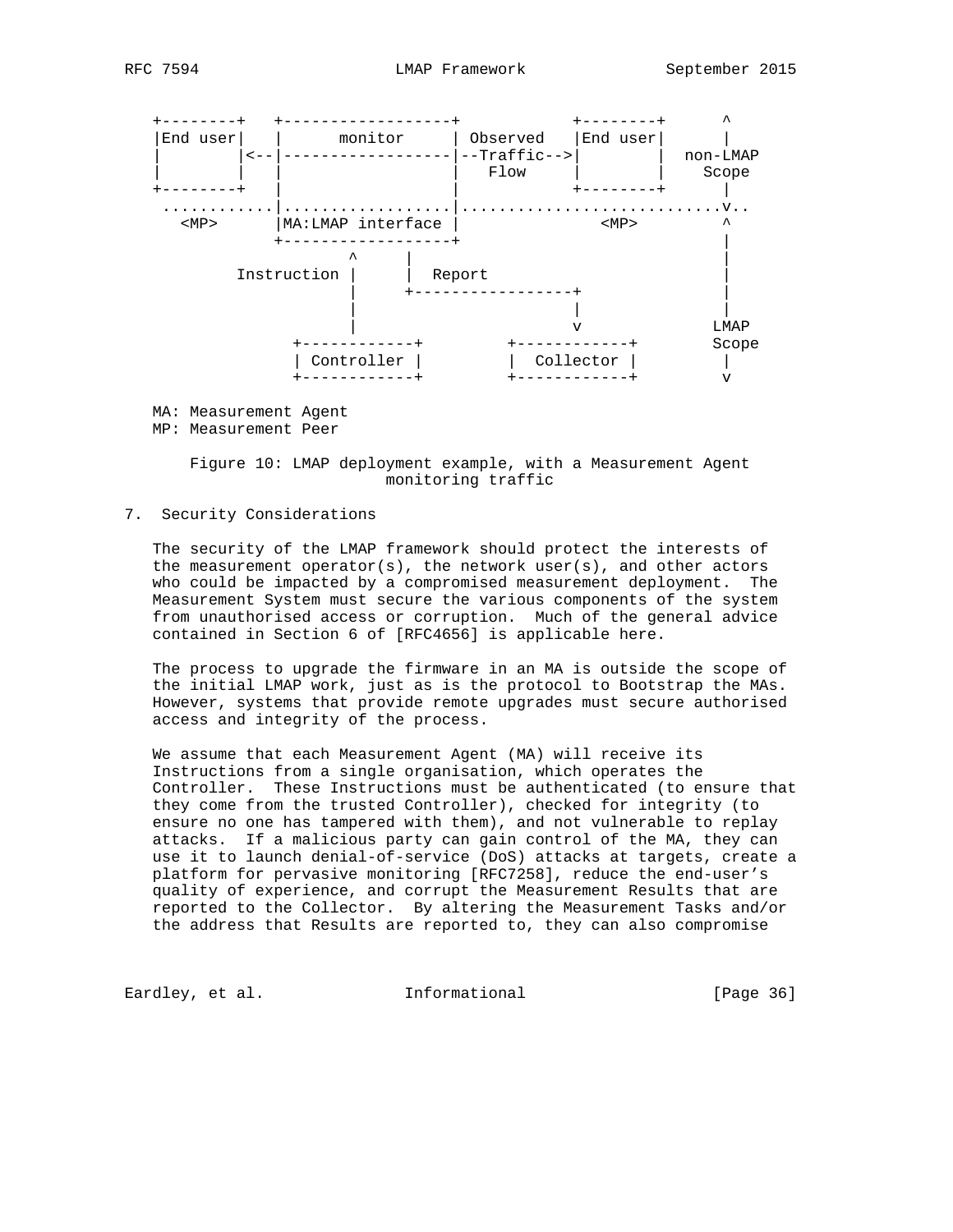the confidentiality of the network user and the MA environment (such as information about the location of devices or their traffic). The Instruction Messages also need to be encrypted to maintain confidentiality, as the information might be useful to an attacker.

 Reporting by the MA must be encrypted to maintain confidentiality, so that only the authorised Collector can decrypt the results to prevent the leakage of confidential or private information. Reporting must also be authenticated (to ensure that it comes from a trusted MA and that the MA reports to a genuine Collector) and not vulnerable to tampering (which can be ensured through integrity and replay checks). It must not be possible to fool an MA into injecting falsified data and the results must also be held and processed securely after collection and analysis. See Section 8.5.2 for additional considerations on stored data compromise, and Section 8.6 on potential mitigations for compromise.

 Since Collectors will be contacted repeatedly by MAs using the Report Protocol to convey their recent results, a successful attack to exhaust the communication resources would prevent a critical operation: reporting. Therefore, all LMAP Collectors should implement technical mechanisms to:

- o limit the number of reporting connections from a single MA (simultaneous and established in some time period).
- o limit the transmission rate from a single MA.
- o limit the memory/storage consumed by a single MA's reports.
- o efficiently reject reporting connections from unknown sources.
- o separate resources if multiple authentication strengths are used, where the resources should be separated according to each class of strength.

 A corrupted MA could report falsified information to the Collector. Whether this can be effectively mitigated depends on the platform on which the MA is deployed. However, where the MA is deployed on a customer-controlled device, then the reported data is to some degree inherently untrustworthy. Further, a sophisticated party could distort some Measurement Methods, perhaps by dropping or delaying packets for example. This suggests that the network operator should be cautious about relying on Measurement Results for action such as refunding fees if a service level agreement is not met.

 As part of the protocol design, it will be decided how LMAP operates over the underlying protocol (Section 5.5). The choice raises

Eardley, et al. 1nformational [Page 37]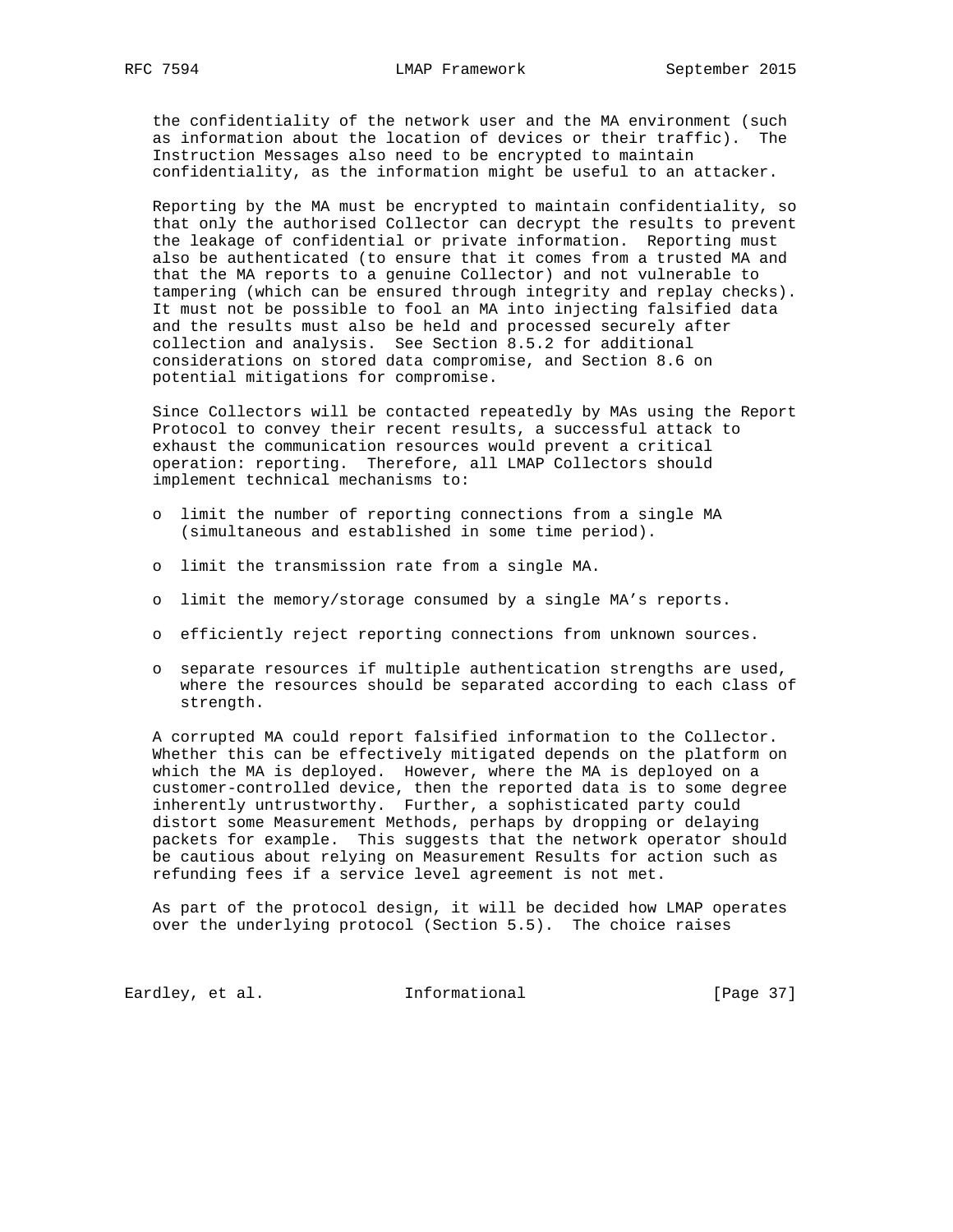various security issues, such as how to operate through a NAT and how to protect the Controller and Collector from DoS attacks.

 The security mechanisms described above may not be strictly necessary if the network's design ensures the LMAP components and their communications are already secured, for example potentially if they are all part of an ISP's dedicated management network.

 Finally, there are three other issues related to security: privacy (considered in Section 8), availability, and "gaming the system". While the loss of some MAs may not be considered critical, the unavailability of the Collector could mean that valuable business data or data critical to a regulatory process is lost. Similarly, the unavailability of a Controller could mean that the MAs do not operate a correct Measurement Schedule.

 A malicious party could "game the system". For example, where a regulator is running a Measurement System in order to benchmark operators, an operator could try to identify the broadband lines that the regulator was measuring and prioritise that traffic. Normally, this potential issue is handled by a code of conduct. It is outside the scope of the initial LMAP work to consider the issue.

8. Privacy Considerations

 The LMAP work considers privacy a core requirement and will ensure that by default the Control and Report Protocols operate in a privacy-sensitive manner and that privacy features are well defined.

 This section provides a set of privacy considerations for LMAP. This section benefits greatly from the publication of [RFC6973]. Privacy and security (Section 7) are related. In some jurisdictions, privacy is called data protection.

 We begin with a set of assumptions related to protecting the sensitive information of individuals and organisations participating in LMAP-orchestrated measurement and data collection.

8.1. Categories of Entities with Information of Interest

 LMAP protocols need to protect the sensitive information of the following entities, including individuals and organisations who participate in measurement and collection of results.

 o Individual Internet users: Persons who utilise Internet access services for communications tasks, according to the terms of service of a service agreement. Such persons may be a service

Eardley, et al. 1nformational [Page 38]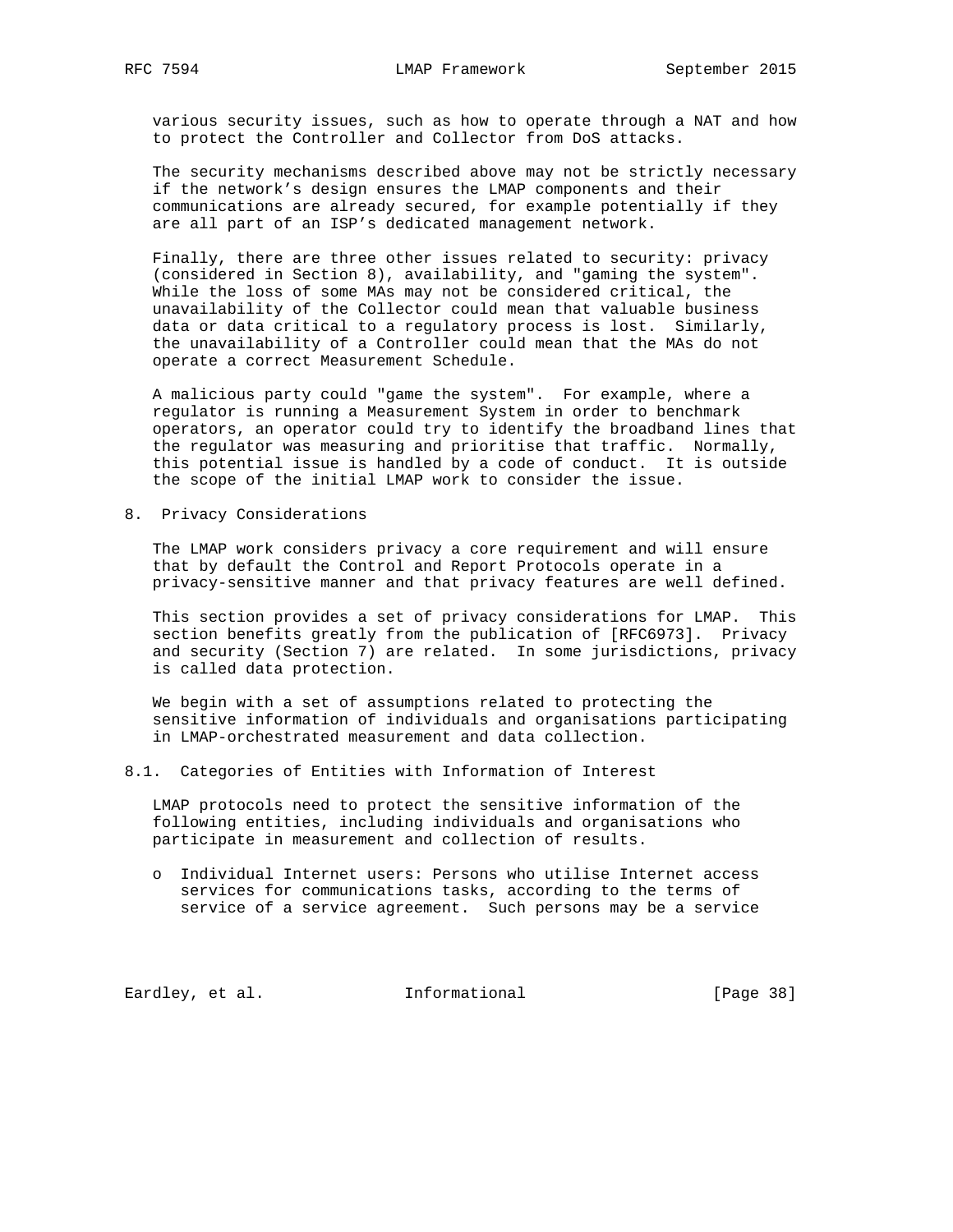Subscriber, or have been given permission by the Subscriber to use the service.

- o Internet service providers: Organisations that offer Internet access service subscriptions, and thus have access to sensitive information of individuals who choose to use the service. These organisations desire to protect their Subscribers and their own sensitive information, which may be stored in the process of performing Measurement Tasks and collecting Results.
- o Regulators: Public authorities responsible for exercising supervision of the electronic communications sector, and which may have access to sensitive information of individuals who participate in a measurement campaign. Similarly, regulators desire to protect the participants and their own sensitive information.
- o Other LMAP system operators: Organisations who operate Measurement Systems or participate in measurements in some way.

 Although privacy is a protection extended to individuals, we discuss data protection by ISPs and other LMAP system operators in this section. These organisations have sensitive information involved in the LMAP system, and many of the same dangers and mitigations are applicable. Further, the ISPs store information on their Subscribers beyond that used in the LMAP system (for example, billing information), and there should be a benefit in considering all the needs and potential solutions coherently.

8.2. Examples of Sensitive Information

 This section gives examples of sensitive information that may be measured or stored in a Measurement System, and that is to be kept private by default in the LMAP core protocols.

 Examples of Subscriber or authorised Internet user sensitive information:

- o Sub-IP-layer addresses and names (MAC address, base station ID, SSID)
- o IP address in use
- o Personal Identification (real name)
- o Location (street address, city)
- o Subscribed service parameters

Eardley, et al. 1nformational [Page 39]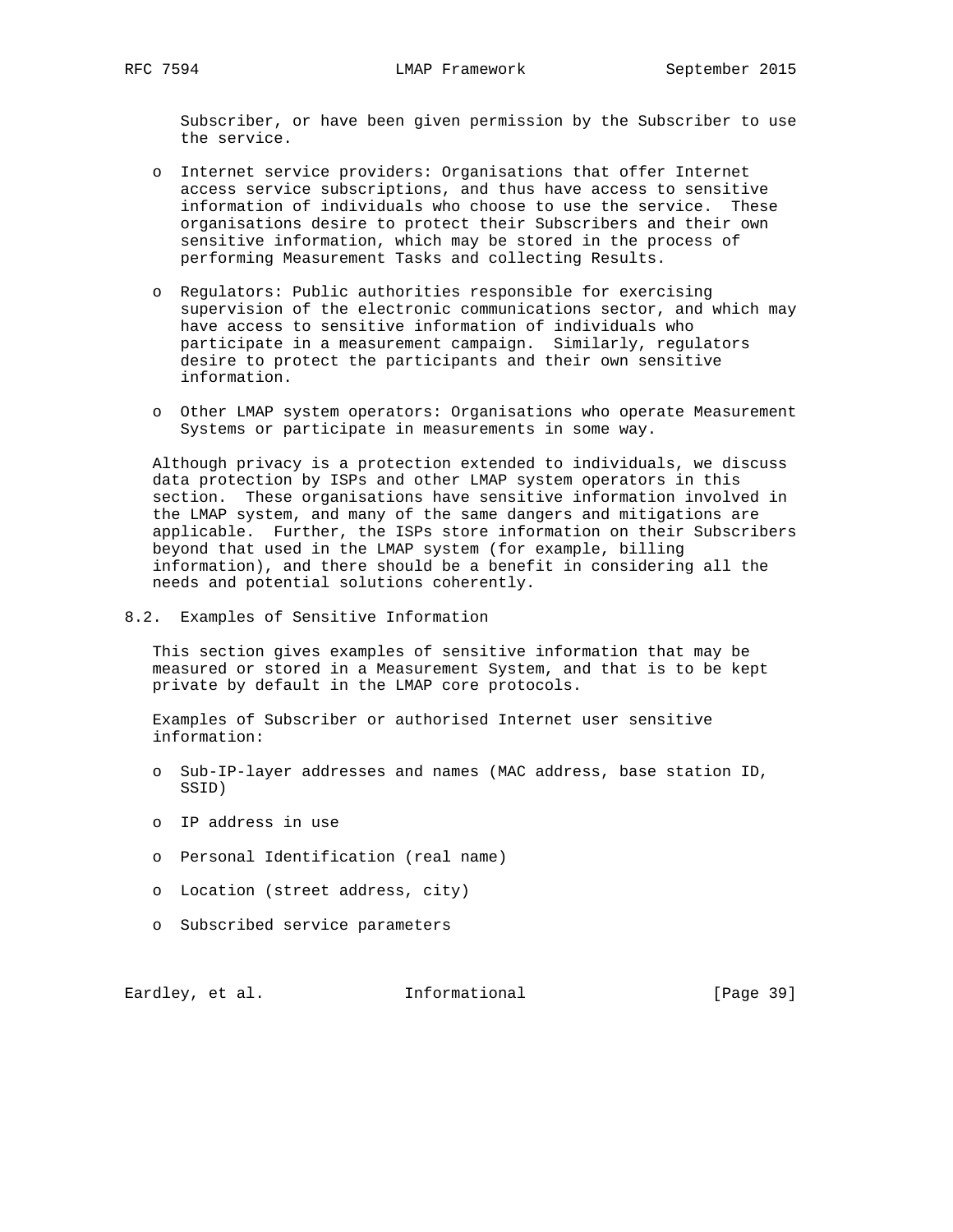- o Contents of traffic (activity, DNS queries, destinations, equipment types, account info for other services, etc.)
- o Status as a study volunteer and Schedule of Measurement Tasks

Examples of Internet Service Provider sensitive information:

- o Measurement device identification (equipment ID and IP address)
- o Measurement Instructions (choice of measurements)
- o Measurement Results (some may be shared, others may be private)
- o Measurement Schedule (exact times)
- o Network topology (locations, connectivity, redundancy)
- o Subscriber billing information, and any of the above Subscriber information known to the provider.
- o Authentication credentials (such as certificates)

 Other organisations will have some combination of the lists above. The LMAP system would not typically expose all of the information above, but could expose a combination of items that could be correlated with other pieces collected by an attacker (as discussed in Section 8.5 on Threats).

8.3. Different Privacy Issues Raised by Different Sorts of Measurement Methods

 Measurement Methods raise different privacy issues depending on whether they measure traffic created specifically for that purpose or whether they measure user traffic.

 Measurement Tasks conducted on user traffic store sensitive information, however briefly this storage may be. We note that some authorities make a distinction on time of storage, and information that is kept only temporarily to perform a communications function is not subject to regulation (for example, active queue management, deep packet inspection). Such Measurement Tasks could reveal all the websites a Subscriber visits and the applications and/or services they use. This issue is not specific to LMAP. For instance, IPFIX has discussed similar issues (see Section 11.8 of [RFC7011]), but mitigations described in the sections below were considered beyond their scope.

Eardley, et al. 1nformational [Page 40]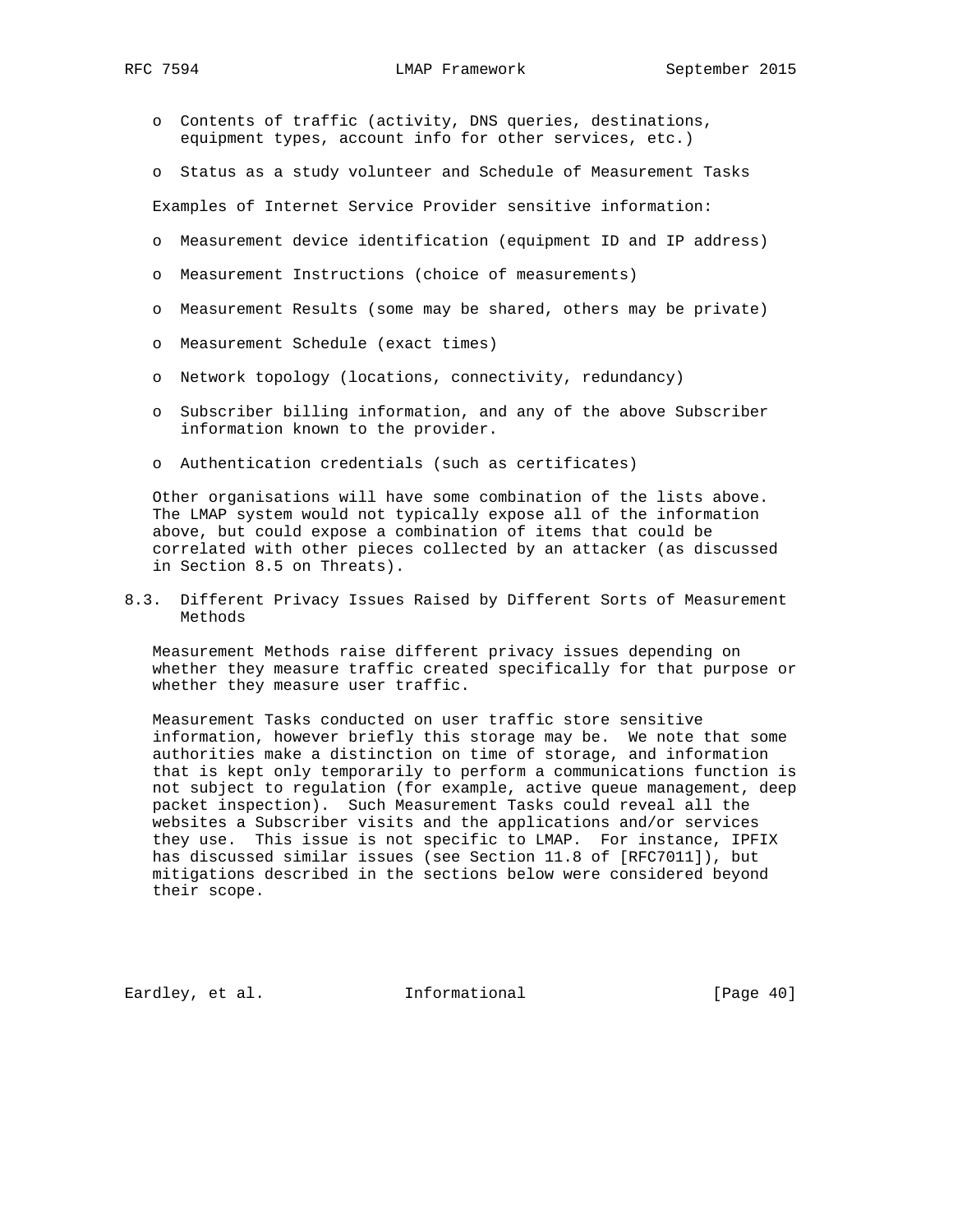In contrast to Measurement Tasks conducted on user traffic, other Measurement Tasks use traffic which is created specifically for the purpose of measurement. Even if a user host generates Measurement Traffic, there is limited sensitive information about the Subscriber present and stored in the Measurement System:

- o IP address in use (and possibly sub-IP addresses and names)
- o Status as a study volunteer and Schedule of Measurement Tasks

 On the other hand, for a service provider, the sensitive information like Measurement Results is the same for all Measurement Tasks.

 From the Subscriber perspective, both types of Measurement Tasks potentially expose the description of Internet access service and specific service parameters, such as the Subscriber rate and type of access.

8.4. Privacy Analysis of the Communication Models

 This section examines each of the protocol exchanges described at a high level in Section 5 and some example Measurement Tasks, and it identifies specific sensitive information that must be secured during communication for each case. With the protocol-related sensitive information identified, we can better consider the threats described in the following section.

 From the privacy perspective, all entities participating in LMAP protocols can be considered "observers" according to the definition in [RFC6973]. Their stored information potentially poses a threat to privacy, especially if one or more of these functional entities has been compromised. Likewise, all devices on the paths used for control, reporting, and measurement are also observers.

# 8.4.1. MA Bootstrapping

 Section 5.1 provides the communication model for the Bootstrapping process.

 Although the specification of mechanisms for Bootstrapping the MA are beyond the scope of the initial LMAP work, designers should recognise that the Bootstrapping process is extremely powerful and could cause an MA to join a new or different LMAP system with a different Controller and Collector, or simply install new Metrics with associated Measurement Methods (for example, to record DNS queries). A Bootstrap attack could result in a breach of the LMAP system with significant sensitive information exposure depending on the

Eardley, et al. 1nformational [Page 41]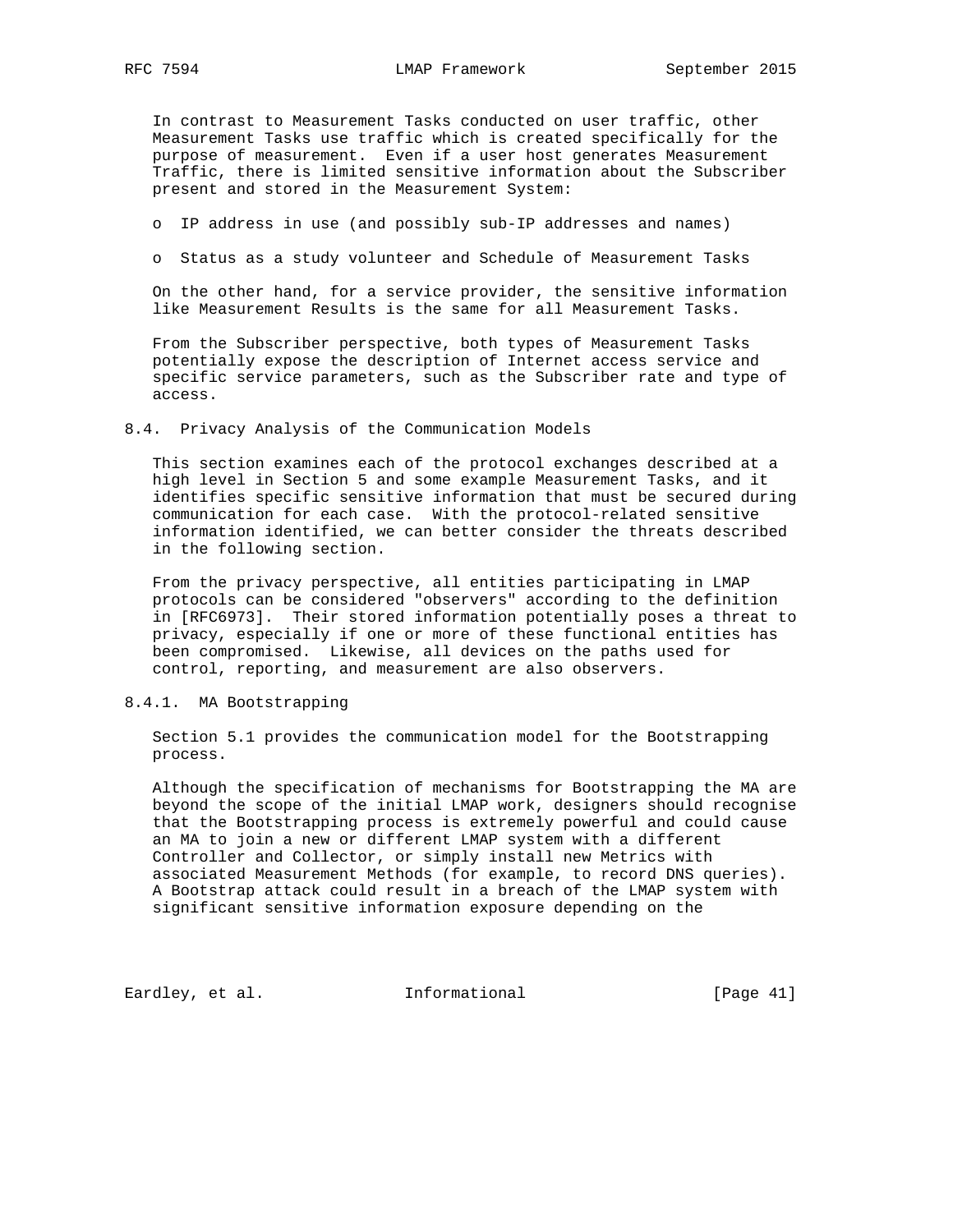capabilities of the MA, so sufficient security protections are warranted.

 The Bootstrapping process provides sensitive information about the LMAP system and the organisation that operates it, such as

- o the MA's identifier (MA-ID)
- o the address that identifies the Control Channel, such as the Controller's FQDN
- o Security information for the Control Channel

 During the Bootstrap process for an MA located at a single Subscriber's service demarcation point, the MA receives an MA-ID, which is a persistent pseudonym for the Subscriber. Thus, the MA-ID is considered sensitive information because it could provide the link between Subscriber identification and Measurements Results.

 Also, the Bootstrap process could assign a Group-ID to the MA. The specific definition of information represented in a Group-ID is to be determined, but several examples are envisaged including use as a pseudonym for a set of Subscribers, a class of service, an access technology, or other important categories. Assignment of a Group-ID enables anonymisation sets to be formed on the basis of service type/grade/rates. Thus, the mapping between Group-ID and MA-ID is considered sensitive information.

8.4.2. Controller <-> Measurement Agent

 The high-level communication model for interactions between the LMAP Controller and Measurement Agent is illustrated in Section 5.2. The primary purpose of this exchange is to authenticate and task a Measurement Agent with Measurement Instructions, which the Measurement Agent then acts on autonomously.

 Primarily, IP addresses and pseudonyms (MA-ID, Group-ID) are exchanged with a capability request, then measurement-related information of interest such as the parameters, schedule, metrics, and IP addresses of measurement devices. Thus, the measurement Instruction contains sensitive information that must be secured. For example, the fact that an ISP is running additional measurements beyond the set reported externally is sensitive information, as are the additional Measurements Tasks themselves. The Measurement Schedule is also sensitive, because an attacker intending to bias the results without being detected can use this information to great advantage.

Eardley, et al. 1nformational [Page 42]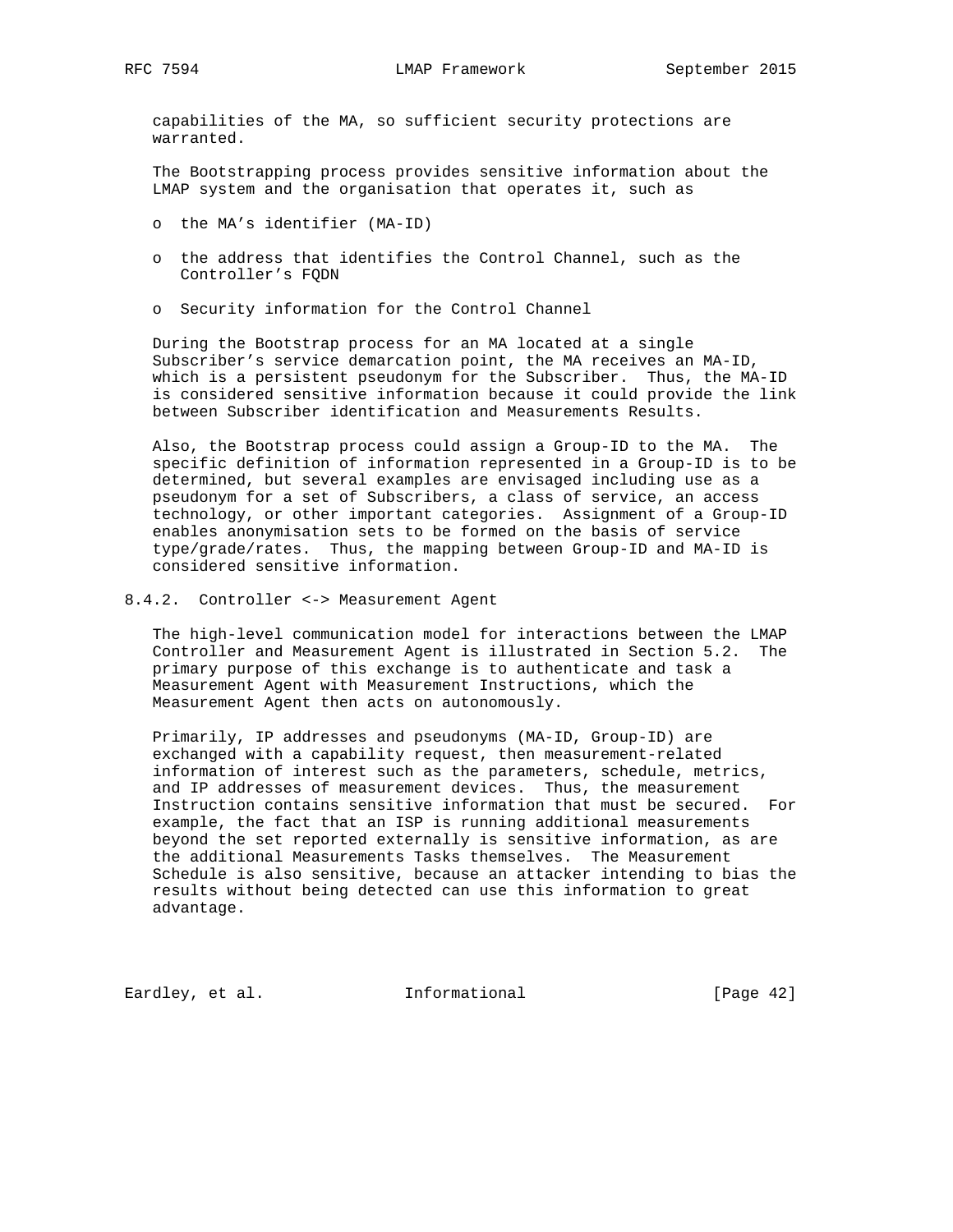An organisation operating the Controller having no service relationship with a user who hosts the Measurement Agent \*could\* gain real-name mapping to a public IP address through user participation in an LMAP system (this applies to the Measurement Collection protocol, as well).

# 8.4.3. Collector <-> Measurement Agent

 The high-level communication model for interactions between the Measurement Agent and Collector is illustrated in Section 5.4. The primary purpose of this exchange is to authenticate and collect Measurement Results from an MA, which the MA has measured autonomously and stored.

 The Measurement Results are the additional sensitive information included in the Collector-MA exchange. Organisations collecting LMAP measurements have responsibility for data control. Thus, the Results and other information communicated in the Collector protocol must be secured.

### 8.4.4. Measurement Peer <-> Measurement Agent

 A Measurement Method involving Measurement Traffic raises potential privacy issues, although the specification of the mechanisms is beyond the scope of the initial LMAP work. The high-level communications model below illustrates the various exchanges to execute such a Measurement Method and store the Results.

 We note the potential for additional observers in the figures below by indicating the possible presence of a NAT, which has additional significance to the protocols and direction of initiation.

 The various messages are optional, depending on the nature of the Measurement Method. It may involve sending Measurement Traffic from the Measurement Peer to MA, MA to Measurement Peer, or both. Similarly, a second (or more) MAs may be involved. (Note: For simplicity, Figure 11 and the description don't show the non-LMAP functionality that is associated with the transfer of the Measurement Traffic and is located at the devices with the MA and MP.)

Eardley, et al. 1nformational [Page 43]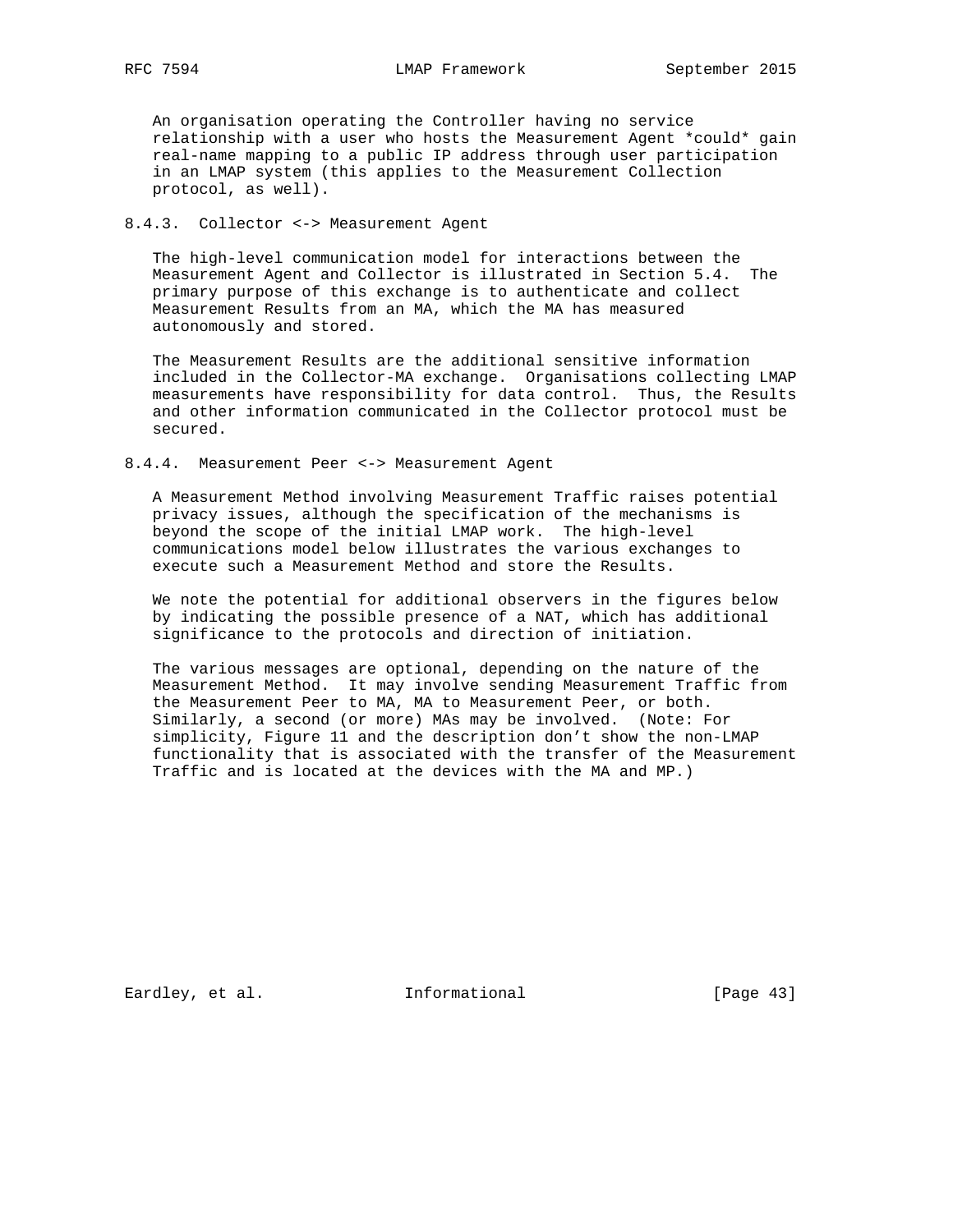| Measurement Peer  =========== NAT ? ========== Measurement Agent |               |                                                                       |
|------------------------------------------------------------------|---------------|-----------------------------------------------------------------------|
|                                                                  | $\lt$ $-$     | (Key Negotiation &<br>Encryption Setup)                               |
| (Encrypted Channel<br>Established)                               | $\rightarrow$ |                                                                       |
| (Announce capabilities<br>& status)                              | $\rightarrow$ |                                                                       |
|                                                                  | $\lt$ $-$     | (Select capabilities)                                                 |
| ACK                                                              | $\rightarrow$ |                                                                       |
|                                                                  | $\lt$ $-$     | (Measurement Request<br>(MA+MP IPAddrs, set of<br>Metrics, Schedule)) |
| ACK                                                              | $\rightarrow$ |                                                                       |
| Measurement Traffic<br>(may/may not be encrypted)                | $\leq$        | Measurement Traffic<br>(may/may not be encrypted)                     |
|                                                                  | $\lt$ $-$     | (Stop Measurement Task)                                               |
| Measurement Results<br>(if applicable)                           | $\rightarrow$ |                                                                       |
|                                                                  | $\lt$ $-$     | ACK, Close                                                            |

 Figure 11: Interactions between Measurement Peer and Measurement Agent

 This exchange primarily exposes the IP addresses of measurement devices and the inference of measurement participation from such traffic. There may be sensitive information on key points in a service provider's network included. There may also be access to measurement-related information of interest such as the Metrics, Schedule, and intermediate results carried in the Measurement Traffic (usually a set of timestamps).

 The Measurement Peer may be able to use traffic analysis (perhaps combined with traffic injection) to obtain interesting insights about the Subscriber. As a simple example, if the Measurement Task includes a pre-check that the end user isn't already sending traffic, the Measurement Peer may be able to deduce when the Subscriber is away on holiday.

 If the Measurement Traffic is unencrypted, as found in many systems today, then both timing and limited results are open to on-path observers.

Eardley, et al. 1nformational [Page 44]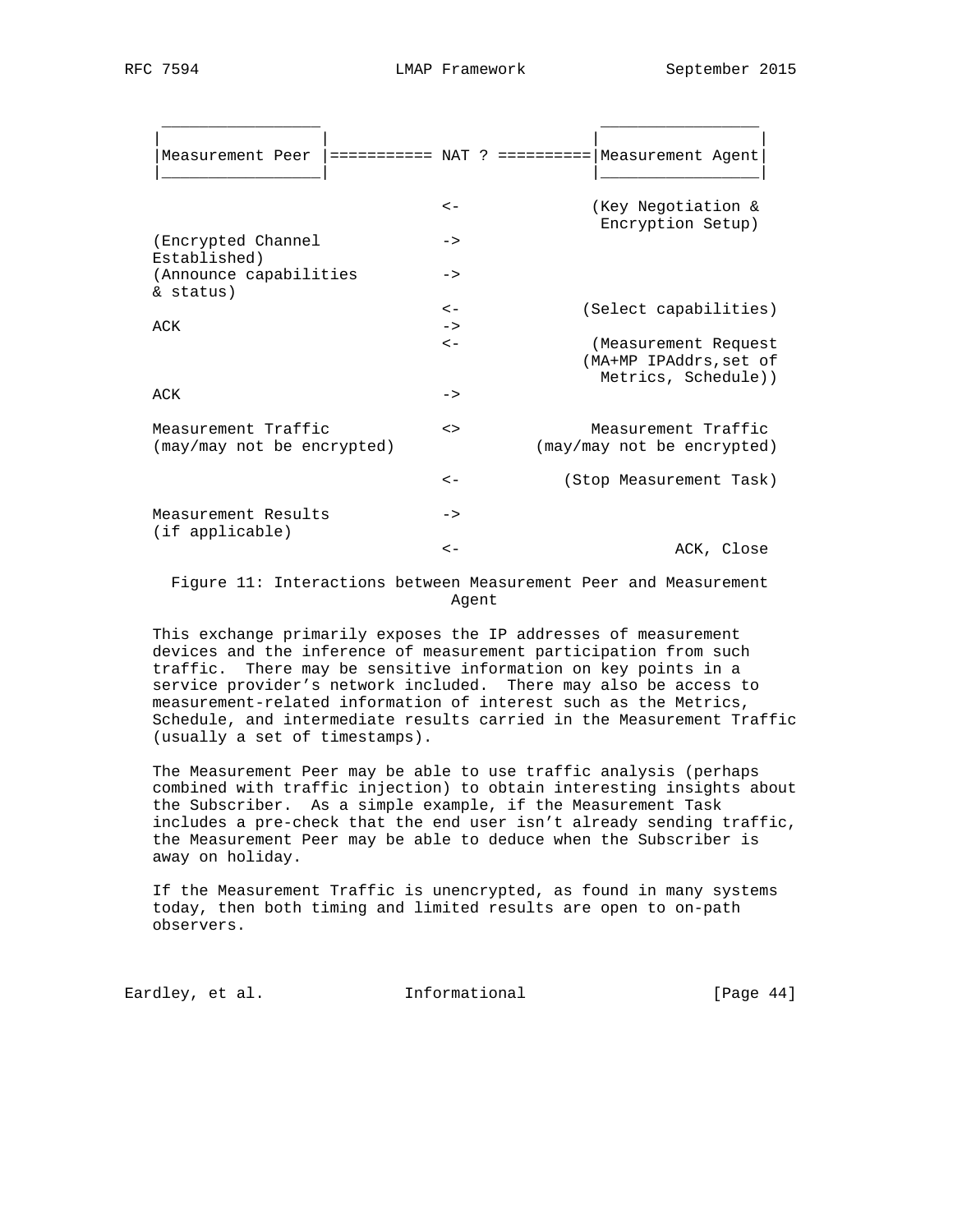# 8.4.5. Measurement Agent

 Some Measurement Methods only involve a single Measurement Agent observing existing traffic. They raise potential privacy issues, although the specification of the mechanisms is beyond the scope of the initial LMAP work.

 The high-level communications model shown in Figure 12 illustrates the collection of user information of interest with the Measurement Agent performing the monitoring and storage of the Results. This particular exchange is for measurement of DNS Response Time, which most frequently uses UDP transport. (Note: For simplicity, Figure 12 and its description do not show the non-LMAP functionality that is associated with the transfer (export) of the observed Measurement Traffic beyond the measurement devices located with the MA.)



Return Record ->

 MA: Measurement Agent MP: Measurement Peer

 Figure 12: LMAP deployment example, with Measurement Agent monitoring DNS response time

 In this particular example, the MA monitors DNS messages in order to measure the DNS response time. The Measurement Agent may be embedded in the user host, or it may be located in another device capable of observing user traffic. The MA learns the IP addresses of measurement devices and the intent to communicate with or access the services of a particular domain name, and perhaps also information on key points in a service provider's network, such as the address of one of its DNS servers.

Eardley, et al. 1nformational [Page 45]

Desired Domain Name)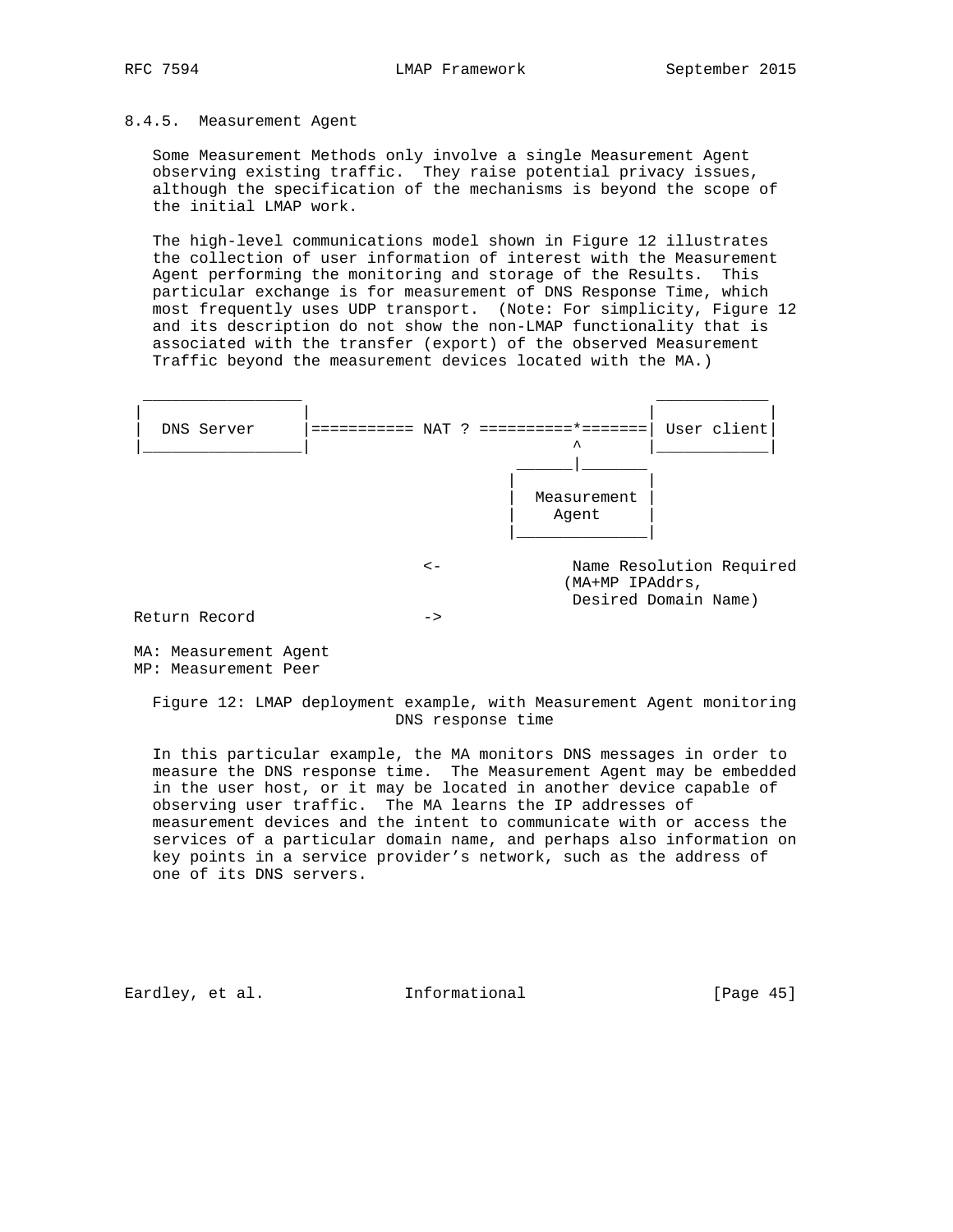In principle, any of the user sensitive information of interest (listed above) can be collected and stored in the monitoring scenario and so must be secured.

 It would also be possible for a Measurement Agent to source the DNS query itself, and then there are not many privacy concerns.

### 8.4.6. Storage and Reporting of Measurement Results

 Although the mechanisms for communicating results (beyond the initial Collector) are beyond the scope of the initial LMAP work, there are potential privacy issues related to a single organisation's storage and reporting of Measurement Results. Both storage and reporting functions can help to preserve privacy by implementing the mitigations described below.

### 8.5. Threats

 This section indicates how each of the threats described in [RFC6973] apply to the LMAP entities and their communication and storage of "information of interest". DoS and other attacks described in the Security section represent threats as well, and these attacks are more effective when sensitive information protections have been compromised.

# 8.5.1. Surveillance

 Section 5.1.1 of [RFC6973] describes surveillance as the "observation or monitoring of an individual's communications or activities." Hence, all Measurement Methods that measure user traffic are a form of surveillance, with inherent risks.

 Measurement Methods that avoid periods of user transmission indirectly produce a record of times when a subscriber or authorised user has used their network access service.

 Measurement Methods may also utilise and store a Subscriber's currently assigned IP address when conducting measurements that are relevant to a specific Subscriber. Since the Measurement Results are timestamped, they could provide a record of IP address assignments over time.

 Either of the above pieces of information could be useful in correlation and identification, as described below.

Eardley, et al. 1nformational [Page 46]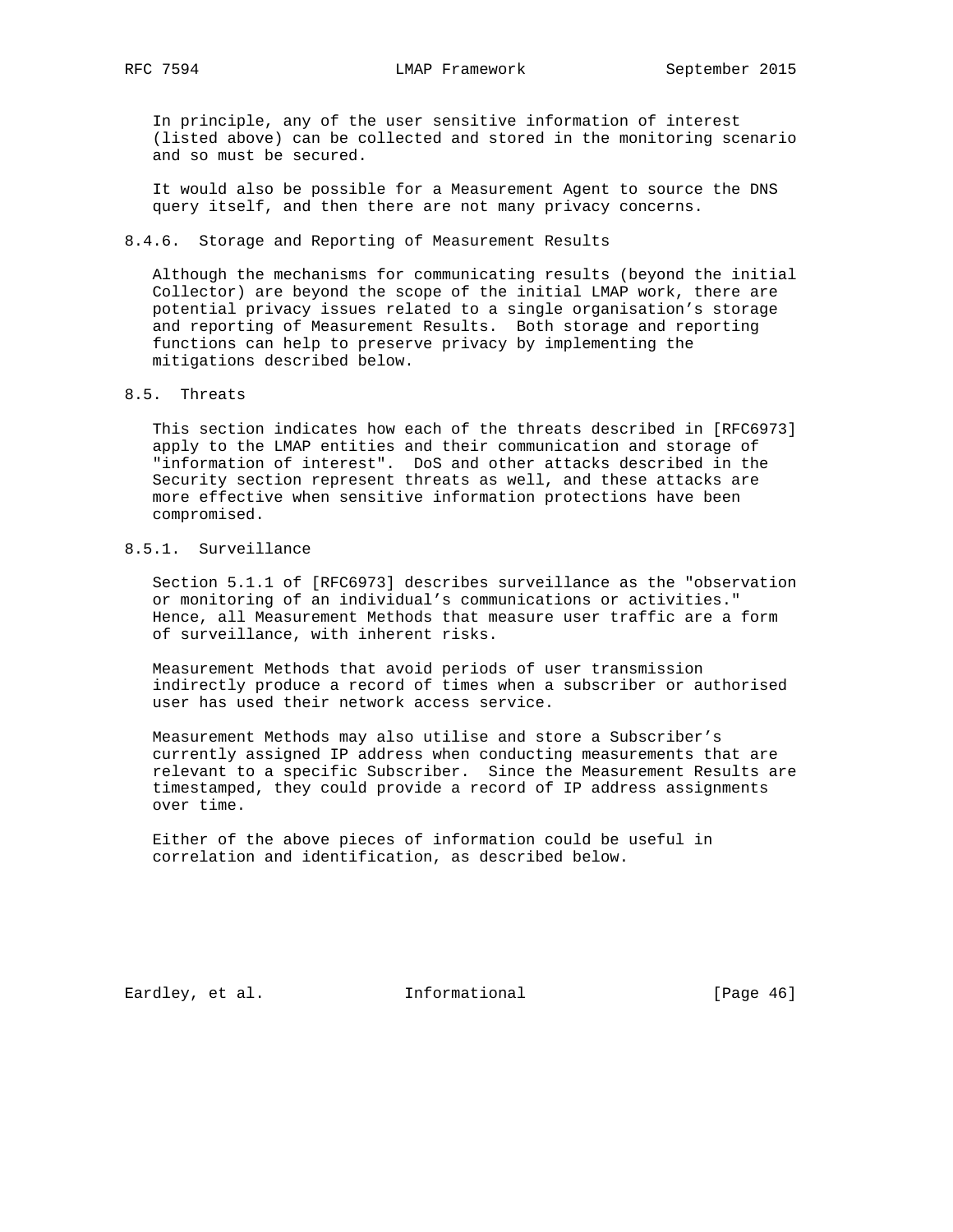### 8.5.2. Stored Data Compromise

 Section 5.1.2 of [RFC6973] describes Stored Data Compromise as resulting from inadequate measures to secure stored data from unauthorised or inappropriate access. For LMAP systems, this includes deleting or modifying collected measurement records, as well as data theft.

 The primary LMAP entity subject to compromise is the repository, which stores the Measurement Results; extensive security and privacy threat mitigations are warranted. The Collector and MA also store sensitive information temporarily and need protection. The communications between the local storage of the Collector and the repository is beyond the scope of the initial LMAP work, though this communications channel will certainly need protection as will the mass storage itself.

 The LMAP Controller may have direct access to storage of Subscriber information (for example, location, billing, service parameters, etc.) and other information that the controlling organisation considers private and again needs protection.

 Note that there is tension between the desire to store all raw results in the LMAP Collector (for reproduction and custom analysis) and the need to protect the privacy of measurement participants. Many of the mitigations described in Section 8.6 are most efficient when deployed at the MA, therefore minimising the risks associated with stored results.

# 8.5.3. Correlation and Identification

 Sections 5.2.1 and 5.2.2 of [RFC6973] describe correlation as combining various pieces of information to obtain desired characteristics of an individual, and identification as using this combination to infer identity.

 The main risk is that the LMAP system could unwittingly provide a key piece of the correlation chain, starting with an unknown Subscriber's IP address and another piece of information. For example, a Subscriber utilised Internet access from 2000 to 2310 UTC, because the Measurement Tasks were deferred or sent a name resolution for www.example.com at 2300 UTC.

 If a user's access with another system already gave away sensitive information, correlation is clearly easier and can result in re-identification, even when an LMAP system conserves sensitive information to great extent.

Eardley, et al. 1nformational [Page 47]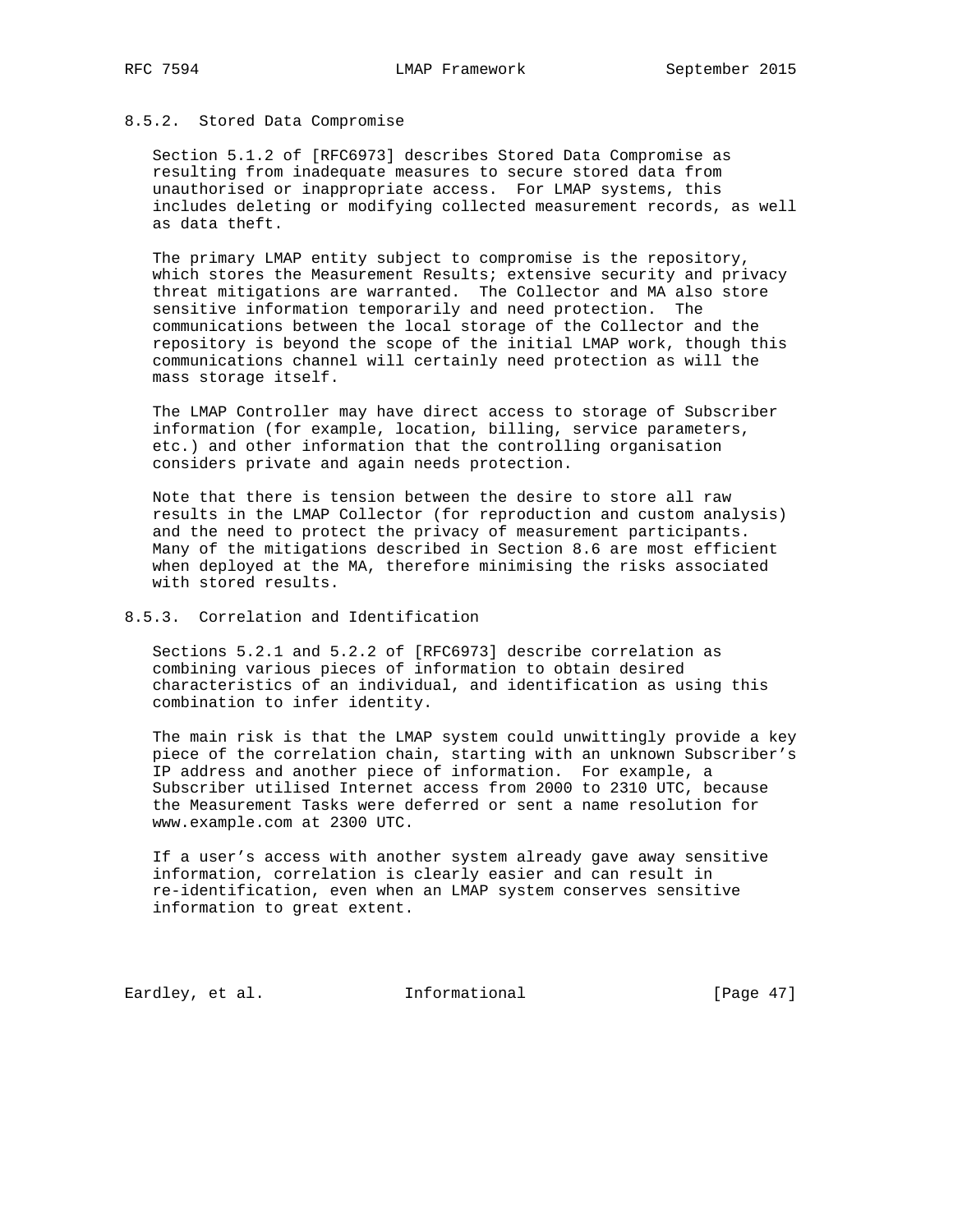### 8.5.4. Secondary Use and Disclosure

 Sections 5.2.3 and 5.2.4 of [RFC6973] describe secondary use as unauthorised utilisation of an individual's information for a purpose the individual did not intend, and disclosure as when such information is revealed causing another's notions of the individual to change or confidentiality to be violated.

 Measurement Methods that measure user traffic are a form of secondary use, and the Subscribers' permission should be obtained beforehand. It may be necessary to obtain the measured ISP's permission to conduct measurements (for example, when required by the terms and conditions of the service agreement) and notification is considered good measurement practice.

 For Measurement Methods that measure Measurement Traffic the Measurement Results provide some limited information about the Subscriber or ISP and could result in secondary uses. For example, the use of the Results in unauthorised marketing campaigns would qualify as secondary use. Secondary use may break national laws and regulations, and may violate an individual's expectations or desires.

### 8.6. Mitigations

 This section examines the mitigations listed in Section 6 of [RFC6973] and their applicability to LMAP systems. Note that each section in [RFC6973] identifies the threat categories that each technique mitigates.

## 8.6.1. Data Minimisation

 Section 6.1 of [RFC6973] encourages collecting and storing the minimal information needed to perform a task.

 LMAP Results can be useful for general reporting about performance and for specific troubleshooting. They need different levels of information detail, as explained in the paragraphs below.

 For general reporting, the results can be aggregated into large categories (for example, the month of March, all US subscribers West of the Mississippi River). In this case, all individual identifications (including IP address of the MA) can be excluded, and only relevant results are provided. However, this implies a filtering process to reduce the information fields, because greater detail was needed to conduct the Measurement Tasks in the first place.

Eardley, et al. 1nformational [Page 48]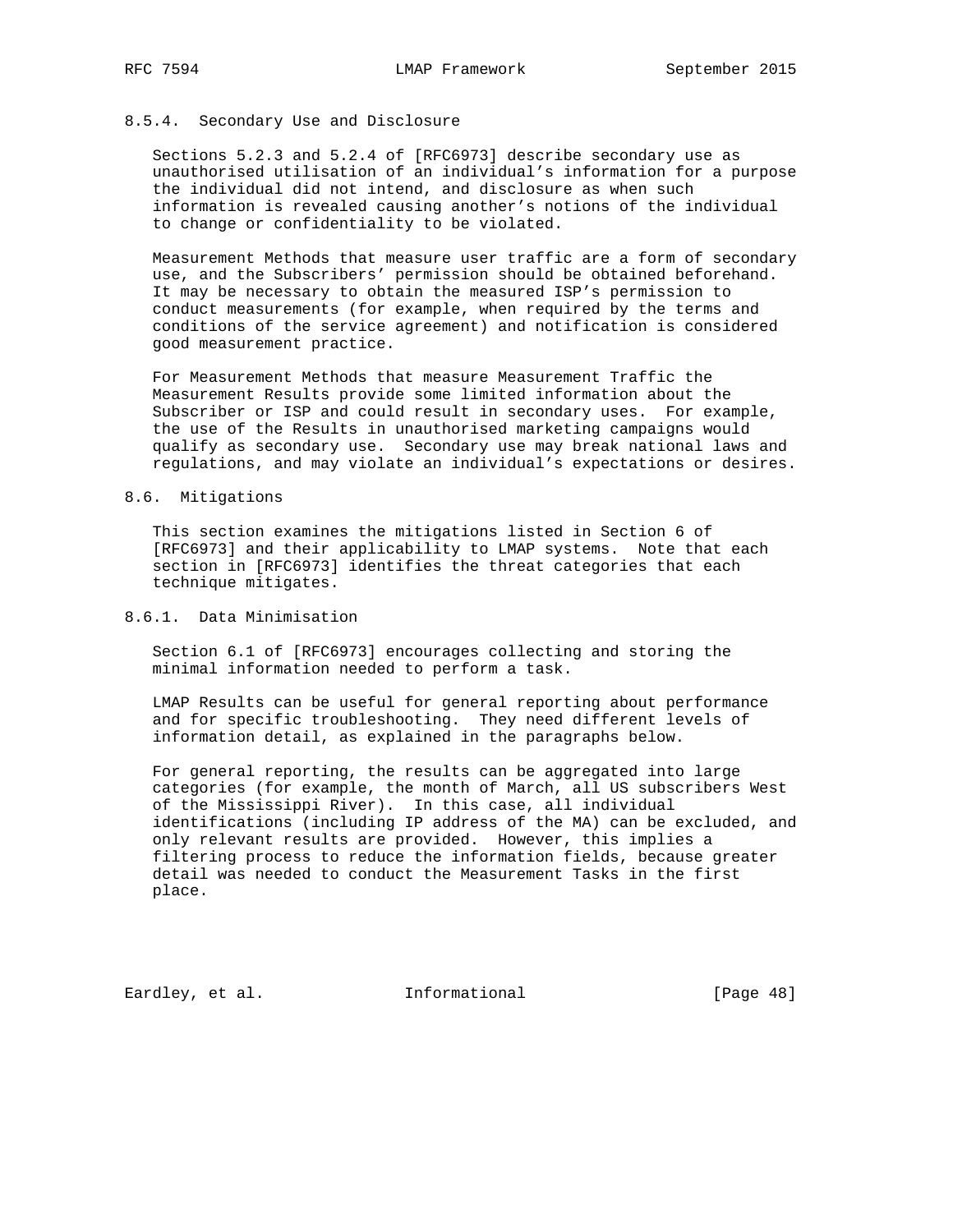For troubleshooting, so that a network operator or end user can identify a performance issue or failure, potentially all the network information (for example, IP addresses, equipment IDs, location), Measurement Schedules, service configurations, Measurement Results, and other information may assist in the process. This includes the information needed to conduct the Measurements Tasks, and represents a need where the maximum relevant information is desirable; therefore, the greatest protections should be applied. This level of detail is greater than needed for general performance monitoring.

 As regards Measurement Methods that measure user traffic, we note that a user may give temporary permission (to enable detailed troubleshooting), but withhold permission for them in general. Here the greatest breadth of sensitive information is potentially exposed, and the maximum privacy protection must be provided. The Collector may perform pre-storage minimisation and other mitigations (Section 8.6.4) to help preserve privacy.

 For MAs with access to the sensitive information of users (for example, within a home or a personal host/handset), it is desirable for the Results collection to minimise the data reported, but also to balance this desire with the needs of troubleshooting when a service subscription exists between the user and organisation operating the measurements.

# 8.6.2. Anonymity

 Section 6.1.1 of [RFC6973] describes an "anonymity set" as a way in which anonymity is achieved: "there must exist a set of individuals that appear to have the same attribute(s) as the individual."

 Experimental methods for anonymisation of user-identifiable data (and so particularly applicable to Measurement Methods that measure user traffic) have been identified in [RFC6235]. However, the findings of several of the same authors is that "there is increasing evidence that anonymization applied to network trace or flow data on its own is insufficient for many data protection applications as in [Bur10]." Essentially, the details of such Measurement Methods can only be accessed by closed organisations, and unknown injection attacks are always less expensive than the protections from them. However, some forms of summary may protect the user's sensitive information sufficiently well, and so each Metric must be evaluated in the light of privacy.

 The techniques in [RFC6235] could be applied more successfully in Measurement Methods that generate Measurement Traffic, where there are protections from injection attack. The successful attack would require breaking the integrity protection of the LMAP Reporting

Eardley, et al. 1nformational [Page 49]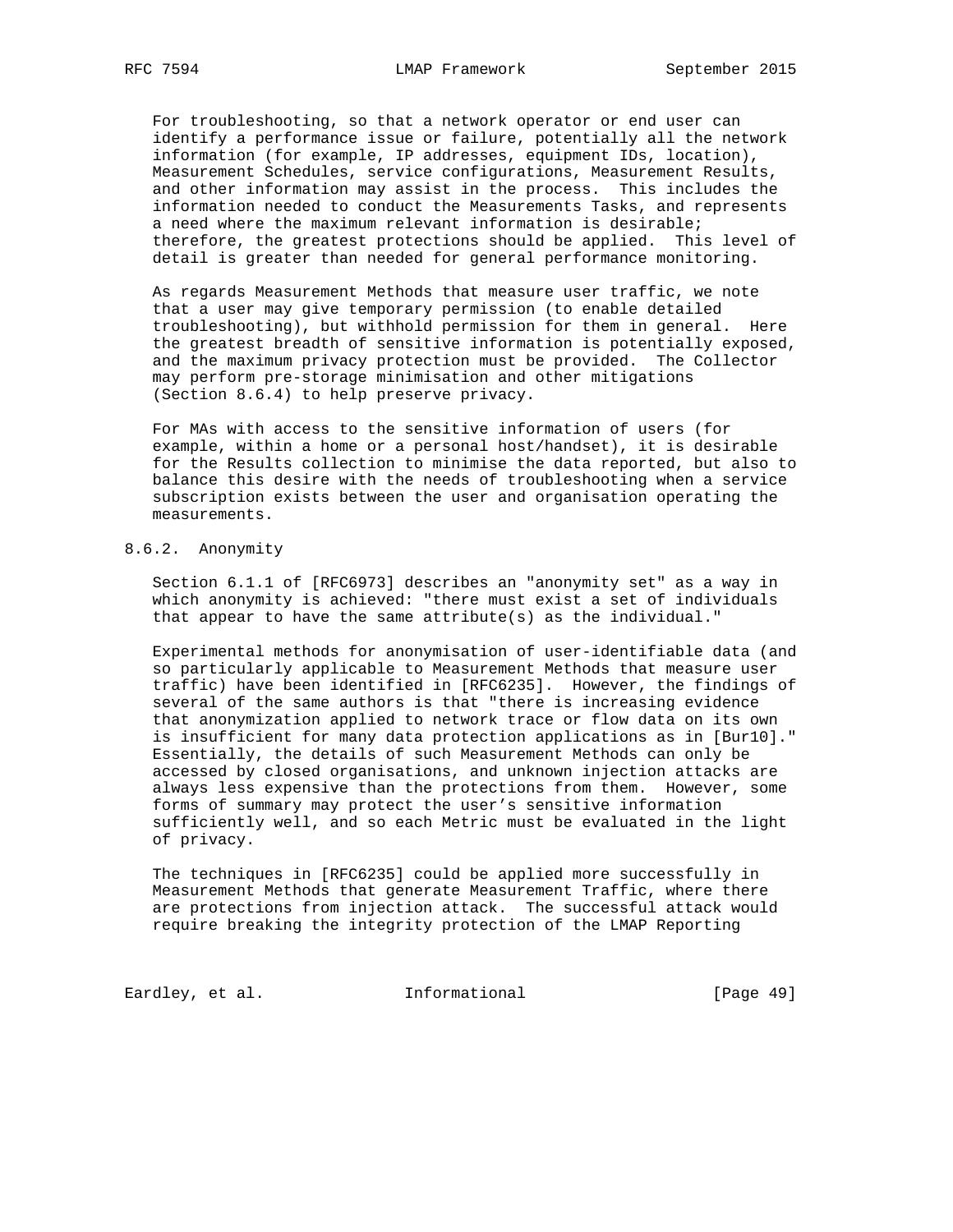Protocol and injecting Measurement Results (known fingerprint, see Section 3.2 of [RFC6973]) for inclusion with the shared and anonymised results, then fingerprinting those records to ascertain the anonymisation process.

 Beside anonymisation of measured Results for a specific user or provider, the value of sensitive information can be further diluted by summarising the Results over many individuals or areas served by the provider. There is an opportunity enabled by forming anonymity sets [RFC6973] based on the reference path measurement points in [RFC7398]. For example, all measurements from a Subscriber device can be identified as "mp000", instead of using the IP address or other device information. The same anonymisation applies to the Internet Service Provider, where their Internet gateway would be referred to as "mp190".

 Another anonymisation technique is for the MA to include its Group-ID instead of its MA-ID in its Measurement Reports, with several MAs sharing the same Group-ID.

### 8.6.3. Pseudonymity

 Section 6.1.2 of [RFC6973] indicates that pseudonyms, or nicknames, are a possible mitigation to revealing one's true identity, since there is no requirement to use real names in almost all protocols.

 A pseudonym for a measurement device's IP address could be an LMAP-unique equipment ID. However, this would likely be a permanent handle for the device, and long-term use weakens a pseudonym's power to obscure identity.

### 8.6.4. Other Mitigations

 Data can be depersonalised by blurring it, for example by adding synthetic data, data-swapping, or perturbing the values in ways that can be reversed or corrected.

 Sections 6.2 and 6.3 of [RFC6973] describe user participation and security, respectively.

 Where LMAP measurements involve devices on the subscriber's premises or Subscriber-owned equipment, it is essential to secure the Subscriber's permission with regard to the specific information that will be collected. The informed consent of the Subscriber (and, if different, the end user) may be needed, including the specific purpose of the measurements. The approval process could involve showing the Subscriber their measured information and results before instituting periodic collection, or before all instances of

Eardley, et al. 1nformational [Page 50]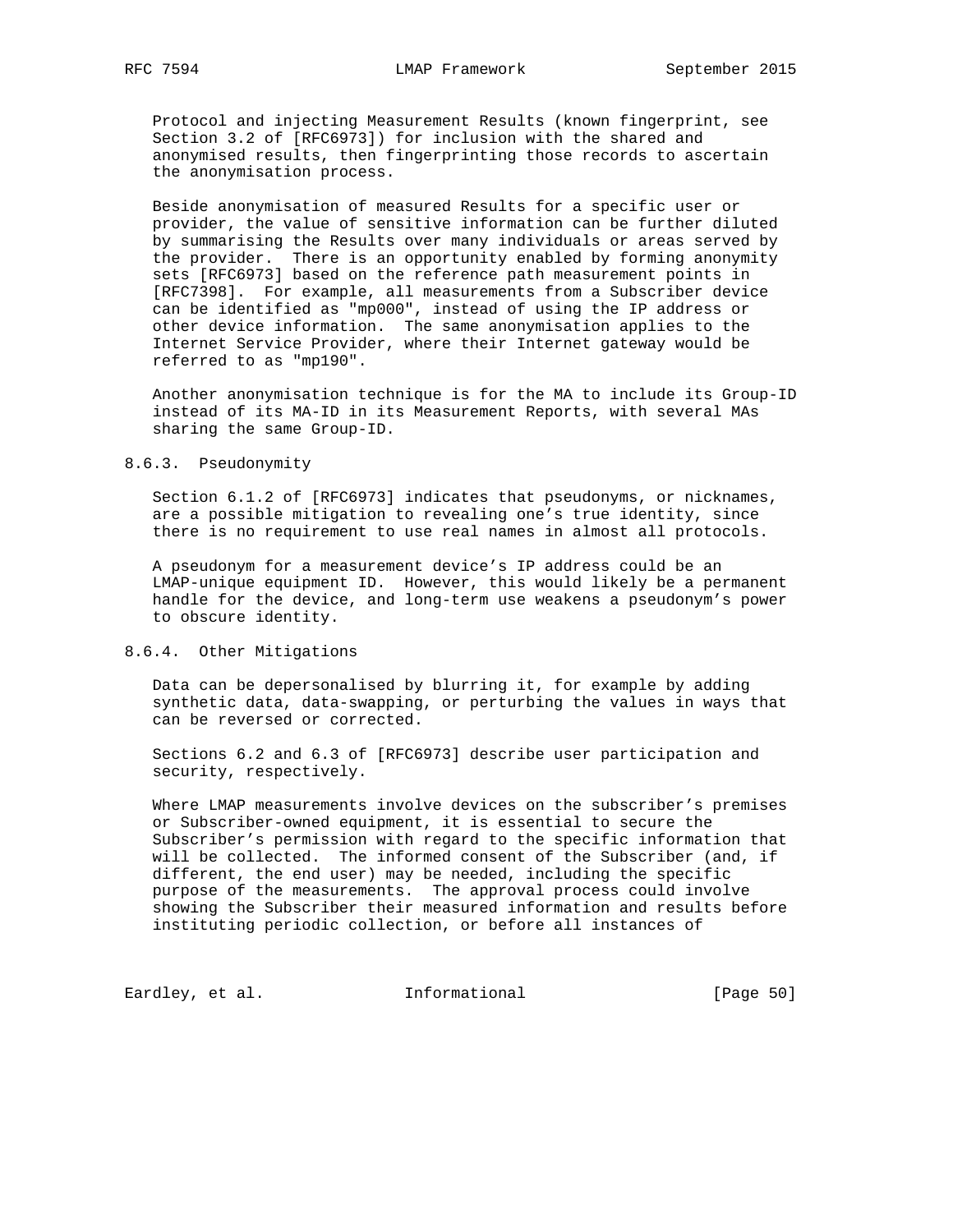collection, with the option to cancel collection temporarily or permanently.

 It should also be clear who is legally responsible for data protection (privacy); in some jurisdictions, this role is called the 'data controller'. It is always good practice to limit the time that personal information is stored.

 Although the details of verification would be impenetrable to most subscribers, the MA could be architected as an "app" with open source code, pre-download and embedded terms of use and agreement on measurements, and protection from code modifications usually provided by the app stores. Further, the app itself could provide data reduction and temporary storage mitigations as appropriate and certified through code review.

 LMAP protocols, devices, and the information they store clearly need to be secure from unauthorised access. This is the hand-off between privacy and security considerations (Section 7). The data controller is responsible (legally) for maintaining data protections described in the Subscriber's agreement and agreements with other organisations.

 Finally, it is recommended that each entity described in Section 8.1, (for example, individuals, ISPs, regulators, others) assess the risks of LMAP data collection by conducting audits of their data protection methods.

- 9. Informative References
	- [Bur10] Burkhart, M., Schatzmann, D., Trammell, B., and E. Boschi, "The Role of Network Trace anonymisation Under Attack", January 2010.
	- [IPPM-REG] Bagnulo, M., Claise, B., Eardley, P., Morton, A., and A. Akhter, "Registry for Performance Metrics", Work in Progress, draft-ietf-ippm-metric-registry-04, July 2015.
	- [LMAP-INFO]

 Burbridge, T., Eardley, P., Bagnulo, M., and J. Schoenwaelder, "Information Model for Large-Scale Measurement Platforms (LMAP)", Work in Progress, draft-ietf-lmap-information-model-06, July 2015.

 [REST] Wikipedia, "Representational state transfer", July 2015, <https://en.wikipedia.org/w/index.php? title=Representational\_state\_transfer&oldid=673799183>.

Eardley, et al. 1nformational [Page 51]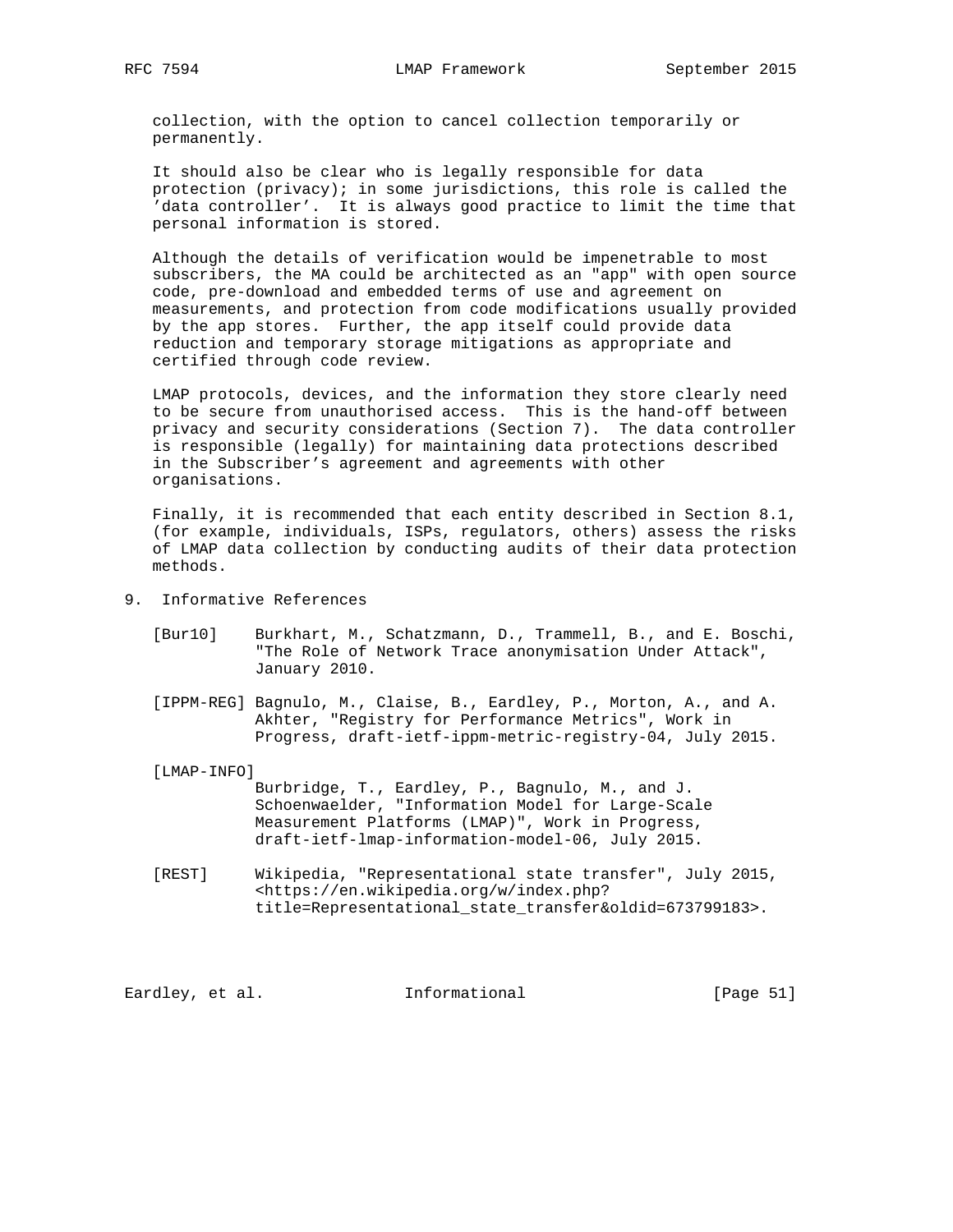- [RFC1035] Mockapetris, P., "Domain names implementation and specification", STD 13, RFC 1035, DOI 10.17487/RFC1035, November 1987, <http://www.rfc-editor.org/info/rfc1035>.
- [RFC3444] Pras, A. and J. Schoenwaelder, "On the Difference between Information Models and Data Models", RFC 3444, DOI 10.17487/RFC3444, January 2003, <http://www.rfc-editor.org/info/rfc3444>.
- [RFC4101] Rescorla, E. and IAB, "Writing Protocol Models", RFC 4101, DOI 10.17487/RFC4101, June 2005, <http://www.rfc-editor.org/info/rfc4101>.
- [RFC4122] Leach, P., Mealling, M., and R. Salz, "A Universally Unique IDentifier (UUID) URN Namespace", RFC 4122, DOI 10.17487/RFC4122, July 2005, <http://www.rfc-editor.org/info/rfc4122>.
- [RFC4656] Shalunov, S., Teitelbaum, B., Karp, A., Boote, J., and M. Zekauskas, "A One-way Active Measurement Protocol (OWAMP)", RFC 4656, DOI 10.17487/RFC4656, September 2006, <http://www.rfc-editor.org/info/rfc4656>.
- [RFC5357] Hedayat, K., Krzanowski, R., Morton, A., Yum, K., and J. Babiarz, "A Two-Way Active Measurement Protocol (TWAMP)", RFC 5357, DOI 10.17487/RFC5357, October 2008, <http://www.rfc-editor.org/info/rfc5357>.
- [RFC6235] Boschi, E. and B. Trammell, "IP Flow Anonymization Support", RFC 6235, DOI 10.17487/RFC6235, May 2011, <http://www.rfc-editor.org/info/rfc6235>.
- [RFC6241] Enns, R., Ed., Bjorklund, M., Ed., Schoenwaelder, J., Ed., and A. Bierman, Ed., "Network Configuration Protocol (NETCONF)", RFC 6241, DOI 10.17487/RFC6241, June 2011, <http://www.rfc-editor.org/info/rfc6241>.
- [RFC6419] Wasserman, M. and P. Seite, "Current Practices for Multiple-Interface Hosts", RFC 6419, DOI 10.17487/RFC6419, November 2011, <http://www.rfc-editor.org/info/rfc6419>.
- [RFC6887] Wing, D., Ed., Cheshire, S., Boucadair, M., Penno, R., and P. Selkirk, "Port Control Protocol (PCP)", RFC 6887, DOI 10.17487/RFC6887, April 2013, <http://www.rfc-editor.org/info/rfc6887>.

Eardley, et al. 1nformational [Page 52]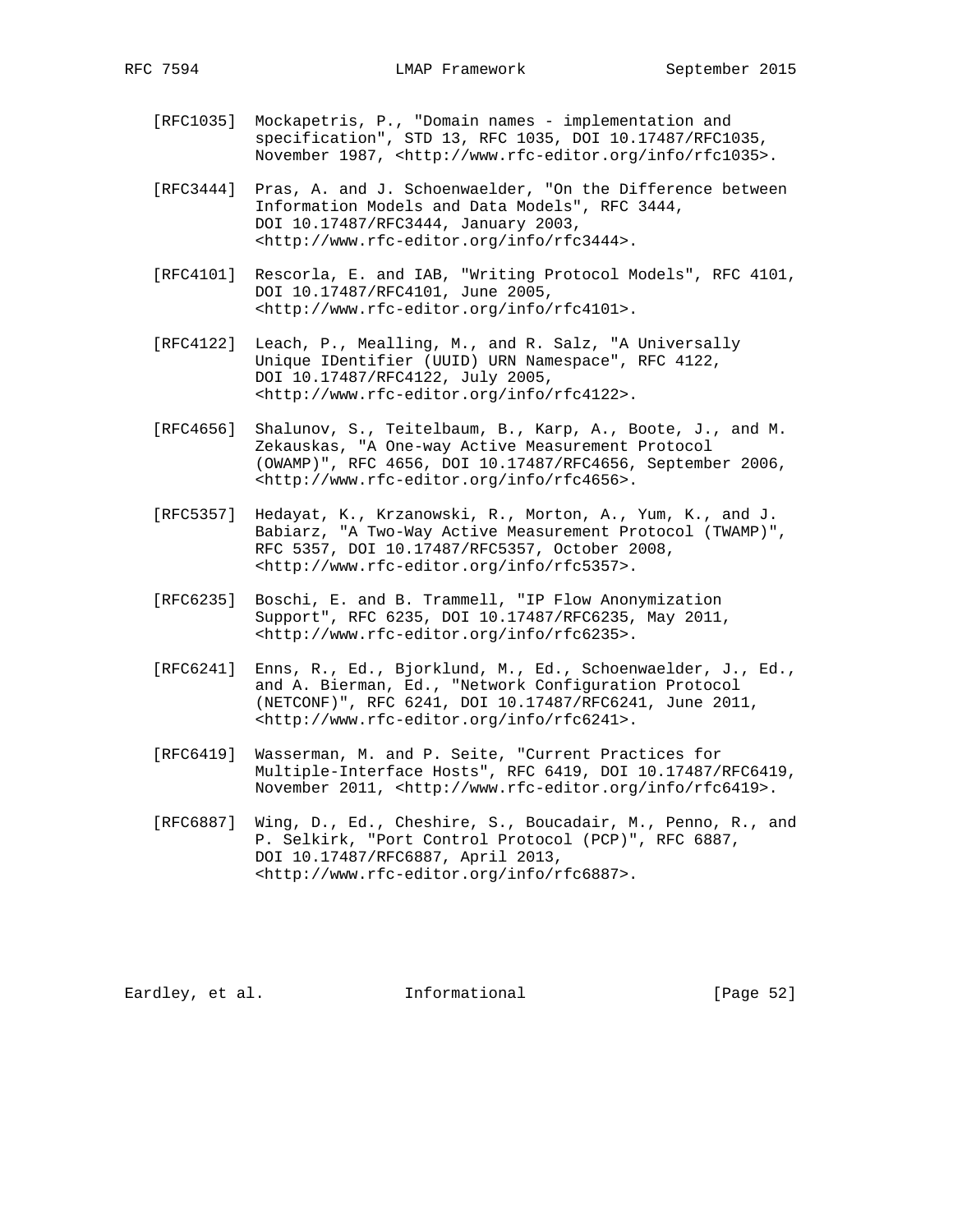- [RFC6973] Cooper, A., Tschofenig, H., Aboba, B., Peterson, J., Morris, J., Hansen, M., and R. Smith, "Privacy Considerations for Internet Protocols", RFC 6973, DOI 10.17487/RFC6973, July 2013, <http://www.rfc-editor.org/info/rfc6973>.
- [RFC7011] Claise, B., Ed., Trammell, B., Ed., and P. Aitken, "Specification of the IP Flow Information Export (IPFIX) Protocol for the Exchange of Flow Information", STD 77, RFC 7011, DOI 10.17487/RFC7011, September 2013, <http://www.rfc-editor.org/info/rfc7011>.
- [RFC7258] Farrell, S. and H. Tschofenig, "Pervasive Monitoring Is an Attack", BCP 188, RFC 7258, DOI 10.17487/RFC7258, May 2014, <http://www.rfc-editor.org/info/rfc7258>.
- [RFC7368] Chown, T., Ed., Arkko, J., Brandt, A., Troan, O., and J. Weil, "IPv6 Home Networking Architecture Principles", RFC 7368, DOI 10.17487/RFC7368, October 2014, <http://www.rfc-editor.org/info/rfc7368>.
- [RFC7398] Bagnulo, M., Burbridge, T., Crawford, S., Eardley, P., and A. Morton, "A Reference Path and Measurement Points for Large-Scale Measurement of Broadband Performance", RFC 7398, DOI 10.17487/RFC7398, February 2015, <http://www.rfc-editor.org/info/rfc7398>.
- [RFC7536] Linsner, M., Eardley, P., Burbridge, T., and F. Sorensen, "Large-Scale Broadband Measurement Use Cases", RFC 7536, DOI 10.17487/RFC7536, May 2015, <http://www.rfc-editor.org/info/rfc7536>.
- [TR-069] The Broadband Forum, "CPE WAN Management Protocol", TR-069 Amendment 5, November 2013, <https://www.broadband-forum.org/technical/download/ TR-069\_Amendment-5.pdf>.
- [UPnP] UPnP Forum, "UPnP Device Architecture 2.0", February 2015, <http://www.iso.org/iso/home/store/catalogue\_ics/ cataloque detail ics.htm?csnumber=57195>.

Eardley, et al. 1nformational [Page 53]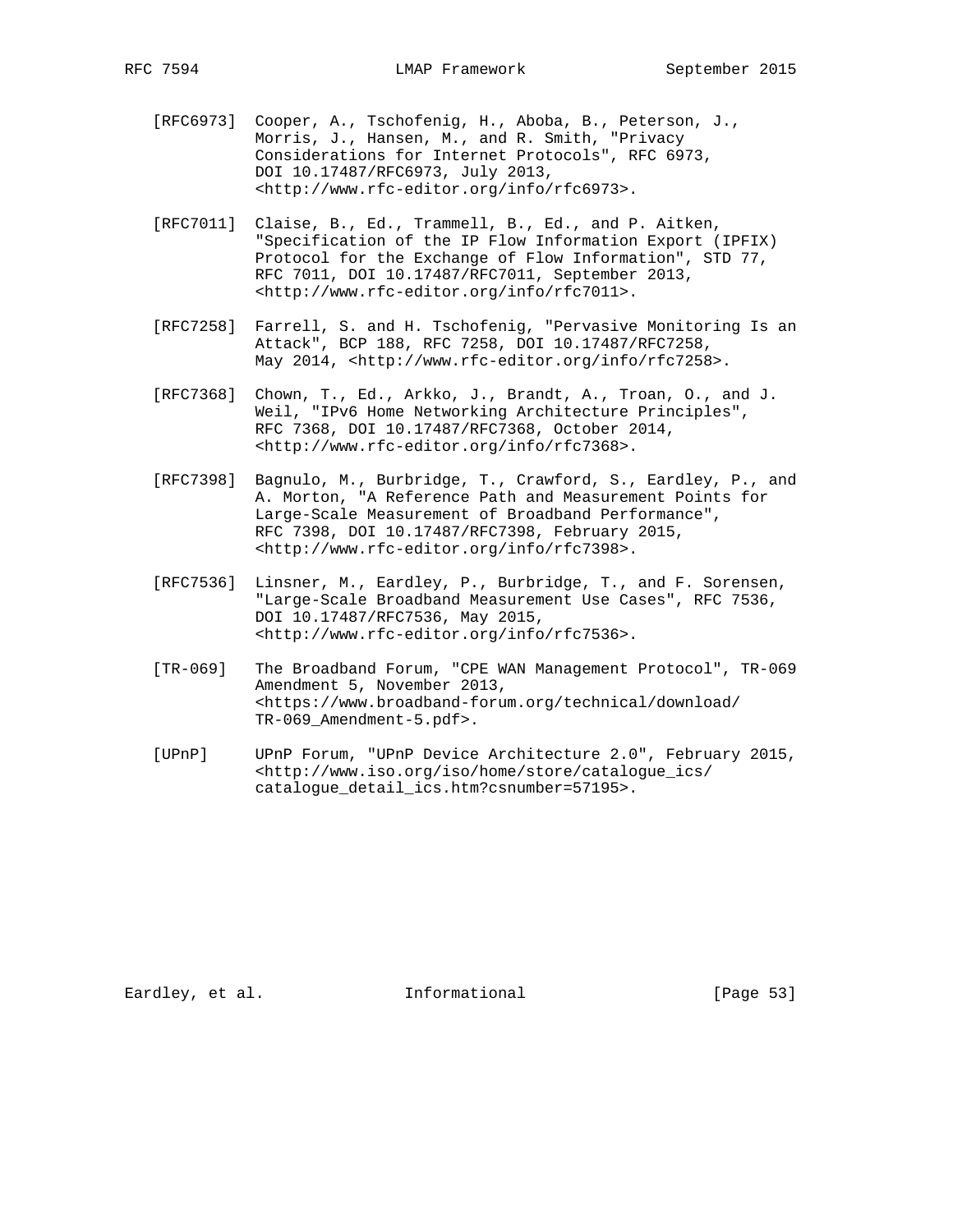Acknowledgments

 This document originated as a merger of three individual drafts: "Terminology for Large MeAsurement Platforms (LMAP)" (July 2013), "A Framework and Inventory for a Large Scale Measurement System" (July 2013), and "A framework for large-scale measurements" (July 2013).

 Thanks to Juergen Schoenwaelder for his detailed review of the terminology. Thanks to Charles Cook for a very detailed review of an early draft of this document. Thanks to Barbara Stark and Ken Ko for many helpful comments about later draft versions.

 Thanks to numerous people for much discussion, directly and on the LMAP list (apologies to those unintentionally omitted): Alan Clark, Alissa Cooper, Andrea Soppera, Barbara Stark, Benoit Claise, Brian Trammell, Charles Cook, Dan Romascanu, Dave Thorne, Frode Soerensen, Greg Mirsky, Guangqing Deng, Jason Weil, Jean-Francois Tremblay, Jerome Benoit, Joachim Fabini, Juergen Schoenwaelder, Jukka Manner, Ken Ko, Lingli Deng, Mach Chen, Matt Mathis, Marc Ibrahim, Michael Bugenhagen, Michael Faath, Nalini Elkins, Radia Perlman, Rolf Winter, Sam Crawford, Sharam Hakimi, Steve Miller, Ted Lemon, Timothy Carey, Vaibhav Bajpai, Vero Zheng, and William Lupton.

 Philip Eardley, Trevor Burbridge and Marcelo Bagnulo worked in part on the Leone research project, which received funding from the European Union Seventh Framework Programme under grant agreement number 317647.

Authors' Addresses

 Philip Eardley BT Adastral Park, Martlesham Heath Ipswich England

Email: philip.eardley@bt.com

 Al Morton AT&T Labs 200 Laurel Avenue South Middletown, NJ United States

Email: acmorton@att.com

Eardley, et al. 1nformational [Page 54]